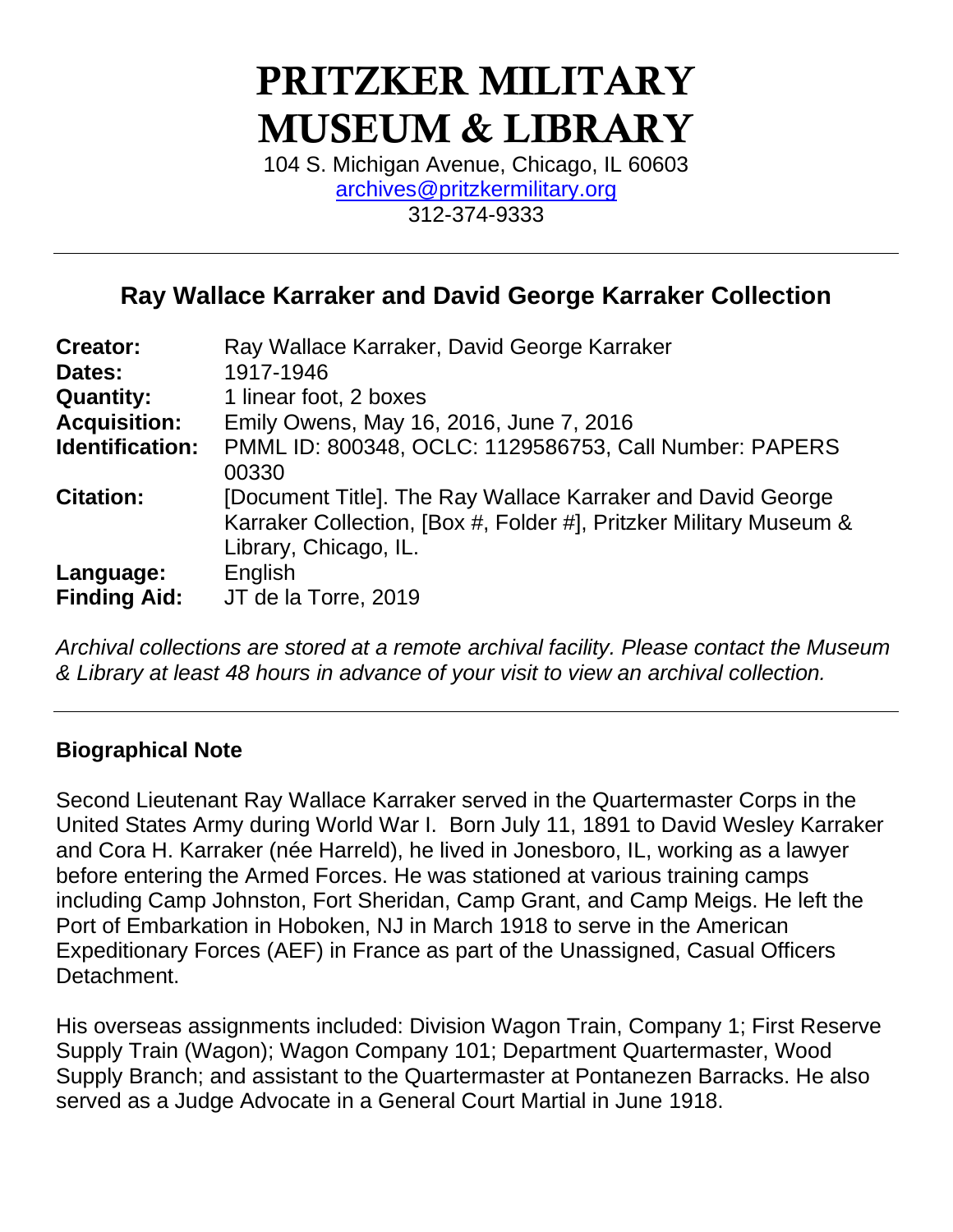He left France on USS *Pretoria* in July of 1919 and was honorably discharged from the U.S. Army at Camp Dix, NJ on July 14, 1919.

Ray Wallace Karraker died August 15, 1960 in Jonesboro, IL.

Technician Fourth Grade David George Karraker served in the United States Army Signal Service Corps during World War II. He was born August 17, 1923 in Anna, IL to Ray Wallace Karraker and Margaret Emily Karraker (née Browne) in Anna, IL. He attended Southern Illinois Normal University before enlisting on June 18, 1943 at Camp Grant, IL. Karraker trained at Camp Grant, IL and Camp Hood, TX before attending the Army Specialized Training Program at LeHigh University in Bethlehem, PA where he studied electrical engineering, graduating with honors and earning a blue star. He attended Army Service Forces, Central Signal School at Camp Crowder, MO where he completed a Wire Chief course. He also completed a program at the Noncommissioned Officer School at Camp Crowder. Karraker then attended the Army Service Forces, Military Intelligence School at Yale University in New Haven, CT where he studied Mandarin Chinese. Karraker shipped out of the New York Port of Embarkation on September 2, 1945 to serve in the China Burma India Theatre as a Wire Chief, translator, and Military Policeman. He served in India, China and Formosa (Taiwan). In Formosa, Karraker assisted the Chinese Army in repatriating Japanese soldiers. Karraker was honorably discharged at Jefferson Barracks, MO May 14, 1946.

His assignments included: 132nd Army Specialized Training Battalion, Company B; 143rd Army Specialized Training Battalion, Company B; 3309th Army Specialized Training Unit, Company A; 847th Signal Training Battalion, Company L; 847th Signal Training Battalion, Company E; 3189th Signal Service Battalion, Company A; 35th Signal Training Battalion, Company B; and Formosa Liaison Group.

Honors and awards include: American Campaign Medal, Asiatic-Pacific Campaign Medal, World War II Victory Medal, Good Conduct Medal, and one Overseas Bar.

David George Karraker died February 27, 2015 in Aiken, SC.

# **Scope and Content of the Collection**

The Ray Wallace Karraker and David George Karraker collection consists of military records, miscellaneous documents and correspondence related to their military service. Ray Wallace Karraker served in the Quartermaster Corps during World War I and David George Karraker served in the Signal Service Corps during World War II. The collection contains materials dating from 1917-1946. The collection also contains artifacts and photographs, including a footlocker, patches, and medals, that have been separated from the collection.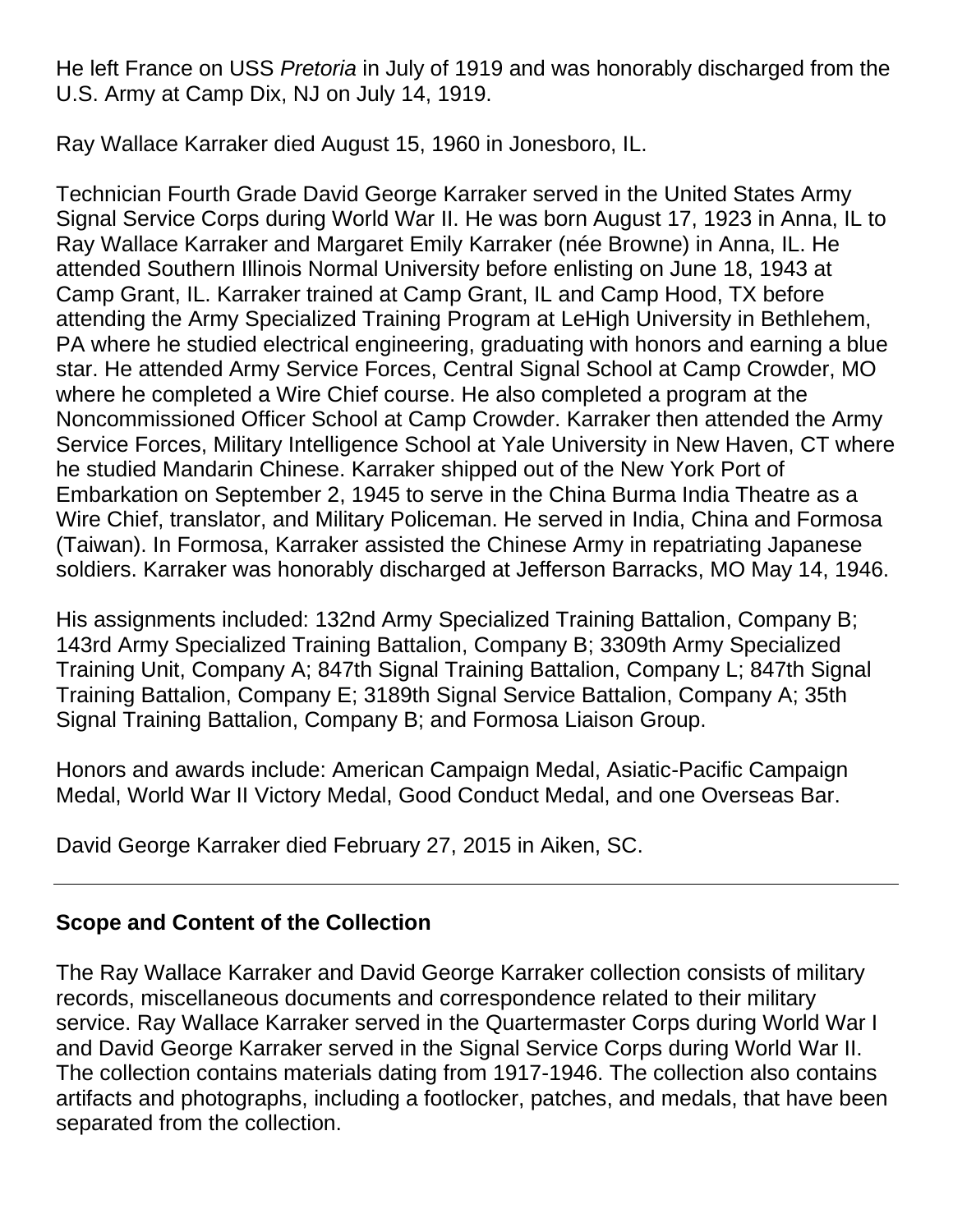# **Arrangement**

The collection arrived in no discernable order. PMML staff have organized the collection by individual into two series:

#### **Series One:**

Series one consists of military records, miscellaneous documents related to Ray Wallace Karraker's service, and correspondence with his mother, father and sister Frances Harris. Arranged by subject within each subseries and then chronologically therein. Documents range from 1917-1919.

#### **Series Two:**

Series two consists of David George Karraker's military records and correspondence with his family. Includes letters to his mother and father as well as his sisters Jane and Dee, and brothers Robert and Gordon (sometimes referred to as "Gordie" or "G-boy"). Documents range from 1943-1946.

# **Rights**

Copyrights held by Emily Owens were transferred to the Pritzker Military Museum & Library. All other rights are held by the author or publisher. Users assume responsibility for following copyright laws as established by US Code Title 17.

#### **Separations**

| <b>Item ID</b> | <b>Call Number</b>     | <b>Description</b>                                                  | Location |
|----------------|------------------------|---------------------------------------------------------------------|----------|
|                |                        | <b>Artifacts</b>                                                    |          |
| 800348001      | <b>REALIA</b><br>05081 | American Campaign Medal ribbon bar, David<br>George Karraker        |          |
| 800348002      | <b>REALIA</b><br>05082 | Technician Fourth Grade shoulder insignia,<br>David George Karraker |          |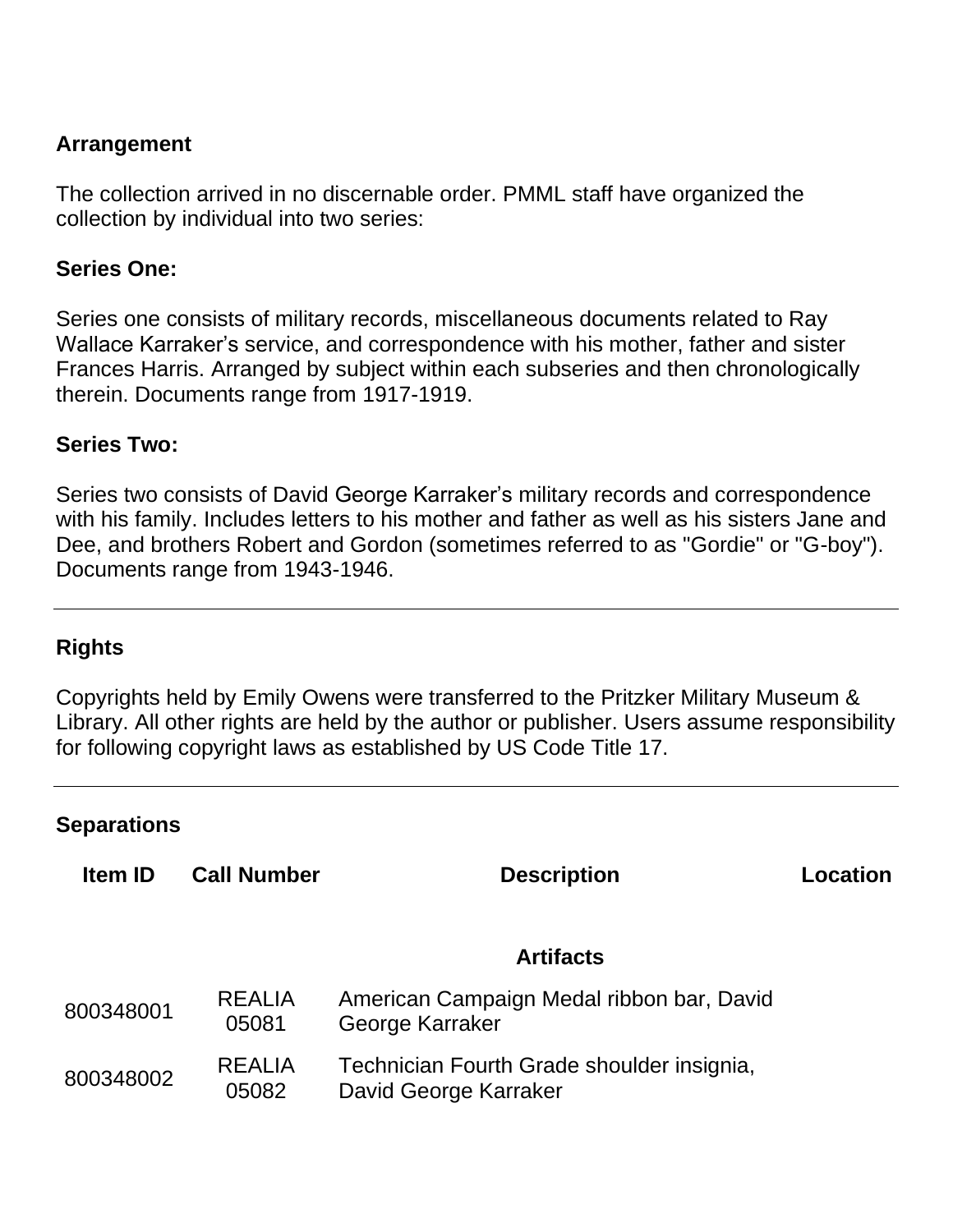| 800348003 | <b>REALIA</b><br>05083 | 86th Infantry Division shoulder sleeve<br>insignia, likely Ray Wallace Karraker                                                                                                   |
|-----------|------------------------|-----------------------------------------------------------------------------------------------------------------------------------------------------------------------------------|
| 800348004 | <b>REALIA</b><br>05084 | 15th Army Air Forces patch (likely a bullion<br>patch), unknown owner                                                                                                             |
|           |                        | <b>Artifacts, Footlocker</b>                                                                                                                                                      |
| 800348005 | <b>REALIA</b><br>05085 | Footlocker "R.W. Karraker. 2nd LT. Q.M.C<br>Jonesboro, ILL."                                                                                                                      |
| 800348006 | <b>REALIA</b><br>05086 | Bayonet with scabbard (possibly P1907)                                                                                                                                            |
| 800348007 | <b>REALIA</b><br>05087 | Olive drab trousers (likely WWII issue)                                                                                                                                           |
| 800348008 | <b>REALIA</b><br>05088 | Olive drab boxer shorts (likely WWII issue)                                                                                                                                       |
| 800348009 | <b>REALIA</b><br>05089 | Olive drab pair of socks (likely WWII issue)                                                                                                                                      |
| 800348010 | <b>REALIA</b><br>05090 | Olive drab tank top (likely WWII issue)                                                                                                                                           |
| 800348011 | <b>REALIA</b><br>05091 | Olive drab draw string bag, David George<br>Karraker                                                                                                                              |
| 800348012 | <b>REALIA</b><br>05092 | <b>Burgundy shorts</b>                                                                                                                                                            |
| 800348013 | <b>REALIA</b><br>05093 | Japanese Good Luck Flag (yosegaki<br>hinomaru)                                                                                                                                    |
| 800348014 | <b>REALIA</b><br>05094 | <b>Red leather wallet</b>                                                                                                                                                         |
| 800348015 | <b>REALIA</b><br>05095 | Shoe brush                                                                                                                                                                        |
|           |                        | <b>Photographs</b>                                                                                                                                                                |
| 800348016 | <b>PHOTO</b><br>04928  | Undated black and white photograph: Ray<br>Wallace Karraker in uniform and wearing long<br>wool winter coat and hat, with "Ray Wallace"<br>Karraker" handwritten on verso, c.1918 |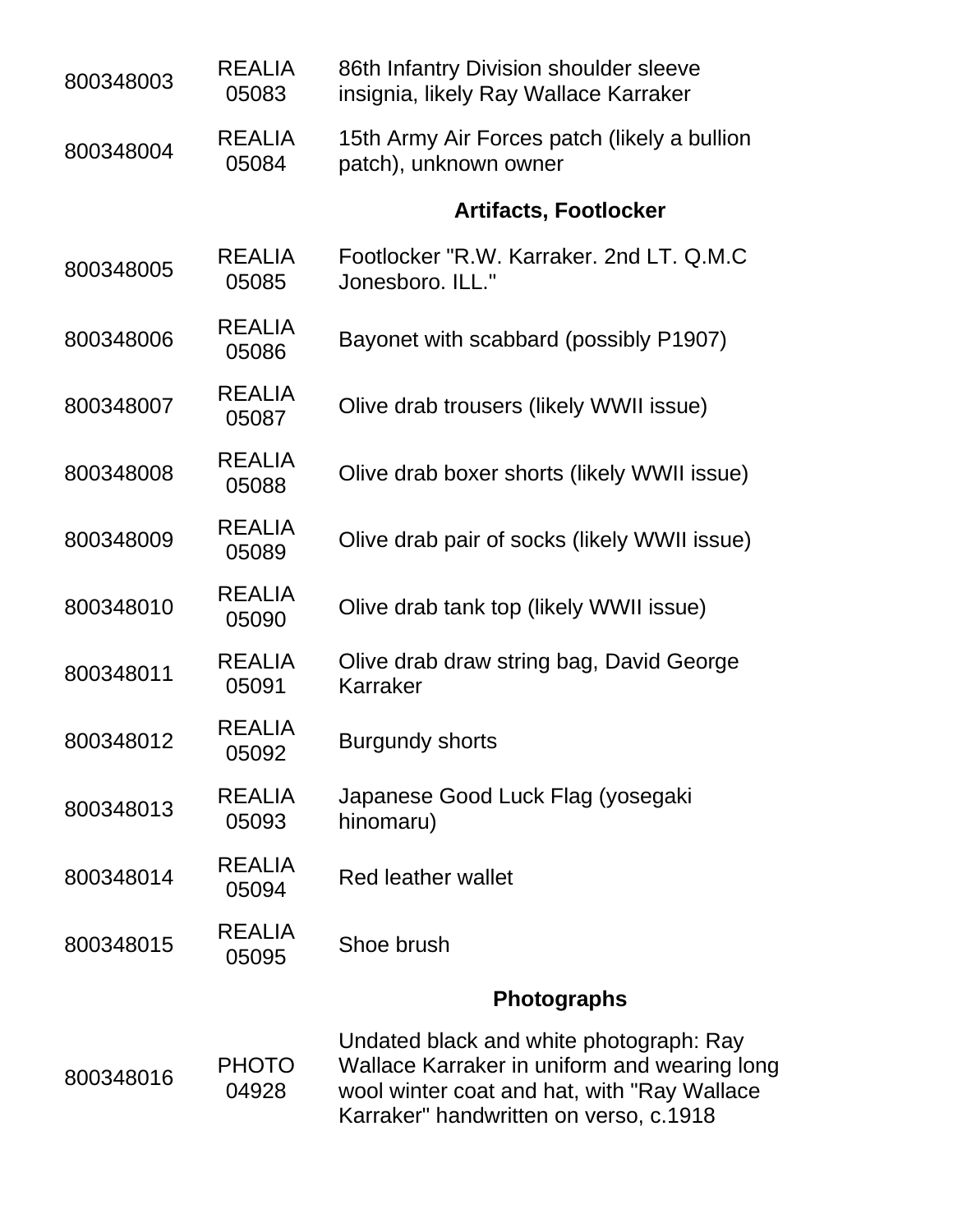| 800348017 | <b>PHOTO</b><br>04929 | Undated black and white photograph: portrait<br>of David George Karraker                                           |
|-----------|-----------------------|--------------------------------------------------------------------------------------------------------------------|
|           |                       | <b>Negatives</b>                                                                                                   |
| 800348018 | <b>PHOTO</b><br>04930 | Undated black and white negative: group of<br>men in uniform on steps of building (possibly<br>a barracks), c.1918 |
| 800348019 | <b>PHOTO</b><br>04931 | Undated black and white negative: landscape<br>with palm trees and large group of people in<br>uniform             |
| 800348020 | <b>PHOTO</b><br>04932 | Undated black and white negative: landscape<br>with various trees                                                  |
| 800348021 | <b>PHOTO</b><br>04933 | Undated black and white negative: man in<br>uniform in front of tree (possibly Ray Wallace<br>Karraker)            |
| 800348022 | <b>PHOTO</b><br>04934 | Undated black and white negative: man in<br>uniform standing at the base of a hill with<br>trees behind him        |
| 800348023 | <b>PHOTO</b><br>04935 | Undated black and white negative: group of<br>uniformed men on steps of building (possibly<br>a barracks), c.1918  |
| 800348024 | <b>PHOTO</b><br>04936 | Undated black and white negative: long pier<br>with men at far end                                                 |
| 800348025 | <b>PHOTO</b><br>04937 | Undated black and white negative: two<br>children                                                                  |
| 800348026 | <b>PHOTO</b><br>04938 | Undated black and white negative: group of<br>soldiers in casual clothes during rest, c. 1918                      |
| 800348027 | <b>PHOTO</b><br>04939 | Undated black and white negative: group of<br>soldiers in uniform and winter coats, c.1918                         |
| 800348028 | <b>PHOTO</b><br>04940 | Undated black and white negative: beach<br>landscape                                                               |
| 800348029 | <b>PHOTO</b><br>04941 | Undated black and white negative: group of<br>men, women, and children on steps of<br>building                     |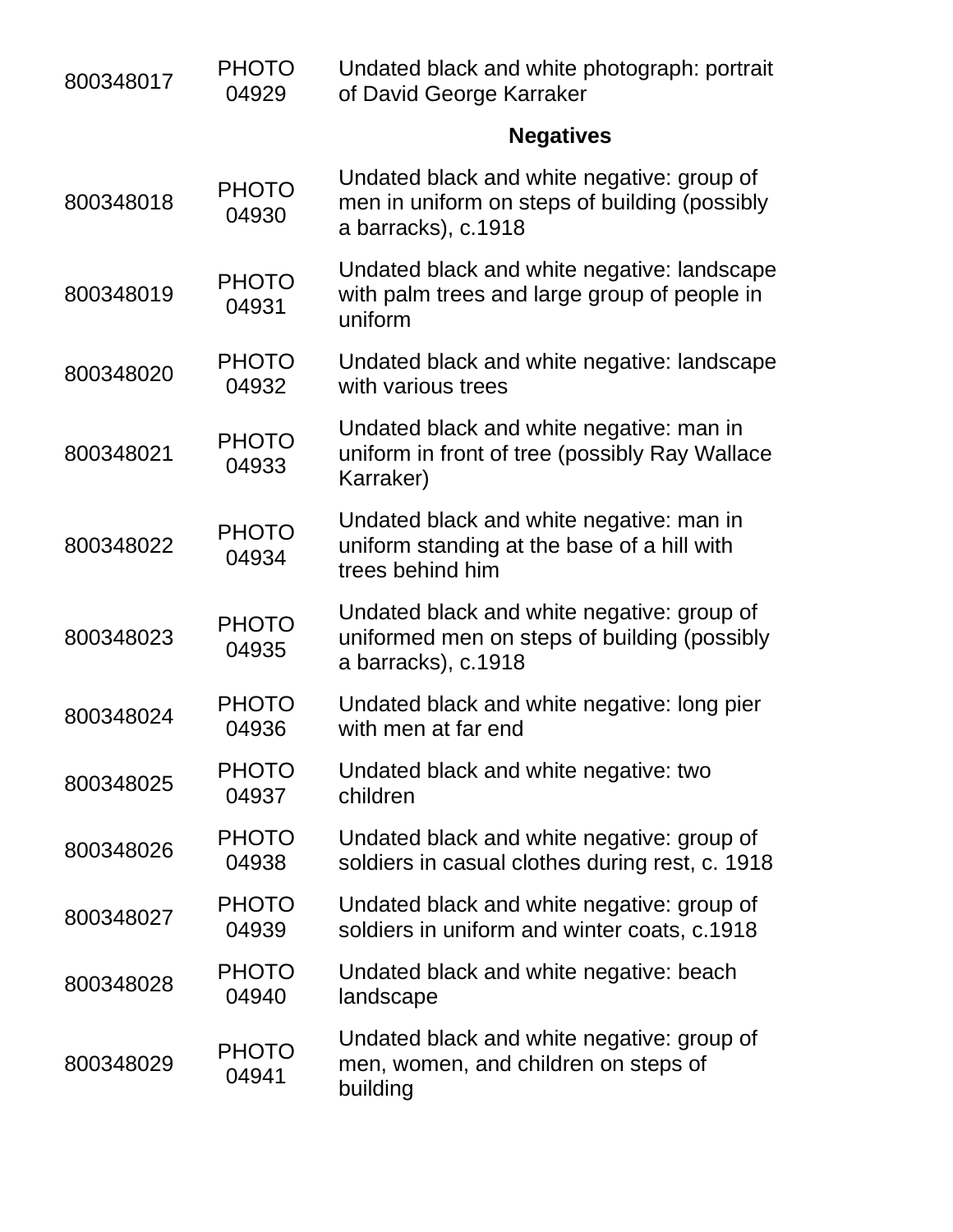| 800348030 | <b>PHOTO</b><br>04942 | Undated black and white negative: soldier in<br>uniform with winter coat (possibly Ray<br>Wallace Karraker), c.1918                                                              |
|-----------|-----------------------|----------------------------------------------------------------------------------------------------------------------------------------------------------------------------------|
| 800348031 | <b>PHOTO</b><br>04943 | Undated black and white negative: soldier in<br>uniform with winter coat (possibly Ray<br>Wallace Karraker), c.1918                                                              |
| 800348032 | <b>PHOTO</b><br>04944 | Undated black and white negative: soldier in<br>uniform with winter coat (possibly Ray<br>Wallace Karraker), c.1918                                                              |
| 800348033 | <b>PHOTO</b><br>04945 | Undated black and white negative: soldier in<br>uniform standing in front of a tent holding<br>riding crop, c.1918                                                               |
| 800348034 | <b>PHOTO</b><br>04946 | Undated black and white negative: 4 tents<br>with single uniformed soldier standing<br>between two flags in front of one tent                                                    |
| 800348035 | <b>PHOTO</b><br>04947 | Undated black and white negative: uniformed<br>soldier on horse in front of two tents (possibly<br>Ray Wallace Karraker)                                                         |
| 800348036 | <b>PHOTO</b><br>04948 | Undated black and white negative: Ray<br>Wallace Karraker in uniform and wearing long<br>wool winter coat and hat, c.1918<br>(corresponding photo positive Item<br>ID#800348016) |
| 800348037 | <b>PHOTO</b><br>04949 | Undated black and white negative: two men<br>sitting on brick wall by stairs, one in uniform<br>and the other in a suit and tie, c.1918                                          |
| 800348038 | <b>PHOTO</b><br>04950 | Undated black and white negative: group of<br>men in uniform holding spears with uniformed<br>soldiers in background, c.1918                                                     |
| 800348039 | <b>PHOTO</b><br>04951 | Undated black and white negative: empty<br>street with palm trees on each side. Part of a<br>"Coca-Cola" sign can be seen on one building                                        |
| 800348040 | <b>PHOTO</b><br>04952 | Undated black and white negative: group of<br>men and women in dress clothes on porch,<br>with man in middle of back row in uniform                                              |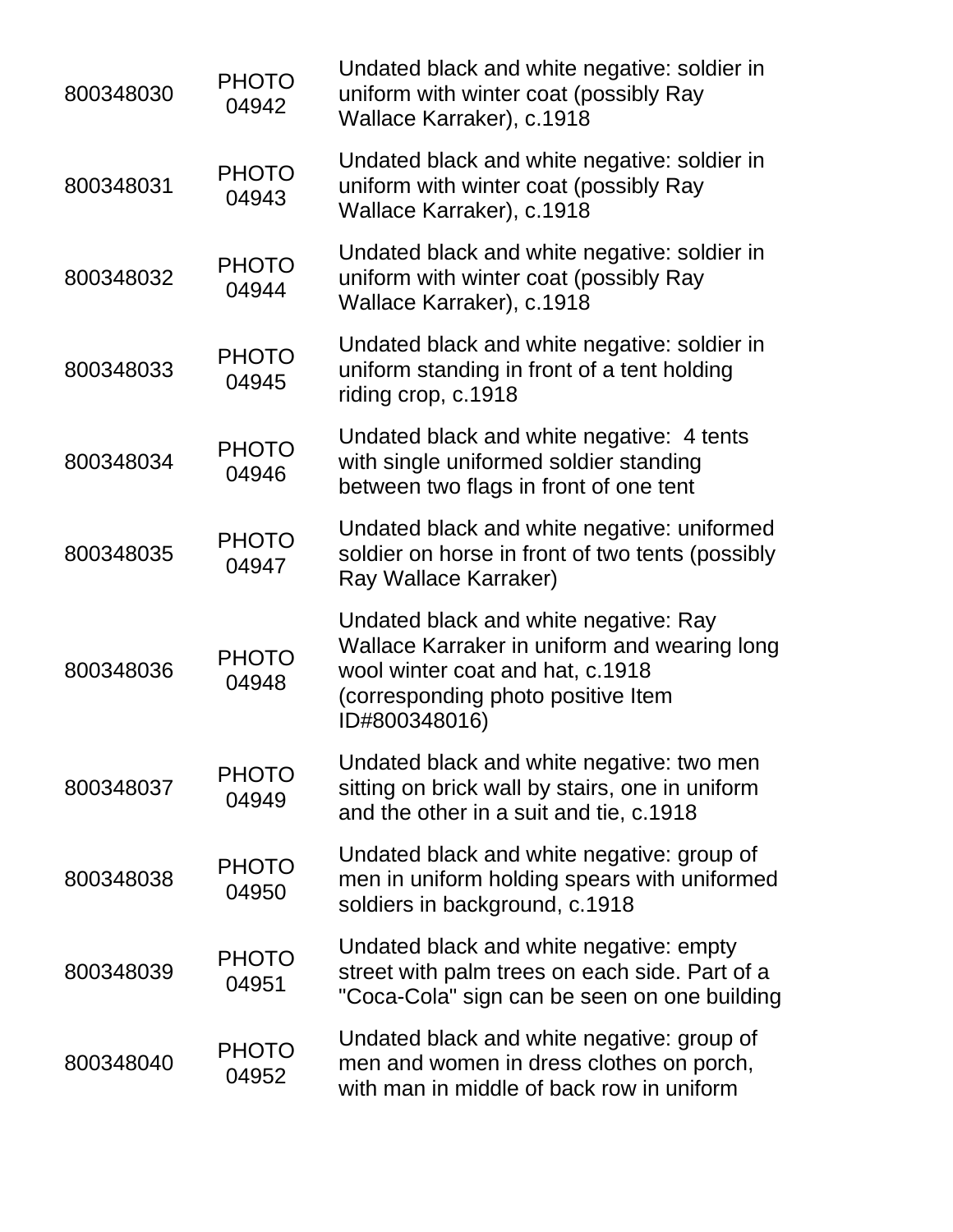| 800348041 | <b>PHOTO</b><br>04953 | Undated black and white negative: docked<br>naval ship in distance behind buildings                                                                                                                        |
|-----------|-----------------------|------------------------------------------------------------------------------------------------------------------------------------------------------------------------------------------------------------|
| 800348042 | <b>PHOTO</b><br>04954 | Undated black and white negative: trees in<br>foreground with group of buildings (possibly<br>barracks) and people in background                                                                           |
| 800348043 | <b>PHOTO</b><br>04955 | Undated black and white negative: man in<br>suit and tie with group of cows in front of<br>building                                                                                                        |
| 800348044 | <b>PHOTO</b><br>04956 | Undated black and white negative: uniformed<br>soldier with hat in hand (possibly Ray Wallace<br>Karraker), c.1918                                                                                         |
| 800348045 | <b>PHOTO</b><br>04957 | Undated black and white negative: seated<br>group of men and women in dress clothes.<br>Damaged and torn                                                                                                   |
| 800348046 | <b>PHOTO</b><br>04958 | Undated black and white negative: group of<br>men, women and children seated on steps of<br>a home with uniformed soldier on far left of<br>front row (possibly Ray Wallace Karraker).<br>Damaged and torn |
| 800348047 | <b>PHOTO</b><br>04959 | Undated black and white negative: group of<br>men, women and children in dress clothes<br>seated on steps of a home. Damaged and<br>torn                                                                   |
| 800348048 | <b>PHOTO</b><br>04960 | Undated black and white negative: four<br>children standing in a grassy field. Damaged<br>and torn                                                                                                         |
| 800348049 | <b>PHOTO</b><br>04961 | Undated black and white negative: man and<br>woman behind two children standing in a<br>grassy field. Damaged and torn                                                                                     |
| 800348050 | <b>PHOTO</b><br>04962 | Undated black and white negative: four<br>children standing in a grassy field. Damaged<br>and torn                                                                                                         |
| 800348051 | <b>PHOTO</b><br>04963 | Undated black and white negative: man and<br>woman standing with uniformed soldier<br>(possibly Ray Wallace Karraker), c.1918                                                                              |
|           |                       |                                                                                                                                                                                                            |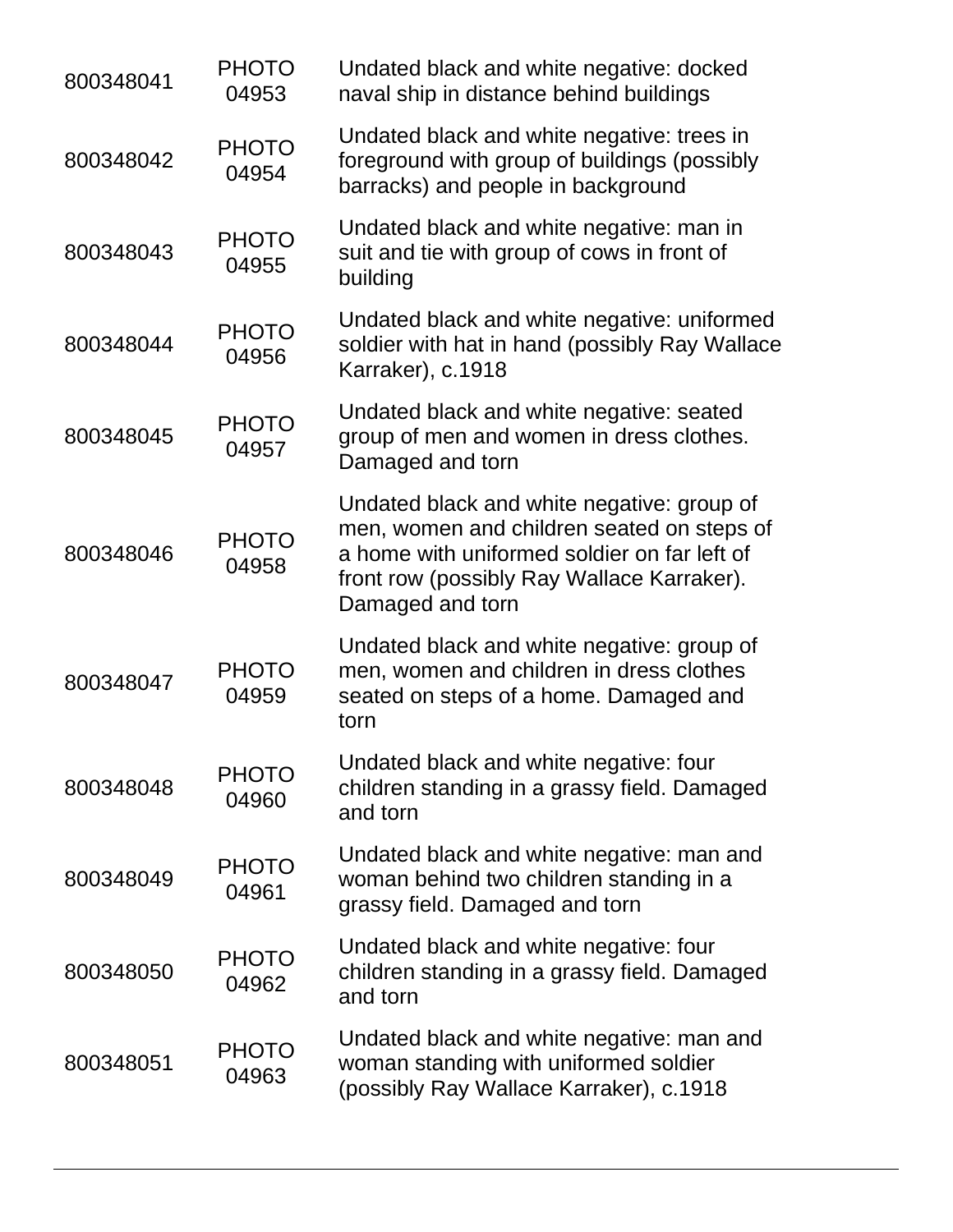# **Key Subjects**

This collection is indexed under the following headings in the Library's online catalog. Researchers interested in materials about related topics, persons, or places should search the catalog using these subject headings.

#### **Subjects**

United States. Army--Officers United States. Army--Records and correspondence United States. Army--Supplies and stores World War, 1914-1918--France World War, 1939-1945--China

#### **Container List**

| Box | <b>Folder</b> | Item ID#  | <b>Title</b>                                                                                                                                                                                                                                                              | <b>Dates</b>       |
|-----|---------------|-----------|---------------------------------------------------------------------------------------------------------------------------------------------------------------------------------------------------------------------------------------------------------------------------|--------------------|
|     |               |           | Series One: Ray Wallace Karraker                                                                                                                                                                                                                                          |                    |
|     |               |           | <b>Military Records</b>                                                                                                                                                                                                                                                   | 1917-1919,<br>u.d. |
| 1   | 1             | 800348052 | Special Orders No. 78: list of 2nd<br>Lieutenants, Quartermaster Corps, that<br>are to report to the Commanding General,<br>Camp Grant, Rockford, Illinois. Karraker's<br>name is misspelled as "Ray W. Harraker."                                                        | 8/15/1917          |
| 1   | 1             | 800348053 | Special Orders No. 90: list of 2nd<br>Lieutenants, Quartermaster Corps, that<br>are to report to the Commanding Officer,<br>Camp Joseph Johnston, Jacksonville,<br>Florida                                                                                                | 12/7/1917          |
| 1   | 1             | 800348054 | Special Orders No. 45: list of 2nd<br>Lieutenants that are relieved from duty at<br>Camp Joseph Johnston with instructions<br>to proceed to the Port of Embarkation in<br>Hoboken, New Jersey but will stop at<br>Camp Meigs, Washington D.C. first for<br>temporary duty | 2/14/1918          |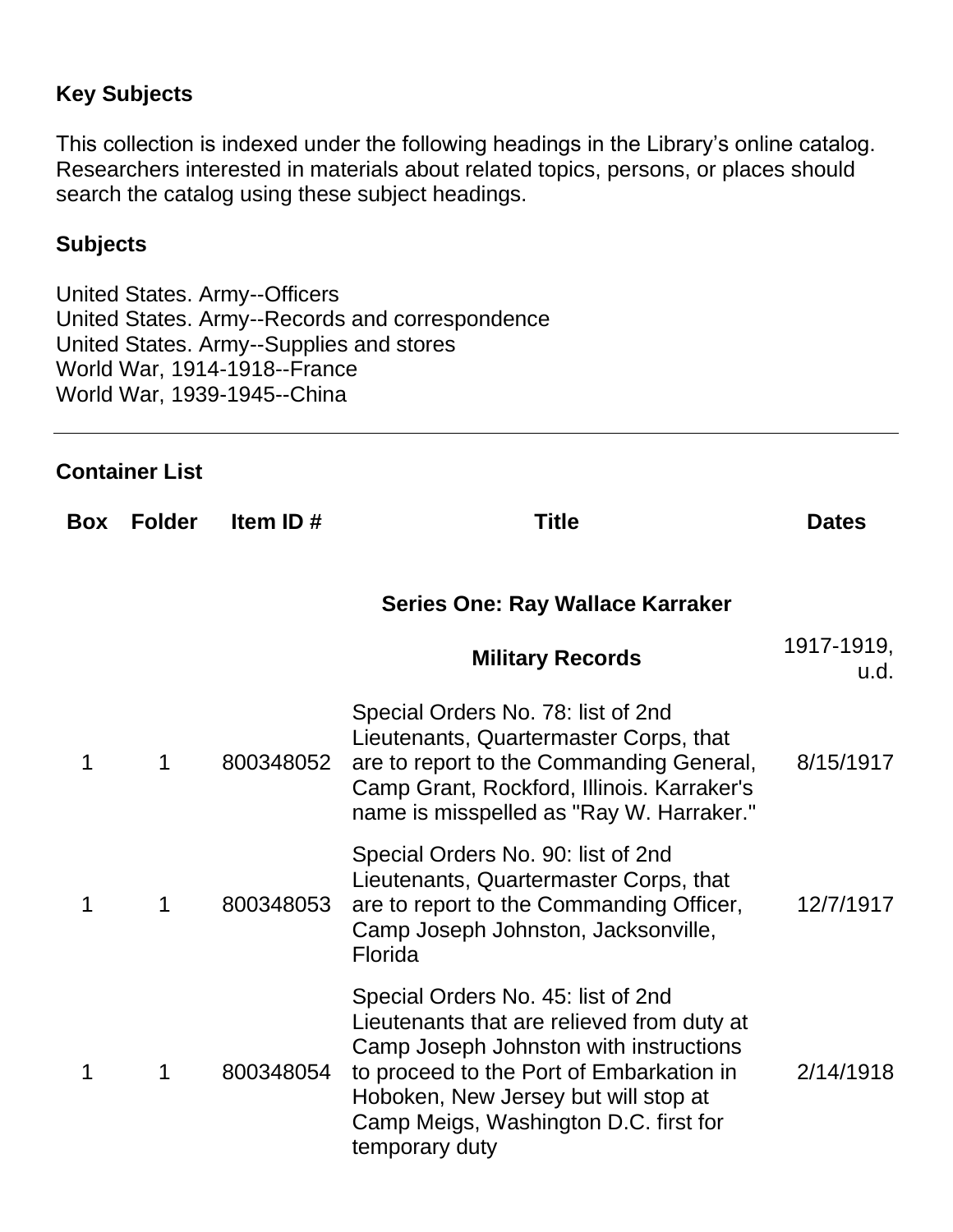| 1 | 1 | 800348055 | Special Order No. 58: 1. instructing<br>officers listed in Special Orders No. 45 to<br>proceed in compliance without further<br>delay; 2. instructing 2nd Lt. Charles Henry<br>Reed to proceed in compliance as<br>instructed in Special Orders No. 49<br>without further delay; 3. listing officers that<br>are instructed to not follow the above<br>orders but rather report to Headquarters<br>based on Special Orders No. 58      | 2/28/1918 |
|---|---|-----------|----------------------------------------------------------------------------------------------------------------------------------------------------------------------------------------------------------------------------------------------------------------------------------------------------------------------------------------------------------------------------------------------------------------------------------------|-----------|
| 1 | 1 | 800348056 | Special Order No. 58: 1. instructing<br>officers listed in Special Orders No. 45 to<br>proceed in compliance without further<br>delay; 2. instructing 2nd Lt. Charles Henry<br>Reed to proceed in compliance as<br>instructed in Special Orders No. 49<br>without further delay; 3. listing officers that<br>are instructed to not follow the above<br>orders but rather report to Headquarters<br>based on Special Orders No. 58 *DUP | 2/28/1918 |
| 1 | 1 | 800348057 | Special Orders No. 59: list of 2nd<br>Lieutenants that are to report to the<br>Quartermaster, Port of Embarkation for<br>transportation to France and then upon<br>arrival in France will report to<br><b>Commanding General, American</b><br><b>Expeditionary Forces</b>                                                                                                                                                              | 3/6/1918  |
| 1 | 1 | 800348058 | Letter from Office of the General<br>Superintendent, U. S. Army Transport<br>Service, Transportation Division,<br>Passenger Branch: listing information for<br>overseas travel including vessel number,<br>pier number, side of port, and time and<br>date, also includes instructions for<br>baggage                                                                                                                                  | 3/7/1918  |
| 1 | 1 | 800348059 | Letter from Office of the Quartermaster,<br>Port of Embarkation, Hoboken, New<br>Jersey: indicating the change in sailing<br>date to one day later than previously<br>directed                                                                                                                                                                                                                                                         | 3/9/1918  |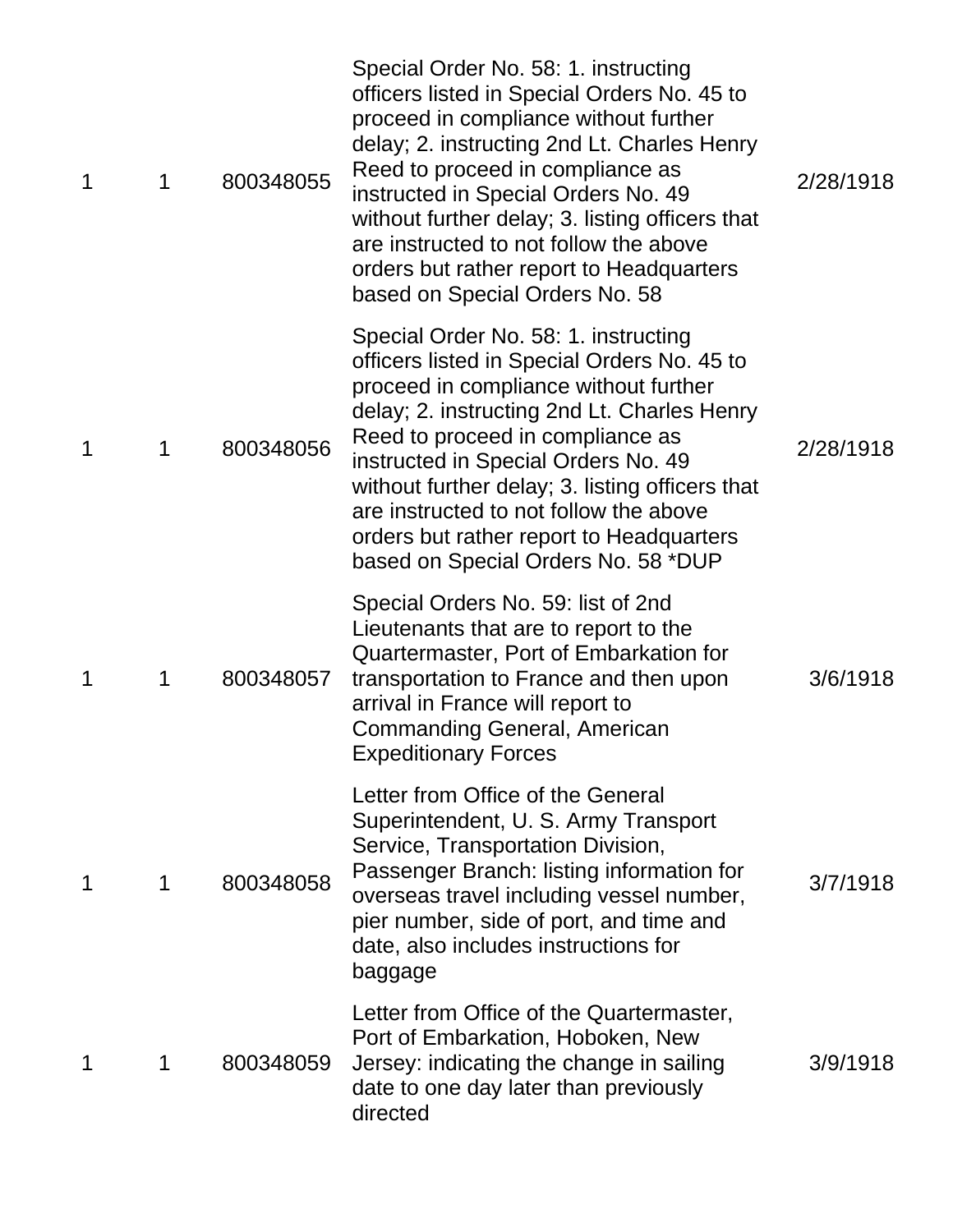| 1 | 1           | 800348060 | Special Orders No. 82: list of Casual<br>Officers who recently arrived from US to<br>proceed from the base to the indicated<br>destinations                                                                                 | 3/27/1918                                |
|---|-------------|-----------|-----------------------------------------------------------------------------------------------------------------------------------------------------------------------------------------------------------------------------|------------------------------------------|
| 1 | $\mathbf 1$ | 800348061 | Special Orders No. 29: instructing Ray W.<br>Karraker to proceed to Headquarters,<br>Intermediate Section (Nevers) for duty in<br>the connection with the organization of<br>wagon companies, Division Supply Train<br>*DUP | 4/13/1918                                |
| 1 | 1           | 800348062 | Special Orders No. 29: instructing Ray W.<br>Karraker to proceed to Headquarters,<br>Intermediate Section (Nevers) for duty in<br>the connection with the organization of<br>wagon companies, Division Supply Train<br>*DUP | 4/13/1918                                |
| 1 | 1           | 800348063 | Order No. 13(?): listing officers that have<br>reported to Headquarters, Division Supply<br>Train and with new attachments indicated                                                                                        | 4/15/1918                                |
| 1 | 1           | 800348064 | Special Order No. 106: listing officers that<br>are assigned to the Division Supply Train<br>for duty in connection with the<br>organization of Wagon Companies                                                             | 4/16/1918                                |
| 1 | 1           | 800348065 | Special Orders No. 152: detail of the court<br>listed for General Court-Martial to be held<br>at headquarters on June 2, 1918                                                                                               | 6/1/1918                                 |
| 1 | 1           | 800348066 | <b>Officers Record Book, unattached service</b><br>dates and remarks from Lt. Col. J. A.(?)<br>Benjamin dated 6/12/1918, Capt. Clyde<br>Widitetir(?) dated 4/21/1919, and J. G.(?)<br>McAlbrist(?) dated 6/14/1919          | $6/12/1918$ ,<br>4/21/1919,<br>6/14/1919 |
| 1 | 1           | 800348067 | Special Orders No. 163: list of officers that<br>are relieved from duty with the 1st<br>Reserve Supply Train, Quartermaster<br>Corps and are now assigned to Wagon<br>Company No. 101, Quartermaster Corps                  | 6/12/1918                                |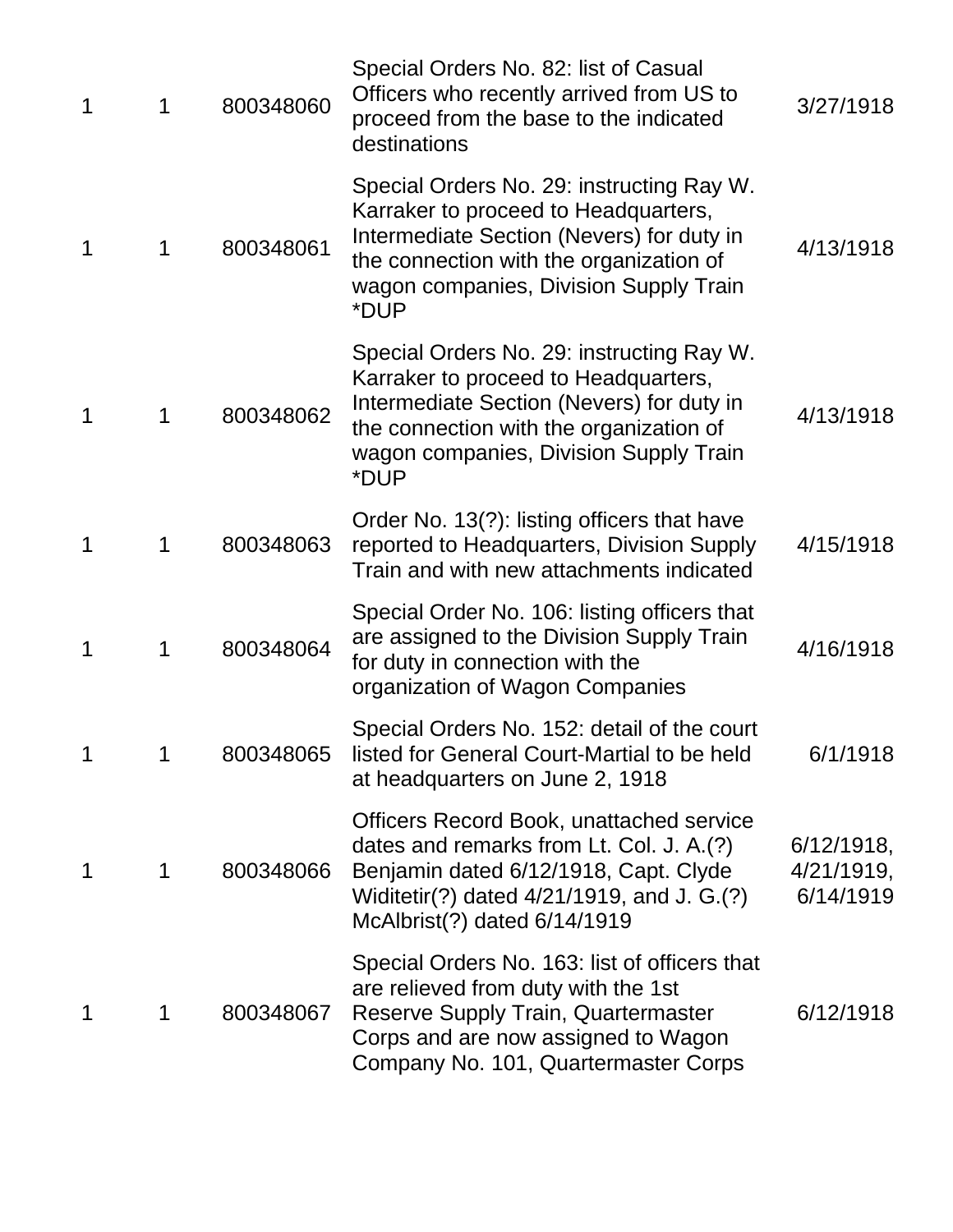| 1 | 1 | 800348068 | Special Orders No. 204: informing 2nd Lt.<br>R. W. Karraker of his transfer from Wagon<br>Company No. 101, QMC to the<br>Quartermaster Corps at Large for duty as<br>assistant to the Deputy Quartermaster                                                                              | 10/2/1918  |
|---|---|-----------|-----------------------------------------------------------------------------------------------------------------------------------------------------------------------------------------------------------------------------------------------------------------------------------------|------------|
| 1 | 1 | 800348069 | Special Order No. 165: instructing Lieut.<br>Ray W. Karraker to proceed from Dijon<br>(Cote d'Or) to Is-sur-Tille (Cote d'Or) for<br>duty and then to return to Vereux (Haute<br>Saone) following the completion of his<br>duties                                                       | 10/26/1918 |
| 1 | 1 | 800348070 | Special Orders No. 273: instructing 2nd<br>Lt. Ray W. Karraker to proceed to<br>Champlitte (Haute Saone) and other<br>towns in vicinity and to return to his proper<br>station following completion of his<br>assigned duties                                                           | 11/9/1918  |
| 1 | 1 | 800348071 | Special Orders No. 296: authorizing 2nd<br>Lt. Ray W. Karraker, one interpreter, and<br>one chauffeur to make trips during<br>December to listed locations needed to<br>carry out the instructions of the Wood<br><b>Supply Officer</b>                                                 | 12/1/1918  |
| 1 | 1 | 800348072 | Special Orders No. 6: authorizing 2nd Lt.<br>Ray W. Karraker, his interpreter, and his<br>chauffeur to visit points in the Advance<br>Section, S. O. S. during the month of<br>January and instructing him to return to<br>his proper station following the completion<br>of his duties | 1/6/1919   |
| 1 | 1 | 800348073 | Special Orders No. 10: granting 2nd Lt.<br>Ray W. Karraker a 7 day leave with<br>permission to visit Nice (Alpes Maritimes)<br>and vicinity, with handwritten note in<br>French on verso                                                                                                | 1/10/1919  |
| 1 | 1 | 800348074 | Special Orders No. 10: granting 2nd Lt.<br>Ray W. Karraker a 7 day leave with<br>permission to visit Nice (Alpes Maritimes)<br>and vicinity, with handwritten note                                                                                                                      | 1/10/1919  |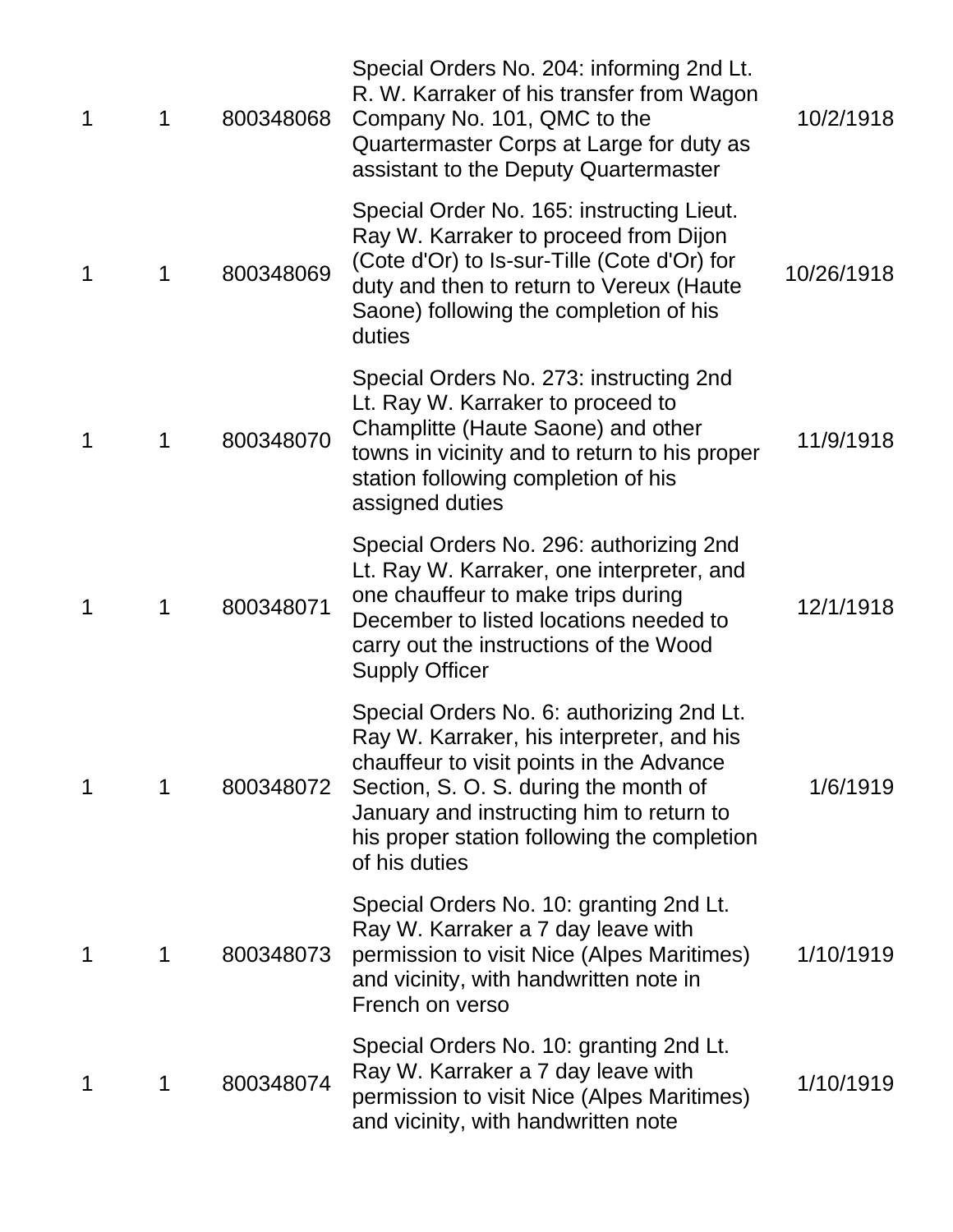| 1 | 1           | 800348075 | Special Orders No. 10: granting 2nd Lt.<br>Ray W. Karraker a 7 day leave with<br>permission to visit Nice (Alpes Maritimes)<br>and vicinity                                                                    | 1/10/1919 |
|---|-------------|-----------|----------------------------------------------------------------------------------------------------------------------------------------------------------------------------------------------------------------|-----------|
| 1 | 1           | 800348076 | Special Orders No. 10: granting 2nd Lt.<br>Ray W. Karraker a 7 day leave with<br>permission to visit Nice (Alpes Maritimes)<br>and vicinity *DUP                                                               | 1/10/1919 |
| 1 | 1           | 800348077 | Special Orders No. 32: authorizing 2nd Lt.<br>Ray W. Karraker to have 3-day class "C"<br>leave with permission to visit Paris<br>(Seine), signed                                                               | 2/1/1919  |
| 1 | 1           | 800348078 | Special Orders No. 32: authorizing 2nd Lt.<br>Ray W. Karraker to have 3-day class "C"<br>leave with permission to visit Paris (Seine)                                                                          | 2/1/1919  |
| 1 | 1           | 800348079 | Special Orders No. 32: authorizing 2nd Lt.<br>Ray W. Karraker to have 3-day class "C"<br>leave with permission to visit Paris (Seine)<br>*DUP                                                                  | 2/1/1919  |
| 1 | $\mathbf 1$ | 800348080 | Special Orders No. 32: authorizing 2nd Lt.<br>Ray W. Karraker to have 3-day class "C"<br>leave with permission to visit Paris (Seine)<br>*DUP                                                                  | 2/1/1919  |
| 1 | 1           | 800348081 | Special Orders No. 97: instructing 2nd Lt.<br>Ray W. Karraker and his chauffeur to<br>proceed to listed locations throughout<br>April as necessary to carry out the<br>instructions of the Wood Supply Officer | 4/9/1919  |
| 1 | 1           | 800348082 | Special Orders No. 102: instructing Capt.<br>D. L. Romig and 2nd Lt. Ray W. Karraker<br>to proceed to Brest (Finistere) for duty as<br>assistants to Quartermaster Pontanezen<br><b>Barracks</b>               | 4/12/1919 |
| 1 | 1           | 800348083 | Special Orders No. 195: honorably<br>discharging 2nd Lt. Ray W. Karraker from<br>service *DUP                                                                                                                  | 7/14/1919 |
| 1 | 1           | 800348084 | Special Orders No. 195: honorably<br>discharging 2nd Lt. Ray W. Karraker from                                                                                                                                  | 7/14/1919 |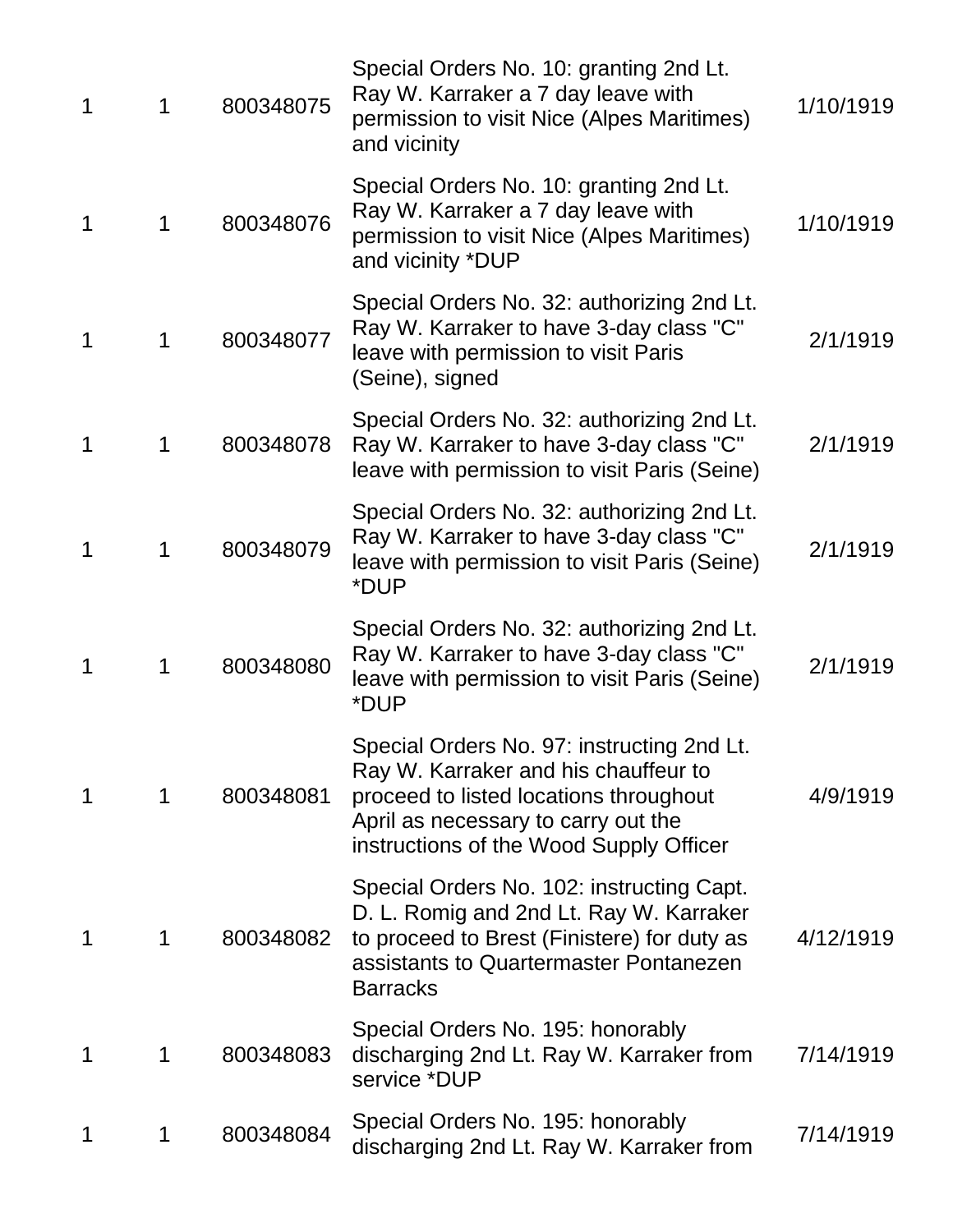|   |                |           | <b>Miscellaneous</b>                                                                                                                                                                                                                                                                                                                     | 1917-1919,<br>u.d. |
|---|----------------|-----------|------------------------------------------------------------------------------------------------------------------------------------------------------------------------------------------------------------------------------------------------------------------------------------------------------------------------------------------|--------------------|
| 1 | 2              | 800348085 | Set of loose notes: related to<br>quartermaster regulations, June 1918<br><b>Court-Martial and Order of Procedure</b><br>General Court-Martial, roster for 2nd<br>Section Wagon Company 101<br>Quartermaster Corps, journal entries from<br>June 1918 and April 1919                                                                     | 1917-1919,<br>u.d. |
| 1 | 2              | 800348086 | Handwritten account of chauffeur driving<br>with Lt. R. W. Karraker with details of<br>hitting a French boy near Romain on<br>March 11, 1919                                                                                                                                                                                             | c. March<br>1919   |
| 1 | $\overline{2}$ | 800348087 | Small handwritten note with names and<br>addresses: "R. M. Rogers, Fort Brady,<br>Mich." and "John J. Endicott, Army<br>Building, 39 Whitehall St., New York City"                                                                                                                                                                       | u.d.               |
| 1 | $\overline{2}$ | 800348088 | Small handwritten note with names and<br>locations: "James Waltor, Fort Sheridan,<br>III." and "C. D. Harris, Anna, III."                                                                                                                                                                                                                | u.d.               |
| 1 | $\overline{2}$ | 800348089 | 4 pages of English words with their<br><b>French translation</b>                                                                                                                                                                                                                                                                         |                    |
| 1 | 2              | 800348090 | Envelope from H. and W. B. Drew<br>Company (originally contained<br>photograph negatives, Item ID#s:<br>800348018-800348051)                                                                                                                                                                                                             | u.d.               |
|   |                |           | <b>Correspondence</b>                                                                                                                                                                                                                                                                                                                    | 1917-1919          |
| 1 | $\mathbf{3}$   | 800348091 | To Father from Ray W. Karraker: how<br>they spend their days at camp and staying<br>close by, went to Jacksonville for New<br>Years, weather has been cold, enclosed<br>December pay for him to deposit and<br>requests a draft and his bank balance,<br>hasn't received his mother's Christmas<br>box yet, wishes them a happy New Year | 1/1/1917           |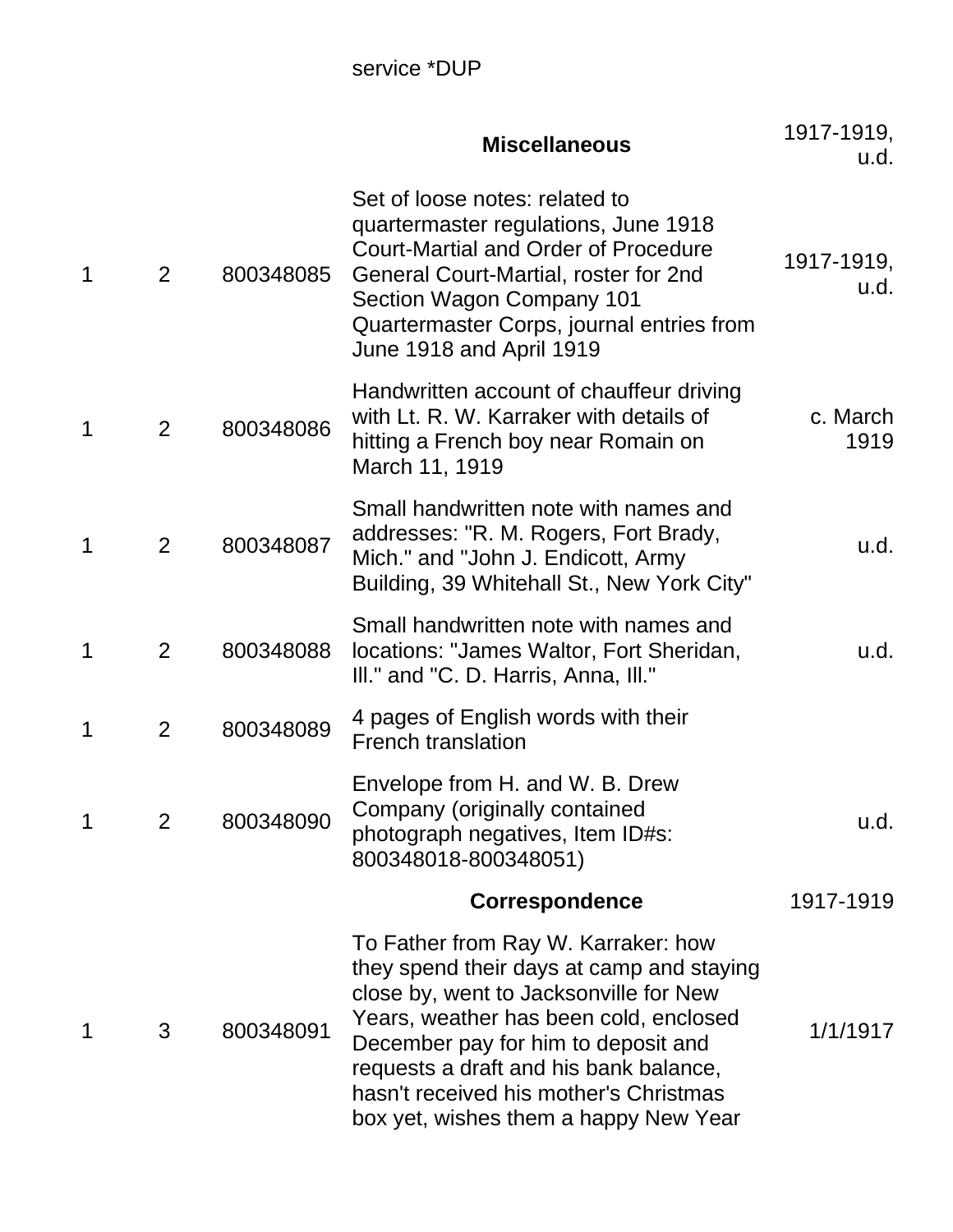| 1 | 3 | 800348092 | To Mother from Ray W. Karraker:<br>received her mail and the \$25 draft, his<br>plans for future pay checks and deposits,<br>received letters from Cy and Clyde, went<br>to Jacksonville with a new friend,<br>enclosed pictures of the men who are in<br>the top floor of the barracks                                                                                         | 1/19/1917 |
|---|---|-----------|---------------------------------------------------------------------------------------------------------------------------------------------------------------------------------------------------------------------------------------------------------------------------------------------------------------------------------------------------------------------------------|-----------|
| 1 | 3 | 800348093 | To Father from Ray W. Karraker: received<br>the letters from him and Mama, update on<br>weather, discussion of his bank balance<br>and change in where his pay checks will<br>be sent, no immediate prospects of being<br>sent to France, visited Jacksonville, FL                                                                                                              | 1/24/1917 |
| 1 | 3 | 800348094 | To Father from Ray W. Karraker: received<br>the letter from his parents, thoughts on<br>government stamps and having to pay<br>income tax for the first time, heard from<br>someone in New York about financiers<br>inventing ways to avoid the tax, enclosing<br>pictures, had a paratyphoid prophylaxis<br>injection, heard Cy has the mumps, wish<br>his parents could visit | 2/5/1917  |
| 1 | 3 | 800348095 | To Father from Ray W. Karraker: received<br>word to be ready to report to New York<br>and telegrammed them requesting funds,<br>not sure what his work will be, instructs<br>them to hold his mail until he sends them<br>his new address                                                                                                                                       | 2/13/1917 |
| 1 | 4 | 800348096 | To Mrs. D. W. Karraker from Ray W.<br>Karraker: Postcard with picture of Chicago<br>City Hall and Court House, arrived in<br>Chicago on time and will go to Fort soon                                                                                                                                                                                                           | 5/12/1917 |
| 1 | 4 | 800348097 | To Mother from Ray W. Karraker: new<br>address at Fort Sheridan, details about<br>Officer's Reserve Training Camp and his<br>captain, made it to Chicago and stopped<br>at the Palmer House before heading up to<br>Lake Forest and Fort Sheridan, got<br>vaccinations, details items he received<br>and will soon get a uniform, thinks he will                                | 5/14/1917 |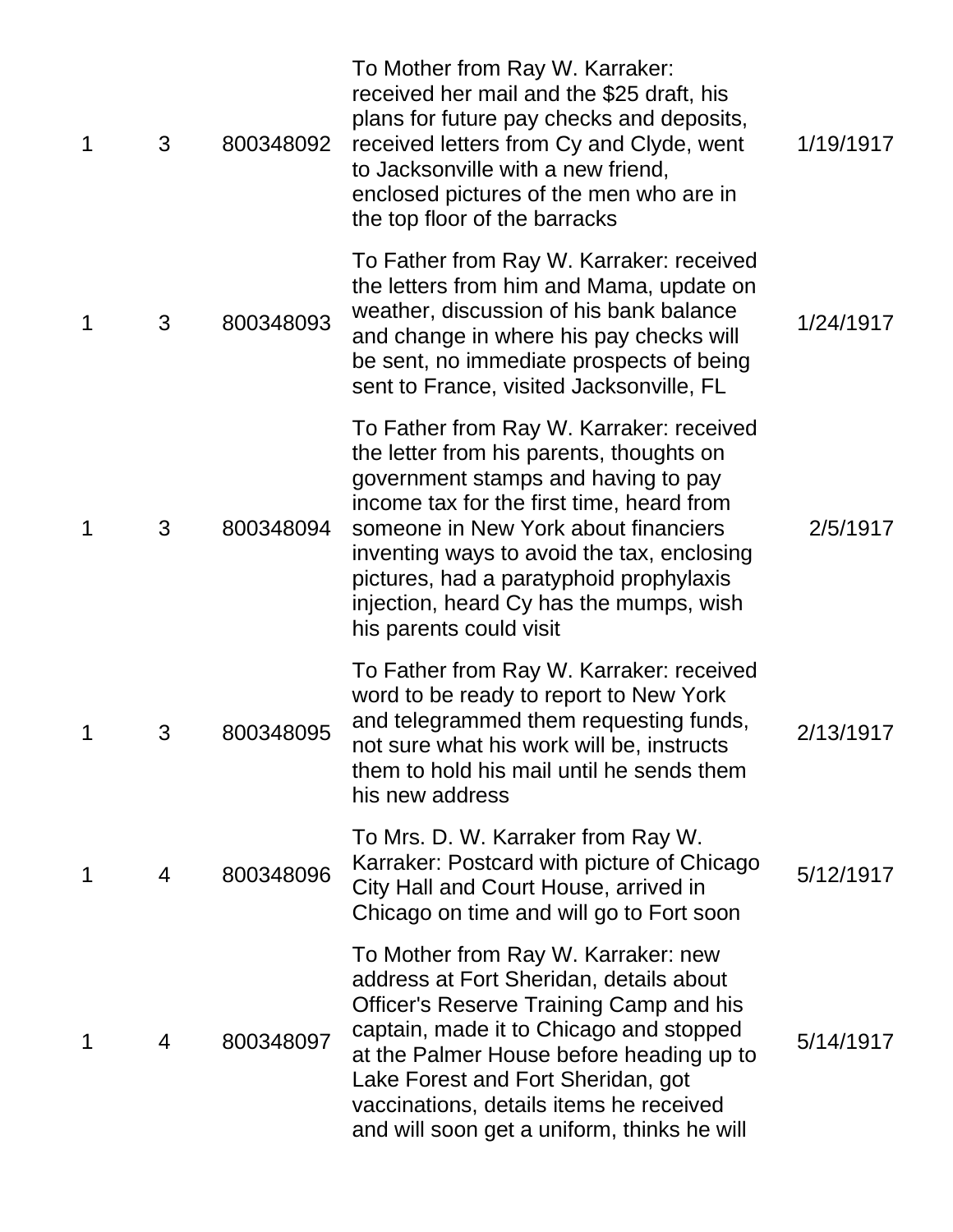|   |   |           | like Army life, description of Lake Forest<br>and the men at Fort Sheridan, asks if he<br>left his collar button box at home                                                                                                                                                                                                                                                                                        |           |
|---|---|-----------|---------------------------------------------------------------------------------------------------------------------------------------------------------------------------------------------------------------------------------------------------------------------------------------------------------------------------------------------------------------------------------------------------------------------|-----------|
| 1 | 4 | 800348098 | To Father from Ray W. Karraker: writing<br>before drills, sorry to hear about the<br>offices, details of what the government will<br>pay for and what he is responsible for,<br>update on weather, suggests father get<br>someone to help take care of their place,<br>list of men at Fort Sheridan from near<br>home                                                                                               | 5/24/1917 |
| 1 | 5 | 800348099 | To Father from Ray W. Karraker: postcard<br>stating he was transferred and listing new<br>address                                                                                                                                                                                                                                                                                                                   | 6/18/1917 |
| 1 | 5 | 800348100 | To Father from Ray W. Karraker: received<br>father's letter before leaving to spend the<br>weekend in Chicago, glad to hear about<br>his deposits, discussion of his father's<br>cases, asks about a previously mentioned<br>Liberty bond, asks father to pay insurance<br>out of deposit, update on his next pay,<br>had a pleasant visit to cousin Lou's, work<br>is different than artillery and a little harder | 7/2/1917  |
| 1 | 5 | 800348101 | To Mother from Ray W. Karraker:<br>received her letter and how much he<br>enjoys them, glad to hear about the<br>garden and asks about the crops, spent<br>the weekend at Perry's, Field Artillery<br>branch is hard work but he doesn't mind it,<br>details of the work and classes, his picture<br>has been in the paper but he hasn't seen<br>it yet                                                             | 7/4/1917  |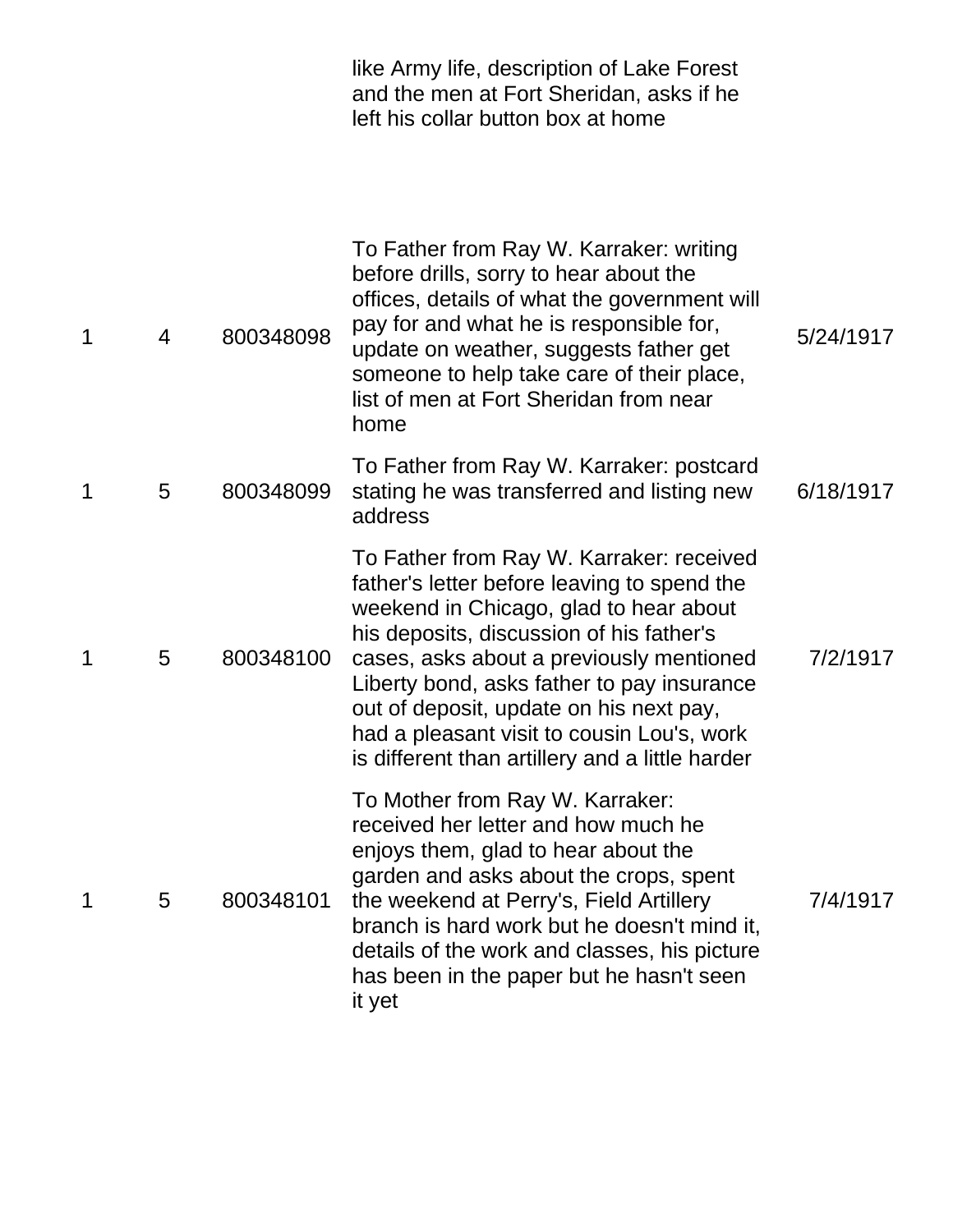| 1 | 5 | 800348102 | To Mother from Ray W. Karraker: how he<br>spent his birthday, visited Chicago on<br>Sunday and ran into a friend, thanks her<br>in advance for the money she said she<br>sent, father made a mistake in paying an<br>installment for a Liberty bond but he will<br>straighten it out, received the insurance<br>papers and blank checks, will be home<br>August 15th                                                         | 7/11/1917 |
|---|---|-----------|------------------------------------------------------------------------------------------------------------------------------------------------------------------------------------------------------------------------------------------------------------------------------------------------------------------------------------------------------------------------------------------------------------------------------|-----------|
| 1 | 5 | 800348103 | To Mother from Ray W. Karraker:<br>received her letter and thanks her for the<br>present, spent the weekend in Lake<br>Forest, weather has been rainy and they<br>haven't accomplished much today, a lot of<br>guys were kicked out last week,<br>discussion of Presidential order that<br>exempts municipal officials from the draft,<br>wrote to get his exemption since he failed<br>to claim it on his registration card | 7/16/1917 |
| 1 | 5 | 800348104 | To Mother from Ray W. Karraker:<br>received her letter, his thoughts on Cy<br>and Ed's trip to Buffalo, camp will close<br>August 12, unsure if he will receive<br>commission, camp full of excitement and<br>nervous tension, weather has been hot,<br>work hasn't been bad, visited Perry last<br>weekend, all night march on Wednesday<br>and will march in a parade in Chicago on<br>Saturday                            | 7/31/1917 |
| 1 | 6 | 800348105 | To Father from Ray W. Karraker: thanks<br>father for half of the firm receipts and<br>discussion of a case, marched in a parade<br>on Saturday, paid Liberty bond, will know<br>by Saturday if he is an officer in the new<br>National Army, doesn't know his<br>commission or if he will be able to go<br>home                                                                                                              | 8/6/1917  |
| 1 | 6 | 800348106 | Postcard of New Cook County Hospital,<br>Chicago to Mrs. D. W. Karraker from Ray<br>W. Karraker: arrived ok and leaving for<br>Rockford, IL tomorrow                                                                                                                                                                                                                                                                         | 8/28/1917 |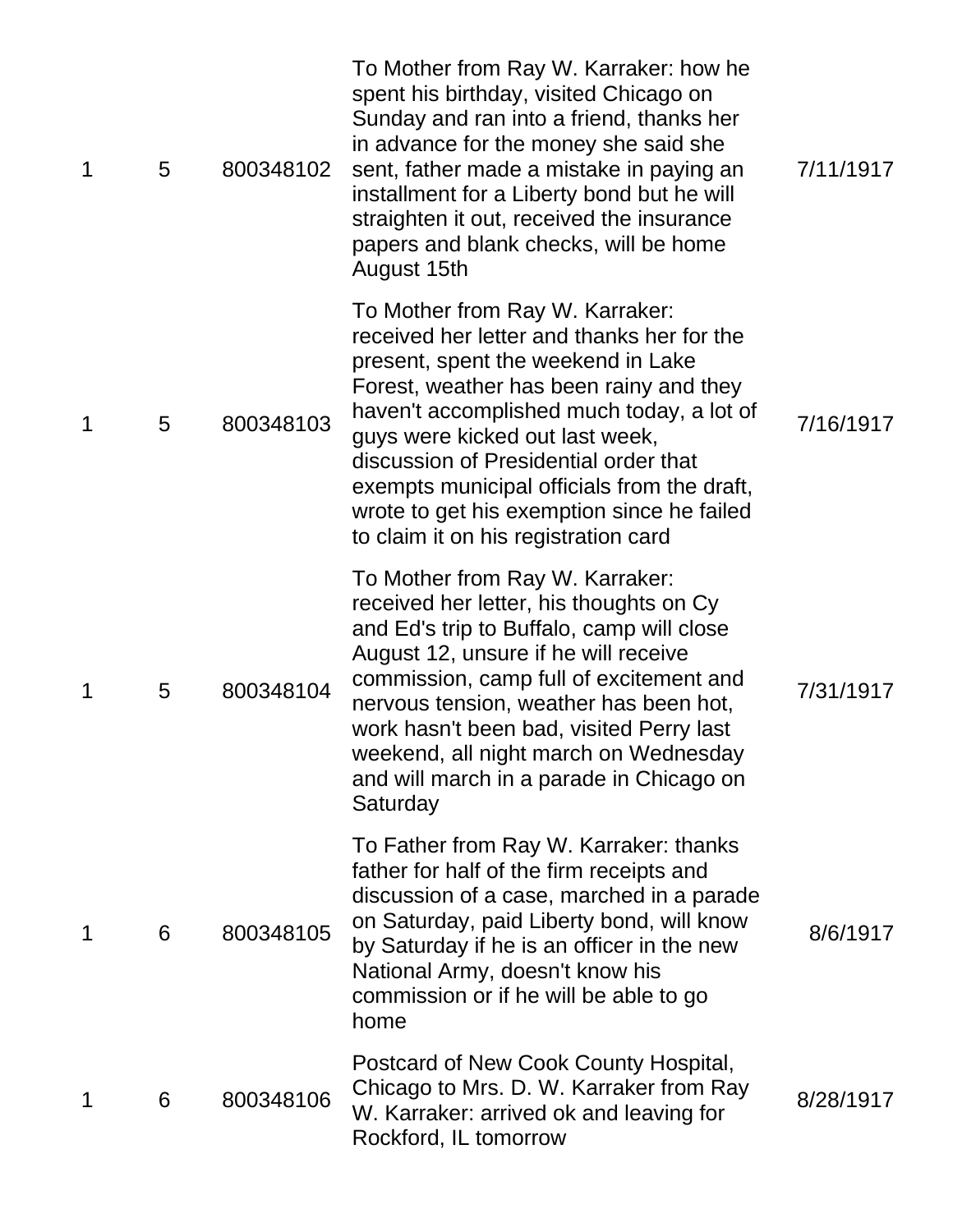| 1 | 6 | 800348107 | To Mother from Ray W. Karraker: arrived<br>at Camp Grant and temporarily settled in,<br>life at Fort Sheridan the camp is chaotic,<br>description of camp, lots of dust due to<br>drought, asks to forward a package he<br>ordered from New York                                                                                                                                                                                                                                  | 8/30/1917 |
|---|---|-----------|-----------------------------------------------------------------------------------------------------------------------------------------------------------------------------------------------------------------------------------------------------------------------------------------------------------------------------------------------------------------------------------------------------------------------------------------------------------------------------------|-----------|
| 1 | 6 | 800348108 | To Mother from Ray W. Karraker:<br>received the letter and package, waiting<br>for regular duty assignment, in finance<br>class but might change, can't leave camp<br>without permission of Brigade<br>Commander and not allowed to visit<br>Chicago, read the boys from home are<br>going to Louisville, finally got some rain,<br>details on the men who sleep near him,<br>wants to visit a friend at Fort Sheridan but<br>can't get away                                      | 9/10/1917 |
| 1 | 6 | 800348109 | To Father from Ray W. Karraker: received<br>a letter from Ira about the J. C. stocks,<br>discussion of his bank balance and the<br>stocks, asks if they received his receipt for<br>the Liberty bond, still waiting for an active<br>duty assignment, might go to Florida for<br>training, winter is coming and they don't<br>have heat or hot water. Second letter to<br>Father from Ray W. Karraker enclosed:<br>suggests father sell farm or take shares,<br>asks to send deed | 9/12/1917 |
| 1 | 6 | 800348110 | To Mother from Ray W. Karraker:<br>received her letter, busy the last few days<br>receiving enlisted men, descriptions of the<br>diversity of the men coming to the camp,<br>several men arrived drunk, confiscated<br>liquor, check-in process, rumors about<br>what will happen to the G. M. department<br>men who are unassigned, update on<br>where Cy is going, read about a few<br>people getting typhoid fever, visited<br>Chicago Sunday and saw Lou                      | 9/23/1917 |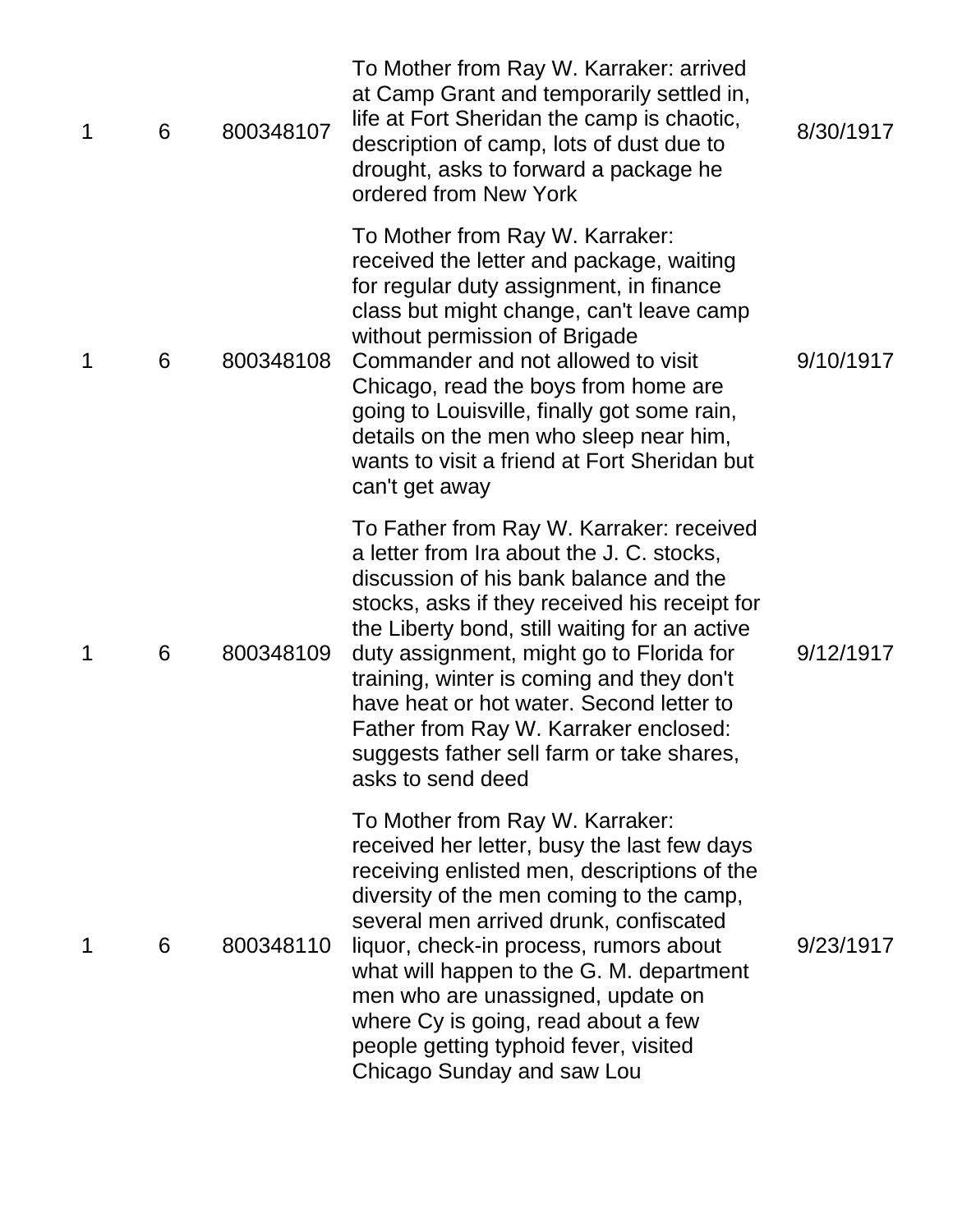| 1 | $\overline{7}$ | 800348111 | To Father from Ray W. Karraker: received<br>the sweater and cap, how the weather<br>has been cold, enclosed the deed and is<br>satisfied with the deal, discussion of<br>cases, change in his barracks and his<br>address, had steam heat and hot water<br>for a few days in another barrack, details<br>about his work, more men have been<br>arriving to camp but not taking part in the<br>inspection, satisfied with the apple deal<br>and instructs father to deposit the funds,<br>instructions on what to do with his share if<br>the land deal goes through | 10/5/1917  |
|---|----------------|-----------|---------------------------------------------------------------------------------------------------------------------------------------------------------------------------------------------------------------------------------------------------------------------------------------------------------------------------------------------------------------------------------------------------------------------------------------------------------------------------------------------------------------------------------------------------------------------|------------|
| 1 | $\overline{7}$ | 800348112 | To Father from Ray W. Karraker: received<br>the apples, lists his suggestions for next<br>year's orchard, thinks Cy could look over<br>the orchard for easy money, discussion of<br>finances and plans to buy another Liberty<br>bond, saw Berth Wiley Veach, has holes<br>in his teeth and needs to go to the dentist,<br>noting his new address                                                                                                                                                                                                                   | 10/17/1917 |
| 1 | 7              | 800348113 | To Father from Ray W. Karraker: received<br>letters from him and Cy, asks about<br>father's plans for the Tripp(?) School<br>House, rumors again about going to<br>Florida and wouldn't mind because<br>Rockford is cold, enclosed clipping from<br>Rockford newspaper, apples father sent<br>are gone and everyone enjoyed them,<br>Mrs. Scott sent a knitted muffler, planning<br>to visit Chicago Saturday for football<br>game, visited dentist                                                                                                                 | 10/31/1917 |
| 1 | $\overline{7}$ | 800348114 | To Mother from Ray W. Karraker: spent<br>Sunday at church and with Dr. Harrison,<br>unoccupied at camp and hoping to go to<br>Florida, details visit to Chicago last<br>Saturday, camp life same as usual,<br>weather is good, wishes he could help<br>father with work, went to Fort Sheridan<br>while in Chicago                                                                                                                                                                                                                                                  | 11/11/1917 |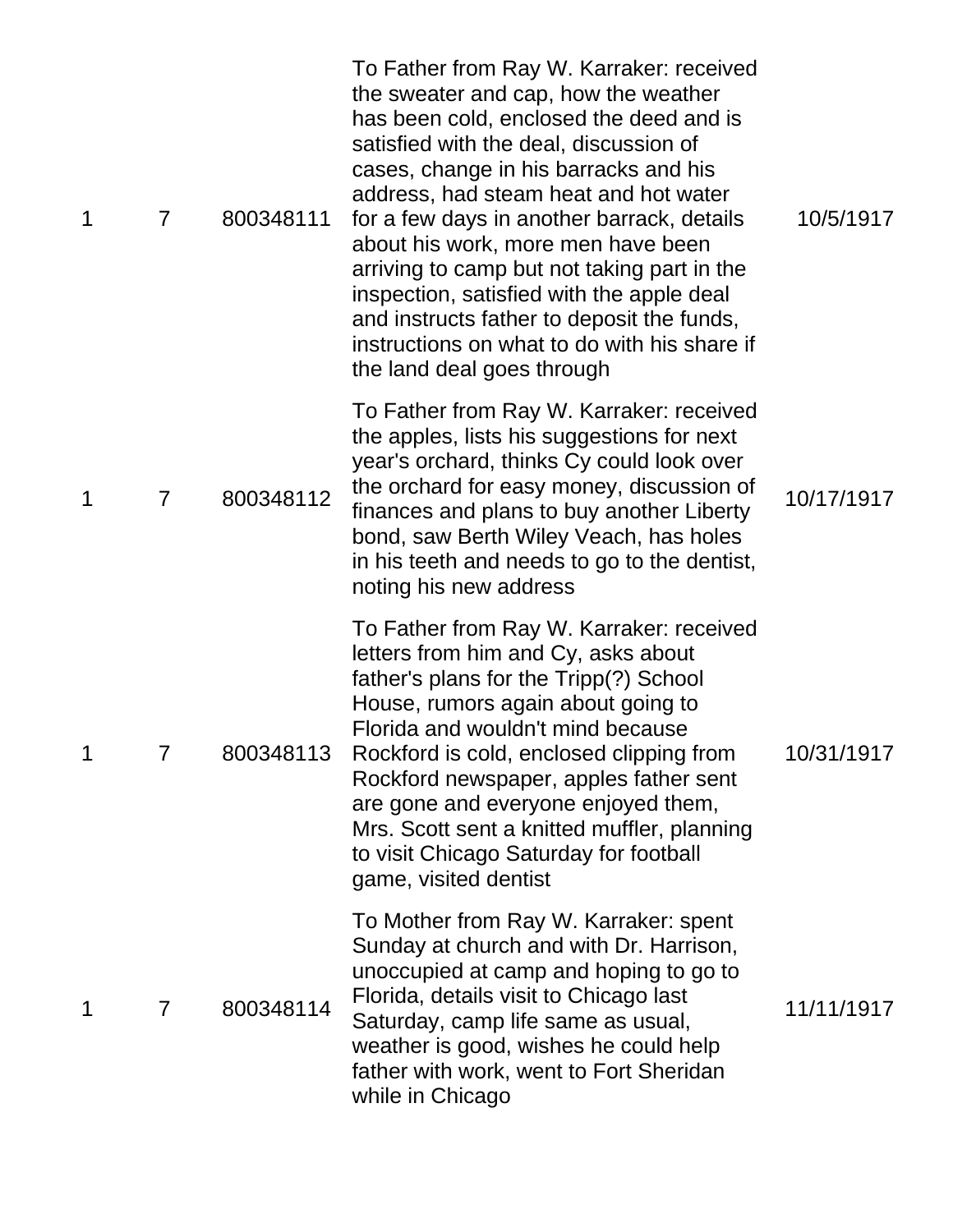| 1 | $\overline{7}$ | 800348115 | To Mother from Ray W. Karraker: his<br>opinion about Cy enlisting, discussion of<br>sacrifice for the good of the country and<br>thinks this is a great opportunity for him,<br>his opinion on how the war has changed,<br>proud of Cy but knows she worries,<br>wondering how they will handle the big<br>place on their own but glad Ed is there to<br>help, had snow earlier, has a friend in<br>Rockford he plans to spend Thanksgiving<br>with, asking for Cy's address | 11/27/1917 |
|---|----------------|-----------|------------------------------------------------------------------------------------------------------------------------------------------------------------------------------------------------------------------------------------------------------------------------------------------------------------------------------------------------------------------------------------------------------------------------------------------------------------------------------|------------|
| 1 | 7              | 800348116 | To Father from Ray W. Karraker: received<br>their letters and glad to hear from them,<br>has orders to report to Jacksonville and<br>instructing them not to write or forward<br>mail to him                                                                                                                                                                                                                                                                                 | 12/8/1917  |
| 1 | $\overline{7}$ | 800348117 | To Mother from Ray W. Karraker: arrived<br>in Jacksonville, FL, describes delays in<br>the trip, describes Jacksonville, about<br>eight of them at the hotel, will go to camp<br>in morning, will let them know when he<br>gets a permanent address                                                                                                                                                                                                                          | 12/13/1917 |
|   |                | 800348118 | To Father from Ray W. Karraker: work<br>and assigning quarters, description of<br>weather, the drive to camp, comparison of<br>cost of goods at Camp Grant, camp's<br>location, starting classes on Monday,<br>description of barracks, listing his new<br>address and asking to forward any mail<br>that came                                                                                                                                                               | 12/14/1917 |
| 1 | 8              | 800348119 | To Mother from Ray W. Karraker:<br>received package, had feast with<br>everyone, spent Saturday evening with<br>Jennings family, received letter and draft<br>from father, rumors when the course will<br>end, not sure if he will advance rank, sent<br>pictures, Kodaks have been banned from<br>camp so he probably won't send more                                                                                                                                       | 2/10/1918  |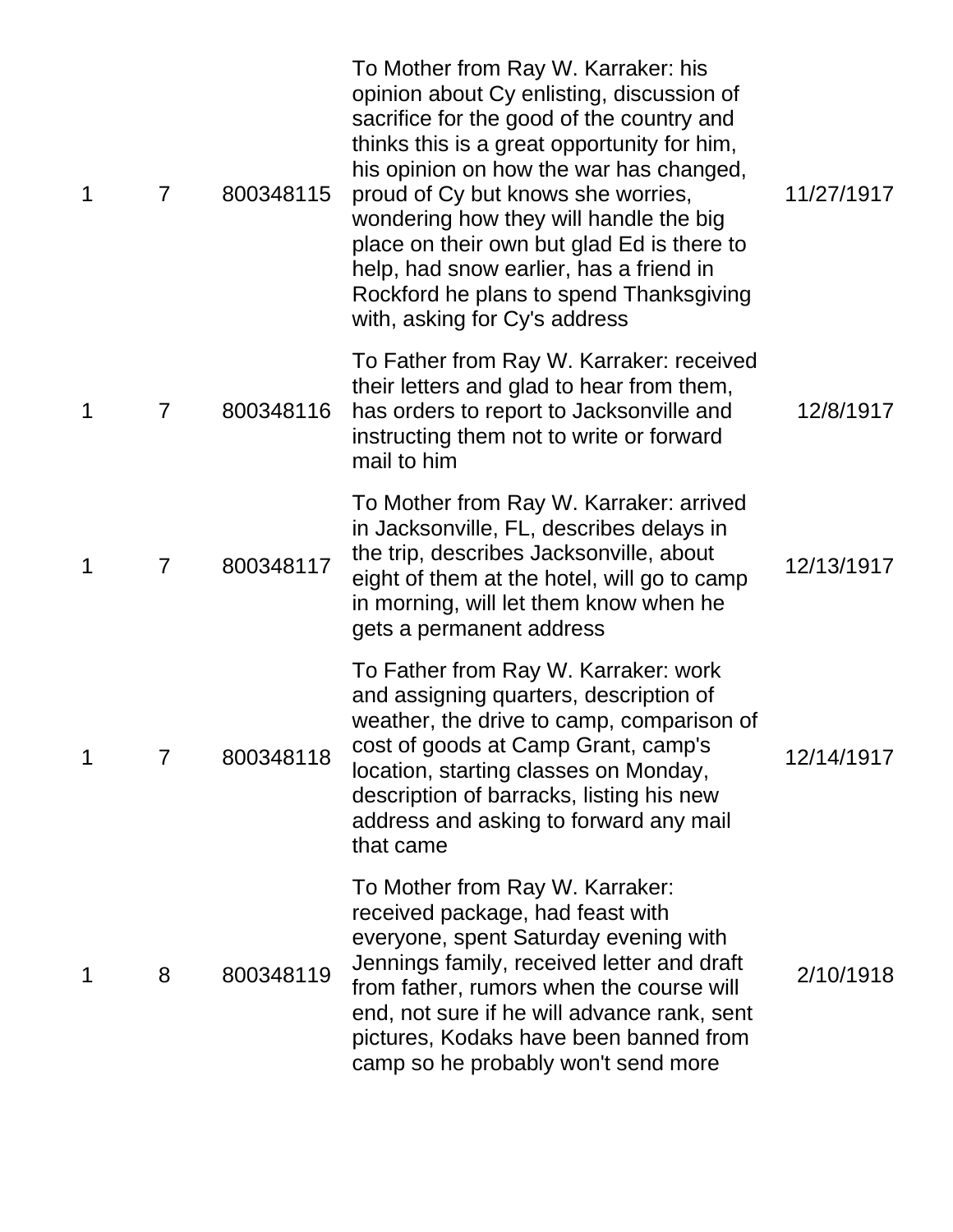| 1 | 8 | 800348120 | To Sister (envelope addressed to Mrs.<br>Clyde D. Harris) from Ray W. Karraker:<br>arrived in Camp Meigs in Washington DC,<br>sightseeing before reporting to camp, not<br>sure how long he will be there,<br>instructions to forward mail to Camp<br>Meigs, description of crowded<br>Washington, DC, Quartermaster General<br>of Panama Canal is addressing them<br>tomorrow, new address                                                                                                                                                                                                                               | 2/21/1918 |
|---|---|-----------|---------------------------------------------------------------------------------------------------------------------------------------------------------------------------------------------------------------------------------------------------------------------------------------------------------------------------------------------------------------------------------------------------------------------------------------------------------------------------------------------------------------------------------------------------------------------------------------------------------------------------|-----------|
| 1 | 8 | 800348121 | To Mother from Ray W. Karraker:<br>description of camp, knows Washington,<br>DC well now, went to Baltimore last<br>Sunday, preparing to ship out but not sure<br>when                                                                                                                                                                                                                                                                                                                                                                                                                                                    | 2/27/1918 |
| 1 | 9 | 800348122 | To Mother from Ray W. Karraker:<br>received letter from Frances, enjoyed<br>Washington, DC, Army hasn't been hard<br>on him and he's gotten a lot of travel<br>experience, arrived in New York City this<br>afternoon and staying in a hotel for the<br>before going to the YMCA, not sure how<br>long he will stay there and won't be able<br>to tell her when he sails, will take about<br>fifteen days to sail overseas, about 100<br>men but only sixteen from Camp Meigs,<br>might miss some of her letters that were<br>sent to old address, listing his new<br>address and informing her mail will be<br>forwarded | 3/1/1918  |
| 1 | 9 | 800348123 | To Frances (envelope addressed to Mrs.<br>C. D. Harris) from Ray W. Karraker:<br>staying at Columbus Circle YMCA,<br>received her letter the day he left<br>Washington, DC, no duties, will visit New<br>York City, bought American Express<br>traveler's checks, can't say anything about<br>his plans but will write daily, troop<br>transport service is safe, saw Helen Grear<br>while in Washington, saw President<br>Wilson while at the theater                                                                                                                                                                    | 3/3/1918  |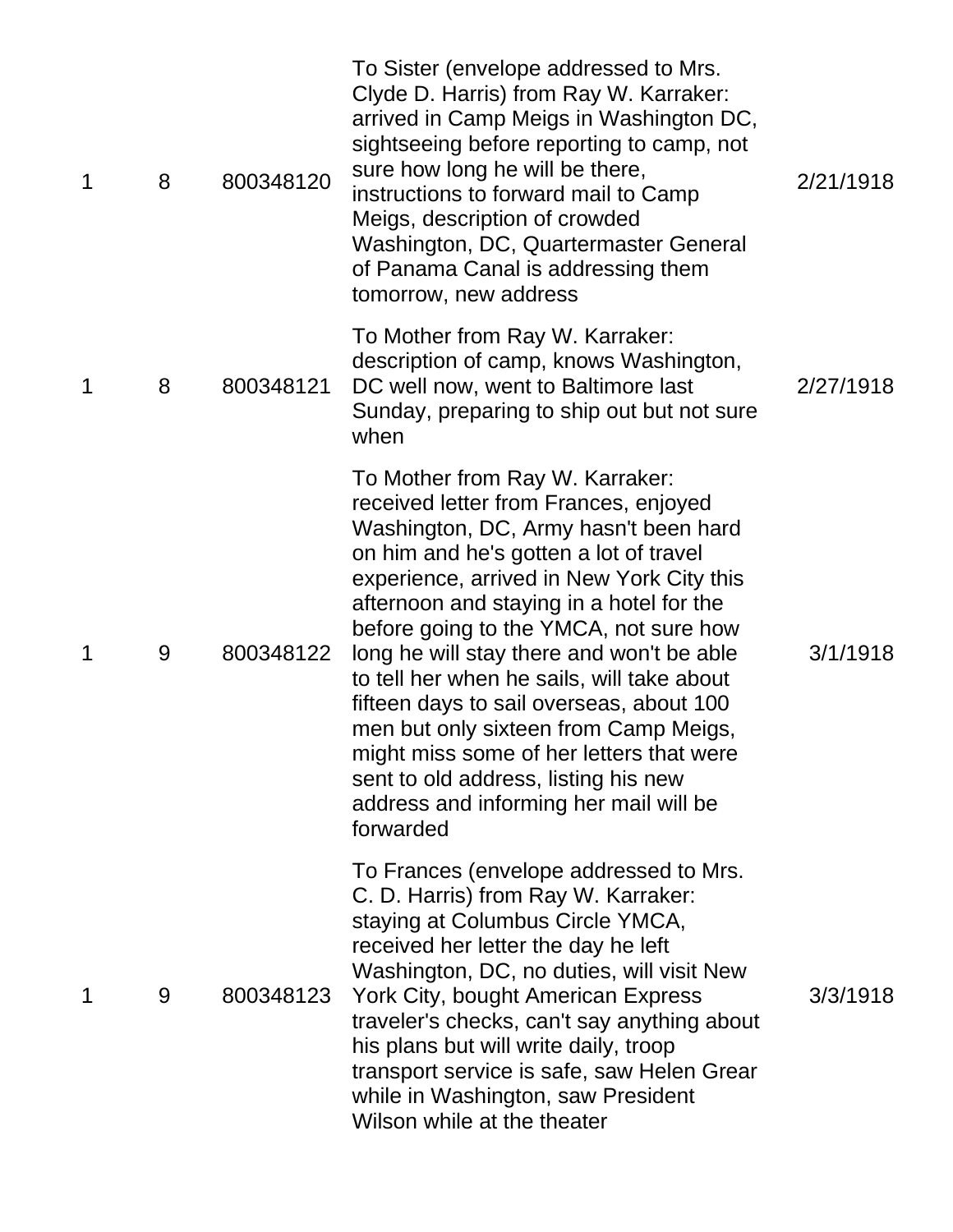| 1 | 9 | 800348124 | To Father from Ray W. Karraker: still in<br>New York City, sharing a double room<br>with Lt. Dempsey, how they spend their<br>time, sent some R. R. ticket stubs home,<br>instructions for what to do with the checks<br>he sent and for how to handle his<br>deposits, weather is good, believes his<br>experience in the Army is invaluable,<br>hasn't heard from anyone since he left<br>Camp Meigs, asks for Cy's address           | 3/5/1918                   |
|---|---|-----------|-----------------------------------------------------------------------------------------------------------------------------------------------------------------------------------------------------------------------------------------------------------------------------------------------------------------------------------------------------------------------------------------------------------------------------------------|----------------------------|
| 1 | 9 | 800348125 | To Mother from Ray W. Karraker: still in<br>New York City and finally receiving some<br>mail from them, glad to hear about her<br>trip, will write Cy, discussion of their<br>agricultural pursuits, description and of<br>New York City and Hoboken, NJ, can't tell<br>them how or when he is leaving                                                                                                                                  | 3/7/1918                   |
| 1 | 9 | 800348126 | To Mother from Ray W. Karraker:<br>instructions for how send him money,<br>feels the same as her about the South<br>and Florida, thinks it would be nice for her<br>and his father to escape the cold and go<br>to Florida in the winter but suggests<br>somewhere like Tampa                                                                                                                                                           | 3/8/1918                   |
|   | 9 | 800348127 | To Father from Ray W. Karraker: received<br>mother's telegram and their letters,<br>weather has been rainy, listing new<br>address                                                                                                                                                                                                                                                                                                      | 3/14/1918                  |
| 1 | 9 | 800348128 | To Family from Ray W. Karraker: enjoyed<br>New York City, ran into Arthur Lewis one<br>night, storm second night on boat,<br>monotony of travel is causing unrest, hard<br>to eat with rough seas, studying French<br>and Army orders and plays cards.<br>Continuation dated 3/24/1918: good<br>weather, enjoying trip, list of things on<br>boat, received letter before leaving, hopes<br>Cy gets in Paymasters Corps, new<br>address | $3/23/1918$ -<br>3/24/1918 |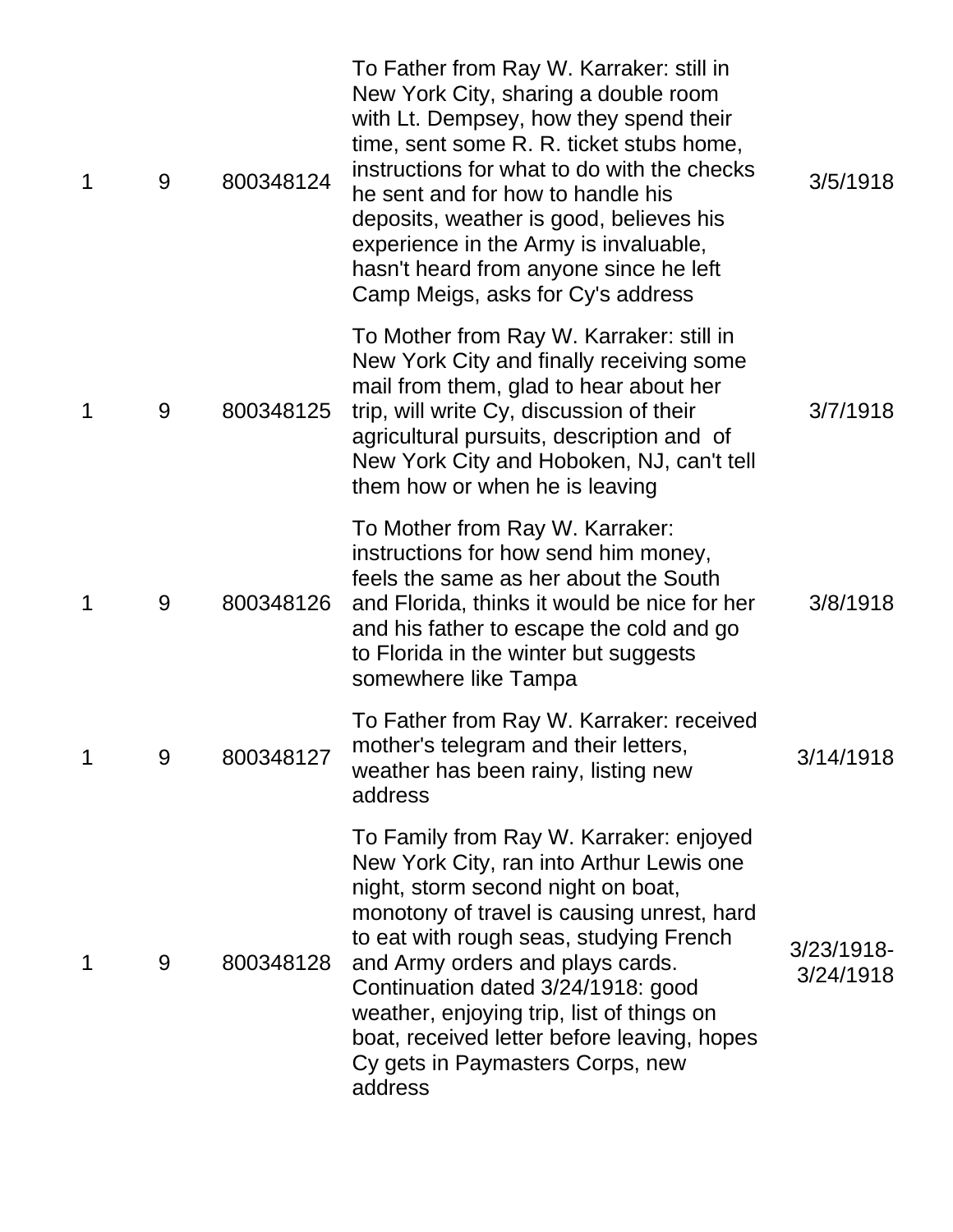| 1 | 9 | 800348129 | To Mrs. D. W. Karraker from Ray W.<br>Karraker: Postcard with pre-printed<br>message of arriving safely overseas                                                                                                                                                                                                                                                                                                                                                                                                                                                                                                                                               | c.3/1918                   |
|---|---|-----------|----------------------------------------------------------------------------------------------------------------------------------------------------------------------------------------------------------------------------------------------------------------------------------------------------------------------------------------------------------------------------------------------------------------------------------------------------------------------------------------------------------------------------------------------------------------------------------------------------------------------------------------------------------------|----------------------------|
| 1 | 9 | 800348130 | To Family from Ray W. Karraker: in<br>France for a week, description of town<br>where they landed, speaking French,<br>billeted with a private family temporarily,<br>French people are kind and polite, no<br>work, physical exercises and drills, gossip<br>from those who have been to the front,<br>description of his room. Letter to Family<br>from Ray W. Karraker, dated 4/10/1918:<br>description of current location, moving to<br>barracks soon, impact of war has on price<br>of cotton goods, detail of his allotment,<br>praises YMCA, details of the Officer's<br>Club and the Officer's room at the<br>barracks, nothing to do, French customs | $3/31/1918$ ,<br>4/10/1918 |
| 1 | 9 | 800348131 | To Family from Ray W. Karraker: (Letter<br>No. 3) moved again, new assignment,<br>sharing tent with another Lt., left Sunday<br>and arrived Monday, tent has stove and is<br>talk of camp, description of nearby town,<br>still far from the front, description of<br>German prisoners, change in footwear,<br>food is satisfactory and officers have a<br>private mess hall, orderly helps take care<br>of their tent, acted as a mail censor at his<br>last station                                                                                                                                                                                          | 4/15/1918                  |
| 1 | 9 | 800348132 | To Family from Ray W. Karraker: (Letter<br>No. 4) list of letters he received, will send<br>some French money home, instructions<br>for how to pay insurance, details about his<br>pay, description of his expenses, will be<br>mounted officer but doesn't have a<br>permanent horse, riding lessons,<br>someone injured from a horse, preparing<br>to turn in their horses and equip the train<br>with mules, update on the weather,<br>American band plays in the park on<br>Sundays but has to stay at camp as<br>Officer of the Day, hung up a Liberty bond                                                                                               | 4/28/1918                  |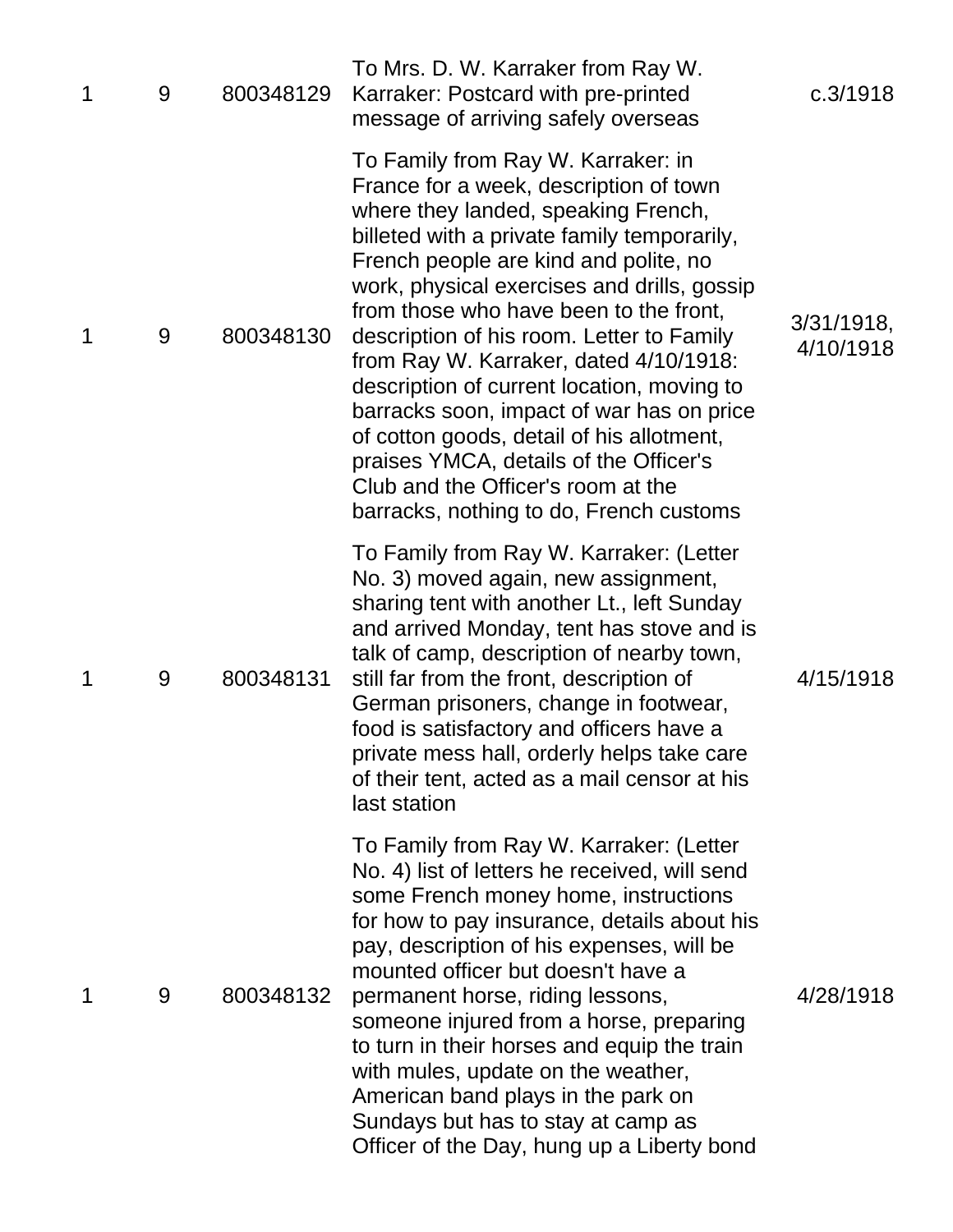| 1 | 10 | 800348133 | To Family from Ray W. Karraker: (Letter<br>No. 5) received letters, buying more<br>Liberty Loans, horses were turned over<br>and they got mules from Missouri,<br>comparison of horses and mules, his job<br>while the mules were in another camp, his<br>French has improved, might visit nearby<br>town                                                                                 | 5/9/1918  |
|---|----|-----------|-------------------------------------------------------------------------------------------------------------------------------------------------------------------------------------------------------------------------------------------------------------------------------------------------------------------------------------------------------------------------------------------|-----------|
| 1 | 10 | 800348134 | To Mother from Ray W. Karraker: (Letter<br>No. 6) update on weather, how rain<br>affects camp, hopes that a new train will<br>be organized and he will get a permanent<br>job, satisfied with wagon train work,<br>success of Liberty Loan campaign,<br>upcoming local elections, learning a lot<br>and doing well                                                                        | 5/12/1918 |
| 1 | 10 | 800348135 | To Family from Ray W. Karraker: (Letter<br>No. 7) received letters from home,<br>patriotism of Liberty Loan campaign,<br>discussion of his allotment and enclosing<br>a PO order to cover insurance, mailing<br>address, details schedule, enclosed a<br>snapshot                                                                                                                         | 6/2/1918  |
| 1 | 10 | 800348136 | To Family from Ray W. Karraker: (Letter<br>No. 8) received orders yesterday, not<br>transferred to Wagon Company #101,<br>mail will be forwarded, received copies of<br>the Talk and the Gazette, asks for the<br><b>Literary Digest and Saturday Evening</b><br>Post, appointed Judge Advocate of a<br>general court martial, enclosing some<br>pictures, sent a PO for \$80 in his last | 6/13/1918 |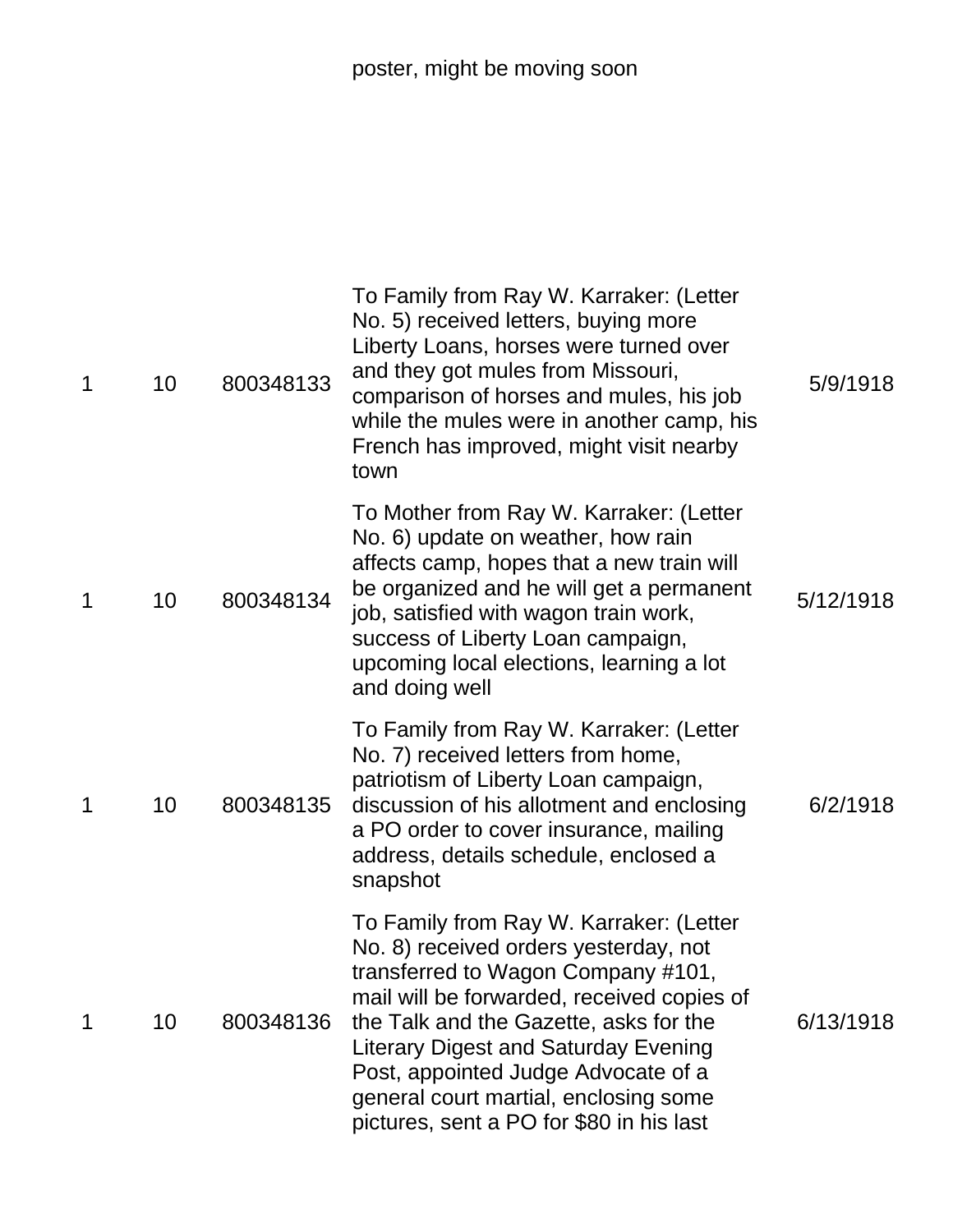letter

| 1 | 10 | 800348137 | To Family from Ray W. Karraker: (Letter<br>No. 9) transfer to new company, details of<br>marching program schedule and notes<br>from his trip, new camp has YMCA and<br><b>Officer's Club</b>                                                                                                                                                                                                          | 6/26/1918 |
|---|----|-----------|--------------------------------------------------------------------------------------------------------------------------------------------------------------------------------------------------------------------------------------------------------------------------------------------------------------------------------------------------------------------------------------------------------|-----------|
| 1 | 11 | 800348138 | To Family from Ray W. Karraker: (Letter<br>No. 10) received a lot of mail and birthday<br>telegram cheered everyone up, built up<br>their camp, in charge of other<br>detachment, horseback riding                                                                                                                                                                                                     | 7/18/1918 |
| 1 | 11 | 800348139 | To Family from Ray W. Karraker: (Letter<br>No. 11) received mail, glad his PO order<br>was received and plans on sending more<br>money home, asks for copies of<br>newspapers, war news is very<br>encouraging, wood supply, how his tent is<br>set up, update on the weather, describes<br>nearby town, hopes Cy gets a<br>commission in the Army, asks his father to<br>prepare an income tax report | 8/14/1918 |
| 1 | 11 | 800348140 | To Father from Ray W. Karraker: (Letter<br>No. 12) following up on his income tax<br>report, enclosed power of attorney, lists<br>mail and magazines he has received,<br>update on weather, happy about news<br>from the front                                                                                                                                                                         | 8/24/1918 |
| 1 | 11 | 800348141 | To Father from Ray W. Karraker: (Letter<br>No. 13) forgot to include the PO order in<br>letter this morning                                                                                                                                                                                                                                                                                            | 8/24/1918 |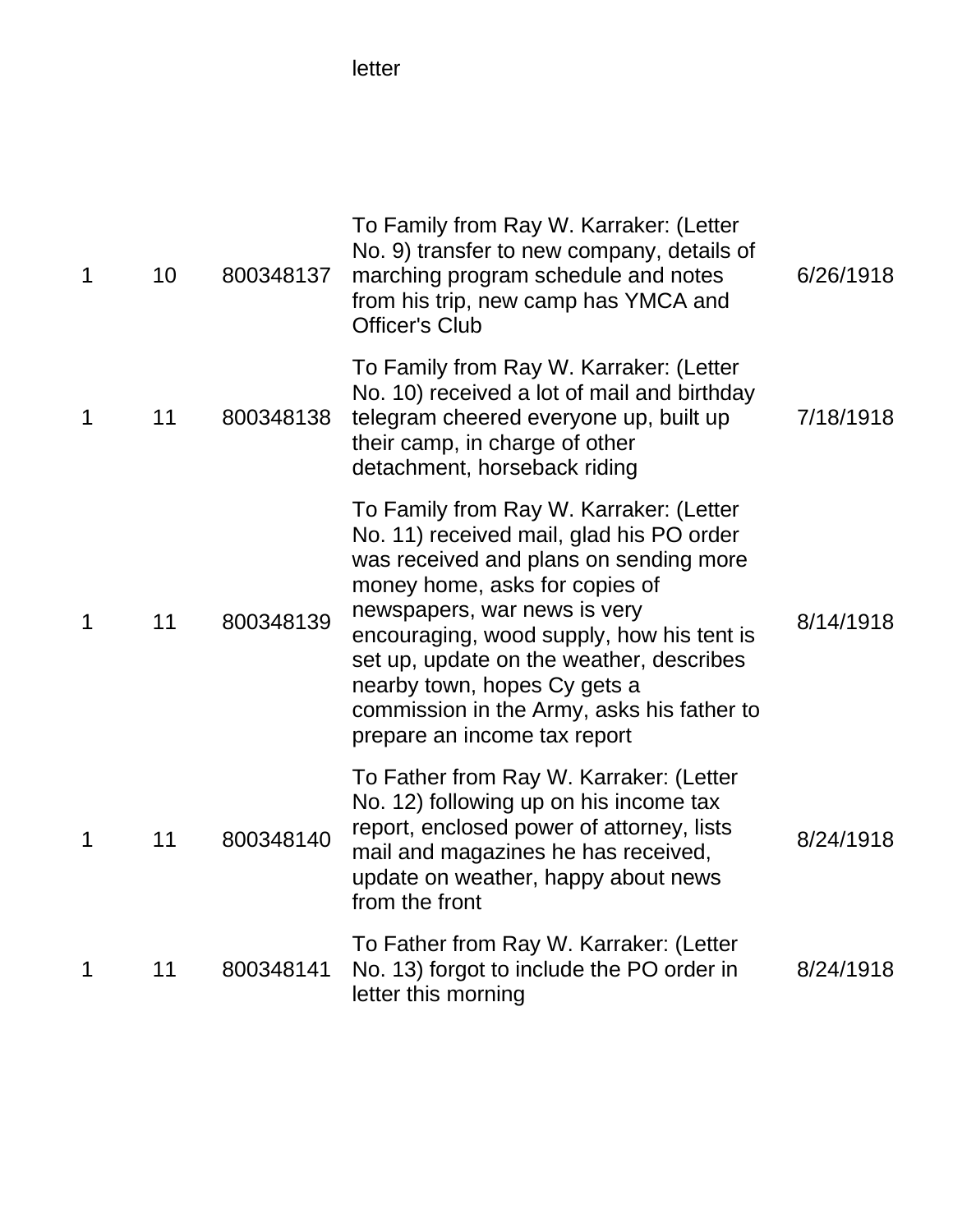| 1 | 12 | 800348142 | To Family from Ray W. Karraker: (Letter<br>No. 14) moved camps and burned the<br>accumulated letters, gets paid in Francs,<br>unsure of location in the country but far<br>from the front, hauling wood to railroad<br>depots, missing the friends he made in<br>the small village near camp, French<br>language is difficult, will receive a gold "V"<br>to put on his uniform for six month of<br>service                   | 9/11/1918  |
|---|----|-----------|-------------------------------------------------------------------------------------------------------------------------------------------------------------------------------------------------------------------------------------------------------------------------------------------------------------------------------------------------------------------------------------------------------------------------------|------------|
| 1 | 12 | 800348143 | To Family from Ray W. Karraker: (Letter<br>No. 15) still far front, hauling wood, moved<br>camp about 40 miles and preparing for<br>winter, staying in old French buildings,<br>description of his room and other areas of<br>camp, lucky to have these winter quarters                                                                                                                                                       | 10/4/1918  |
| 1 | 12 | 800348144 | To Clyde from Ray W. Karraker: brought<br>one of his men into the town in an<br>ambulance and staying at the Red Cross<br>Hotel, comments on how the American<br>Army conducts troop movement, can't go<br>out by train because he has no travel<br>order and isn't registered, received<br>another copy of Literary Digest and has<br>copies of the Talk, still hauling wood,<br>dealing with mud, description of his duties | 10/26/1918 |
| 1 | 13 | 800348145 | To Family from Ray W. Karraker: (Letter<br>No. 16) moved from the company to<br>headquarters, wasn't happy in the<br>company and requested transfer, now in<br>the wood supply department, update on<br>weather, thoughts on how soon the war<br>will be over, description of his wooden<br>barracks                                                                                                                          | 11/6/1918  |
| 1 | 13 | 800348146 | To Brother (envelope addressed to Mr.<br>Edward L. Karraker from Ray W.<br>Karraker: (Letter No. 17) war is over but<br>doesn't know what the government has<br>planned, doesn't expect to be home<br>before next summer, France is nice and<br>has a good home with French family, town                                                                                                                                      | 11/13/1918 |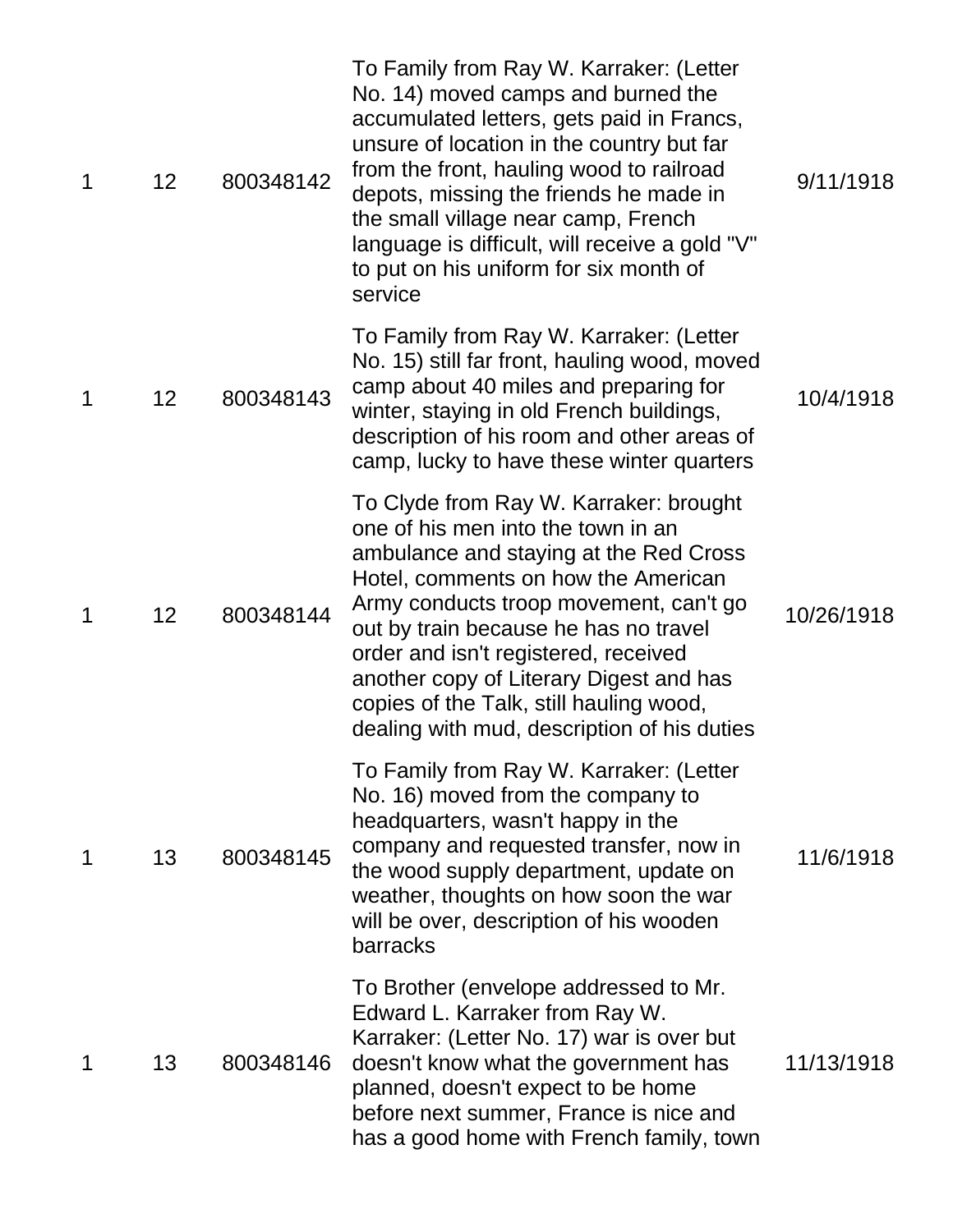|   |    |           | reactions to armistice, entertained at<br>home of wealthy doctor last night, hog<br>hunting with a group of Frenchmen                                                                                                                                                                                                          |            |
|---|----|-----------|--------------------------------------------------------------------------------------------------------------------------------------------------------------------------------------------------------------------------------------------------------------------------------------------------------------------------------|------------|
| 1 | 13 | 800348147 | To Family from Ray W. Karraker: (Letter<br>No. 18) President Wilson is coming to<br>France, asked for a seven-day leave to<br>visit Paris, thinks he will be in France until<br>spring or summer, now with the Wood<br>Supply Branch, Depot Quartermaster and<br>acts as a travelling representative, details<br>of his duties | 11/28/1918 |
| 1 | 13 | 800348148 | To Father and Mother: (Letter No. 19)<br>hopes that this reaches them in time to<br>wish them a Merry Christmas and Happy<br>New Year, his present location, lists the<br>towns he visited since censorship was<br>lifted                                                                                                      | 12/9/1918  |
| 1 | 13 | 800348149 | To Blenda Kjellgren from Ray W.<br>Karraker: reassigned to the Wood Supply<br>Department, will return to the<br>headquarters tomorrow and will likely be<br>reassigned, how he spent his Christmas,<br>his French has improved, plans to visit<br>Paris, Nice, and Lyons during leave                                          | 12/21/1918 |
| 1 | 13 | 800348150 | To Mother from Ray W. Karraker: (Letter<br>No. 20) received her package, finished his<br>work at Champlitte, waiting for new<br>assignment, Christmas dinner with officers<br>from the depot yesterday, update on<br>weather, attended show at YMCA, muddy<br>camps                                                            | 12/26/1918 |
| 1 | 13 | 800348151 | To Mrs. D. W. Karraker (misspelled Mrs.<br>D. V. Karraker) from Ray W. Karraker<br>(misspelled R. V. Karraker): telegram<br>wishing them a "Merry Xmas".                                                                                                                                                                       | c.12/1918  |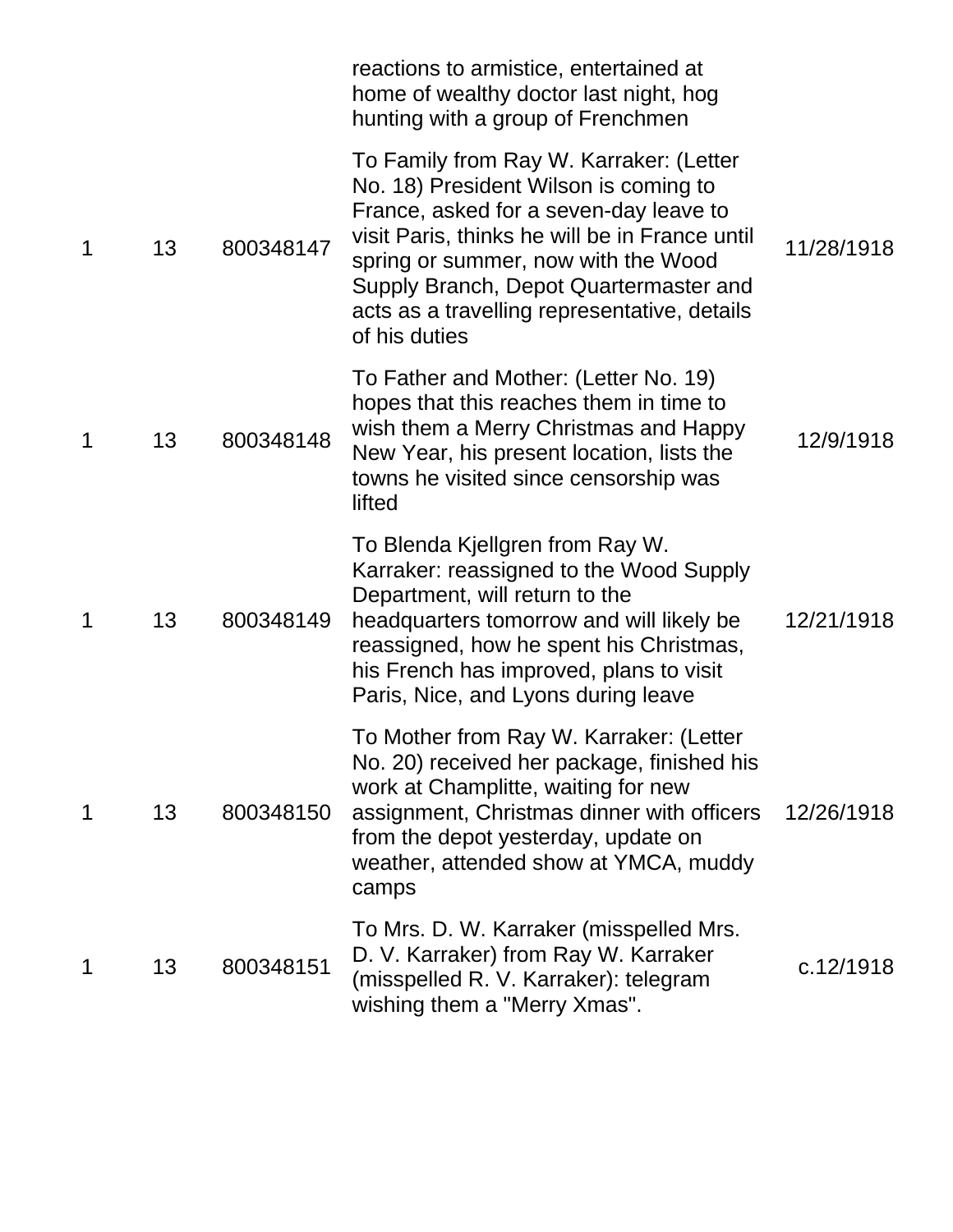| 1 | 14 | 800348152 | To Family from Ray W. Karraker: (Letter<br>"X") moved to new location to fill in for<br>someone on leave, will go on leave<br>around beginning of February, responds<br>to father's comment about seeing<br>battlefields, travel is difficult, hopes they<br>are improving from "Spanish flu", update<br>on weather, spent two days with an old<br>friend on his route to his new location,<br>details of his new living and work situation | 1/17/1919 |
|---|----|-----------|---------------------------------------------------------------------------------------------------------------------------------------------------------------------------------------------------------------------------------------------------------------------------------------------------------------------------------------------------------------------------------------------------------------------------------------------|-----------|
| 1 | 14 | 800348153 | To Family from Ray W. Karraker: visited<br>Nice, Italy and Monte Carlo, went to a<br>dance last night, details about Nice, how<br>French women compare to American<br>women, description of YMCA and Officer's<br>Club, visiting Paris                                                                                                                                                                                                      | 2/6/1919  |
| 1 | 14 | 800348154 | To Mrs. D. W. Karraker from Ray W.<br>Karraker: postcard with picture of L'Eglise<br>Notre-Dame in Nice.                                                                                                                                                                                                                                                                                                                                    | c.2/1919  |
| 1 | 14 | 800348155 | To Family from Ray W. Karraker: visited<br>Paris, details items he purchased, asks<br>them to send some of the items to certain<br>people                                                                                                                                                                                                                                                                                                   | 2/13/1919 |
| 1 | 14 | 800348156 | To Father from Ray W. Karraker:<br>confirmation they received his money in<br>September and will send another \$100 for<br>father to invest, details of his allotment for<br>the new fiscal year, leaving for Beaumont<br>to take charge of wood work                                                                                                                                                                                       | 2/18/1919 |
| 1 | 14 | 800348157 | To Family from Ray W. Karraker: sent<br>them a helmet and machine gun bullets<br>yesterday, stationed in St. Thiebault or<br>Beaumont since his leave, details about<br>his housing and meals, problems with<br>Henry's car and hitting a French boy the<br>day before, his thoughts on Henry, his job<br>as the wood supply officer in Zone 3,<br>location of his village, rumors of him<br>acquiring a mademoiselle                       | 3/12/1919 |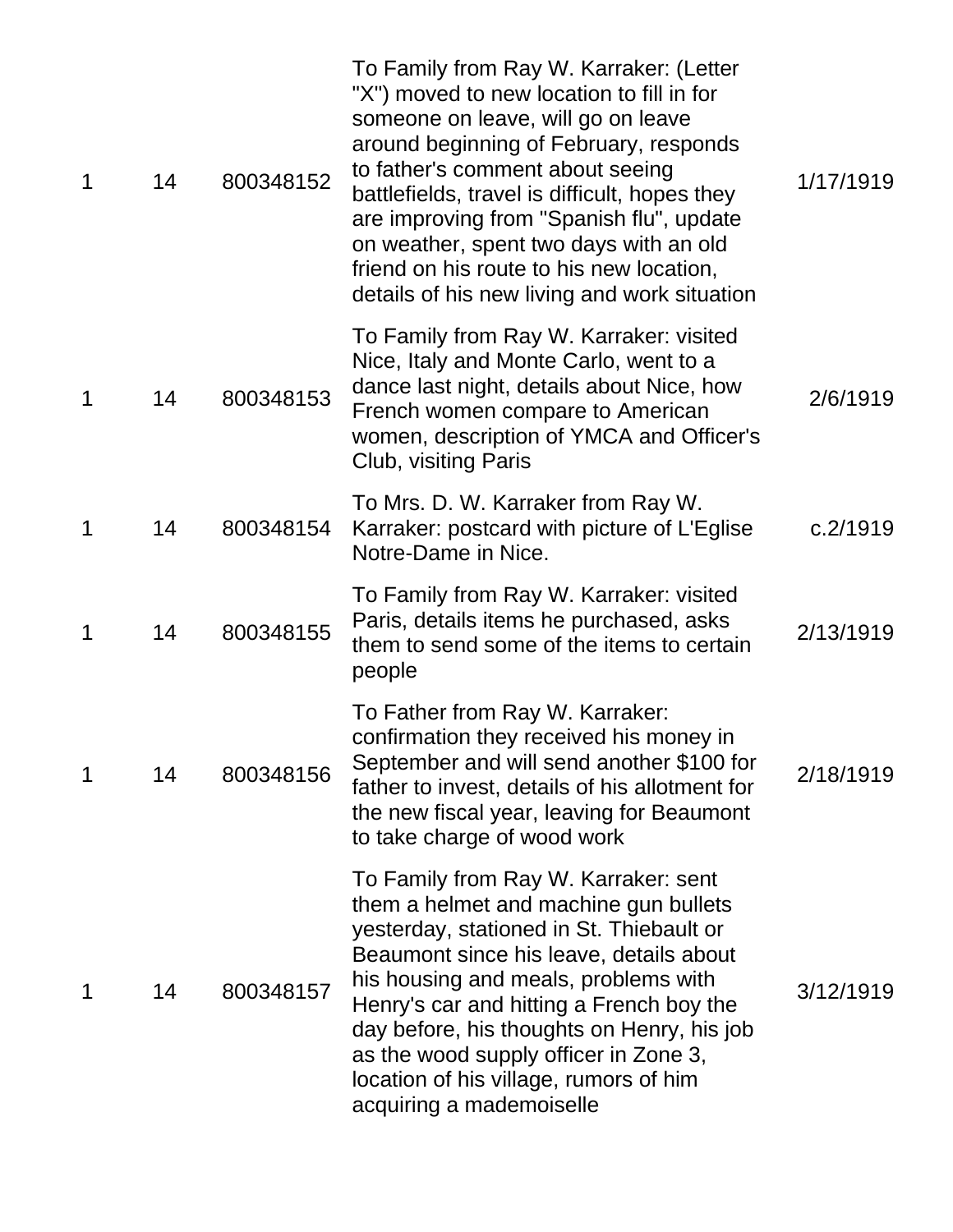| 1 | 14 | 800348158 | To Family from Ray W. Karraker: received<br>letters, his chauffeur got into an accident,<br>will be in France for some time but ready<br>to return home, visiting some people he<br>had stayed with and they wrote him a<br>history of Champlitte. Includes three-page<br>typed copy of "History of the District of<br>Champlitte"                      | 3/30/1919 |
|---|----|-----------|---------------------------------------------------------------------------------------------------------------------------------------------------------------------------------------------------------------------------------------------------------------------------------------------------------------------------------------------------------|-----------|
| 1 | 15 | 800348159 | To Family from Ray W. Karraker:<br>transferred to Quartermasters at Brest,<br>will probably be in France until at least the<br>end of July, mail he received, affidavit his<br>father sent requesting he be sent home<br>will probably be denied, arrived in Paris<br>yesterday and will continue on to Brest<br>tonight, did some sightseeing in Paris | 4/22/1919 |
| 1 | 15 | 800348160 | To Family from Ray W. Karraker: his trip<br>to through St. Michel and Verdun before<br>he left the Wood Supply department,<br>travel to Brest, reported for duty at Camp<br>Pontanezen, in charge of 90 men, visited<br>people from his old Wagon Co. #101,<br>enclosed a money order                                                                   | 4/28/1919 |
|   | 15 | 800348161 | To Family from Ray W. Karraker: still in<br>Brest and details his duties, unsure if he is<br>descending or ascending in the Army, his<br>request to go home was not approved<br>because his services cannot be spared,<br>camp will be closing in 2 months                                                                                              | 5/14/1919 |
| 1 | 15 | 800348162 | To Family from Ray W. Karraker: his<br>father's attempts to get him home are<br>unnecessary and futile, should be on his<br>way home in about three weeks, instructs<br>them not to write anymore unless he tells<br>them otherwise                                                                                                                     | 5/15/1919 |
| 1 | 15 | 800348163 | Loose envelope to Judge David W.<br>Karraker from Ray W. Karraker. There<br>appears to be no matching letter included<br>in the collection                                                                                                                                                                                                              | c. 1919   |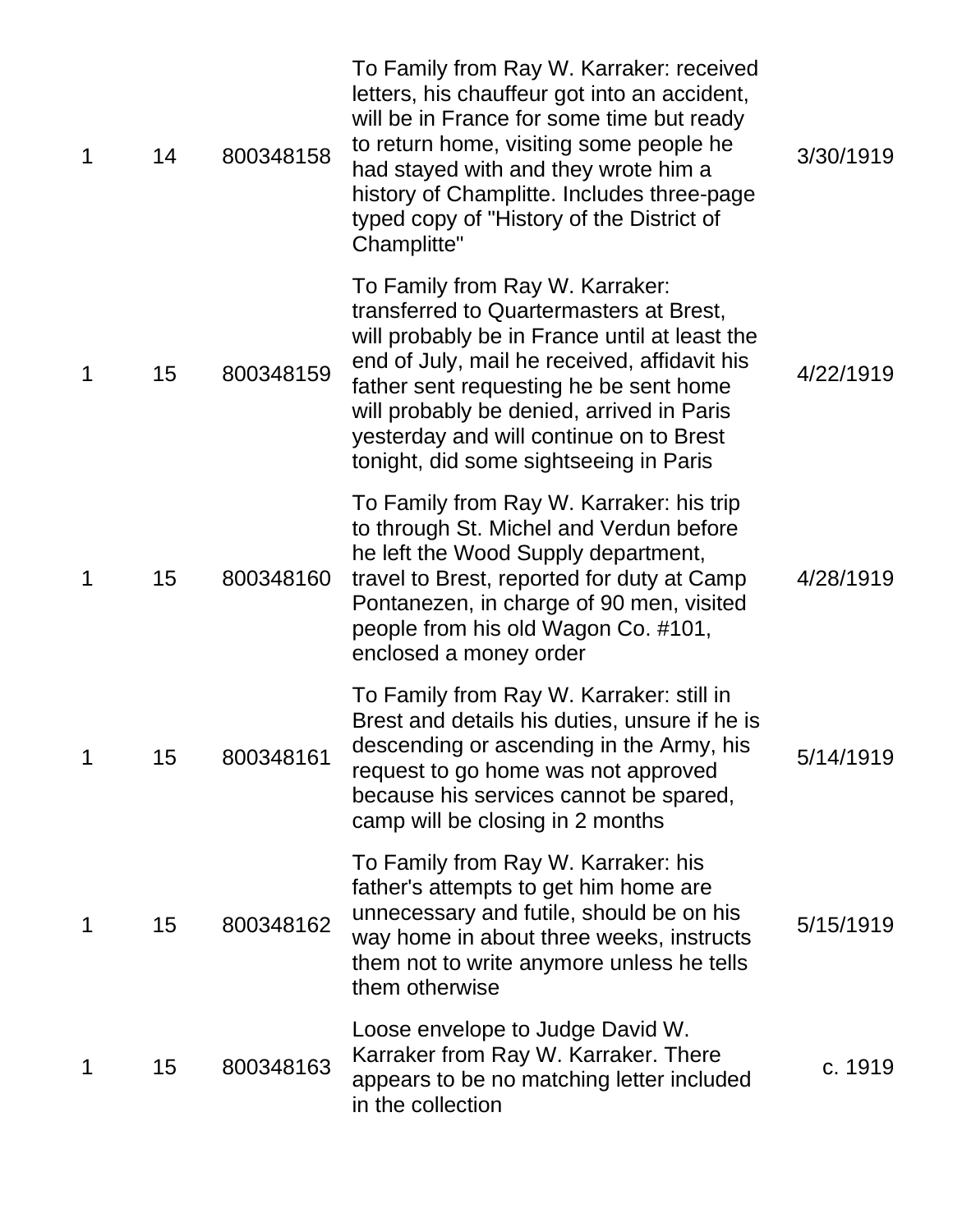| 1              | 15             | 800348164 | To Mother from Ray W. Karraker: has<br>returned to the United States, delayed<br>about a month in Brest, sailed home on<br>the U.S.S. Pretoria that was originally a<br>German ship, spent twelve days on the<br>ocean, will be demobilized tomorrow at<br>Camp Dix in NJ and should be home by<br>August 1st               | 7/13/1919 |
|----------------|----------------|-----------|-----------------------------------------------------------------------------------------------------------------------------------------------------------------------------------------------------------------------------------------------------------------------------------------------------------------------------|-----------|
| 1              | 15             | 800348165 | Mrs. D. W. Karraker from Ray W.<br>Karraker: Western Union telegram stating<br>that he leaves for home tonight                                                                                                                                                                                                              | u.d.      |
|                |                |           | <b>Series Two: David George Karraker</b>                                                                                                                                                                                                                                                                                    |           |
|                |                |           | <b>Military Records</b>                                                                                                                                                                                                                                                                                                     | 1944-1946 |
| $\overline{2}$ | 1              | 800348166 | Memorandum No. 18: list of enlisted men<br>who earned honors at Army Specialized<br>Training Program at LeHigh University in<br>Bethlehem, PA                                                                                                                                                                               | 2/10/1944 |
| $\overline{2}$ | 1              | 800348167 | Inverted color copy of Honorable<br>Discharge certificate with Enlisted Record<br>and Report of Separation for David G.<br>Karraker                                                                                                                                                                                         | 5/14/1946 |
| 2              | 1              | 800348168 | Inverted color copy of Separation<br><b>Qualification Record for David G. Karraker</b>                                                                                                                                                                                                                                      | 5/14/1946 |
|                |                |           | Correspondence                                                                                                                                                                                                                                                                                                              | 1943-1946 |
| $\overline{2}$ | 2              | 800348169 | To Folks from David G. Karraker: settled<br>at Camp Grant, took a variety of<br>classification tests, buying \$18.75 in<br>bonds per month, Hackney has been<br>accepted to the medical school, has high<br>blood pressure that might be from a lack<br>of sleep, food is good, list of schools<br>where other men are from | 6/21/1943 |
| 2              | $\overline{2}$ | 800348170 | To Folks from David G. Karraker: getting<br>shipped but not sure of where they are<br>going, had a layover in Chicago, will send<br>another card when he gets to his<br>permanent station                                                                                                                                   | 6/28/1943 |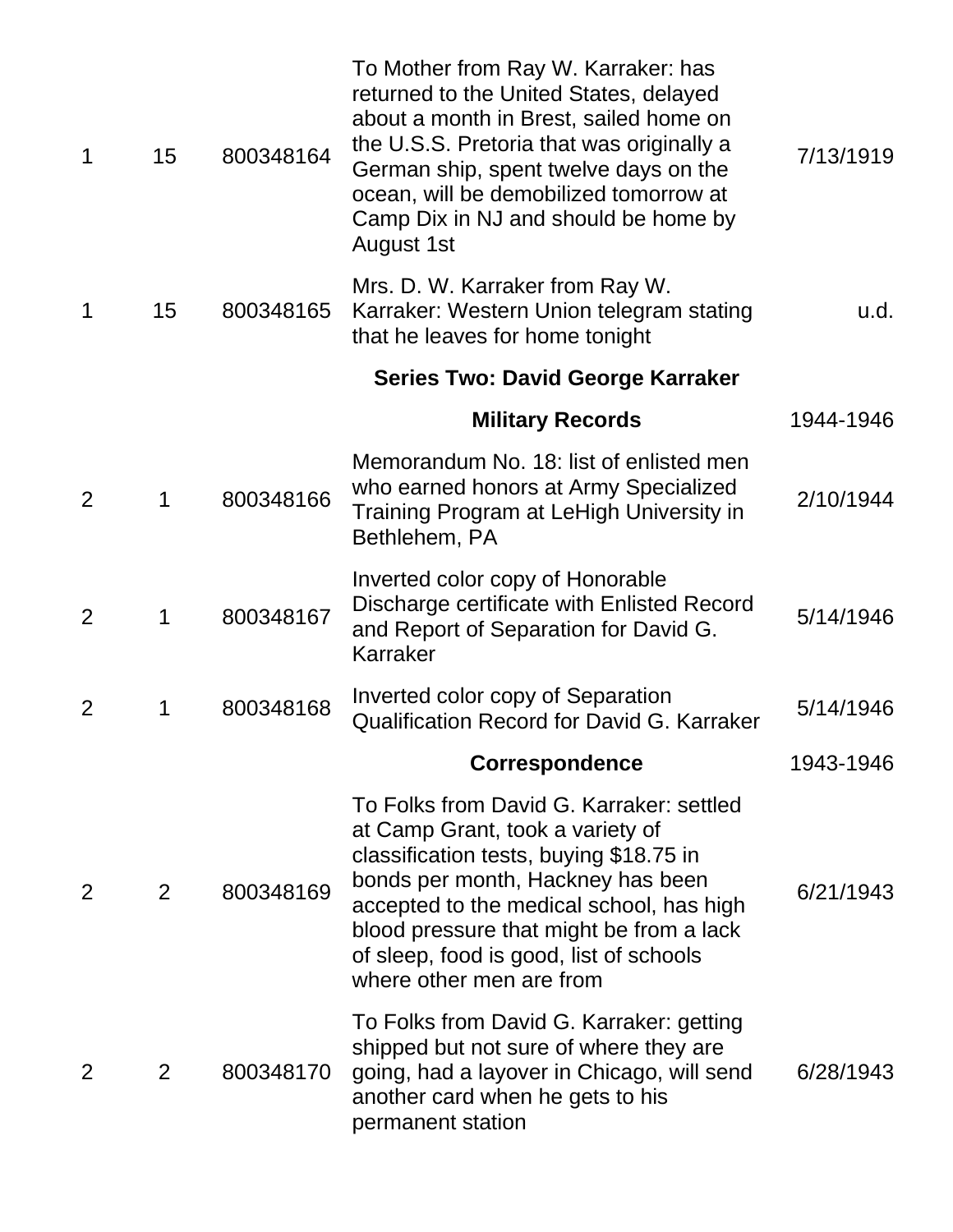| $\overline{2}$ | $\overline{2}$ | 800348171 | To Folks from David G. Karraker: arrived<br>at Camp Hood, how the camp compares<br>to Camp Grant, his battalion is only one of<br>its kind at camp, where the guys in his<br>barracks are from                                                                                                                                                                                                          | 7/1/1943  |
|----------------|----------------|-----------|---------------------------------------------------------------------------------------------------------------------------------------------------------------------------------------------------------------------------------------------------------------------------------------------------------------------------------------------------------------------------------------------------------|-----------|
| 2              | 2              | 800348172 | To Folks (Jane, Robert, and Dad in<br>particular) from David G. Karraker:<br>received letters, camp has no radio or<br>newspapers, rumor about what happens<br>after basic and not sure how he feels<br>about the five-year post-war commitment,<br>four men from his battalion have died, his<br>upcoming schedule, got his appetite back,<br>laundry detail, his thoughts on his platoon<br>commander | 7/9/1943  |
| 2              | 2              | 800348173 | To Mother: thanks for laundry tips, asks<br>for underwear, asks about family and<br>friends back home, not sure President<br>Roosevelt should run for another term,<br>heard Invasion of Sicily successful, rifle<br>marksmanship training, first aid training,<br>aircraft identification training, chemical<br>warfare training, criticizes officers                                                  | c.7/1943  |
| $\overline{2}$ | 2              | 800348174 | To Folks (Jane and Mother in particular)<br>from David G. Karraker: adjustment to<br>schedule since so many people are<br>passing out, someone passed out and<br>died after a march, rifle cleaning and<br>inspection today, will be at camp for 13<br>weeks minimum, update on more camp<br>fatalities                                                                                                 | c. 7/1943 |
| 2              | 2              | 800348175 | To "G-Boy" (Gordon Karraker) from<br>"Uncle Dave" (David G. Karraker):<br>postcard with cartoon and caption "Taps<br>for Soldier" suggesting G-Boy get in the<br>Army and recommends the Air Corps                                                                                                                                                                                                      | 7/12/1943 |
| $\overline{2}$ | $\overline{2}$ | 800348176 | To Folks from David G. Karraker: received<br>letters, passed an inspection, restrictions<br>lifted so they can go anywhere in the<br>camp, last night went to a show and the                                                                                                                                                                                                                            | 7/18/1943 |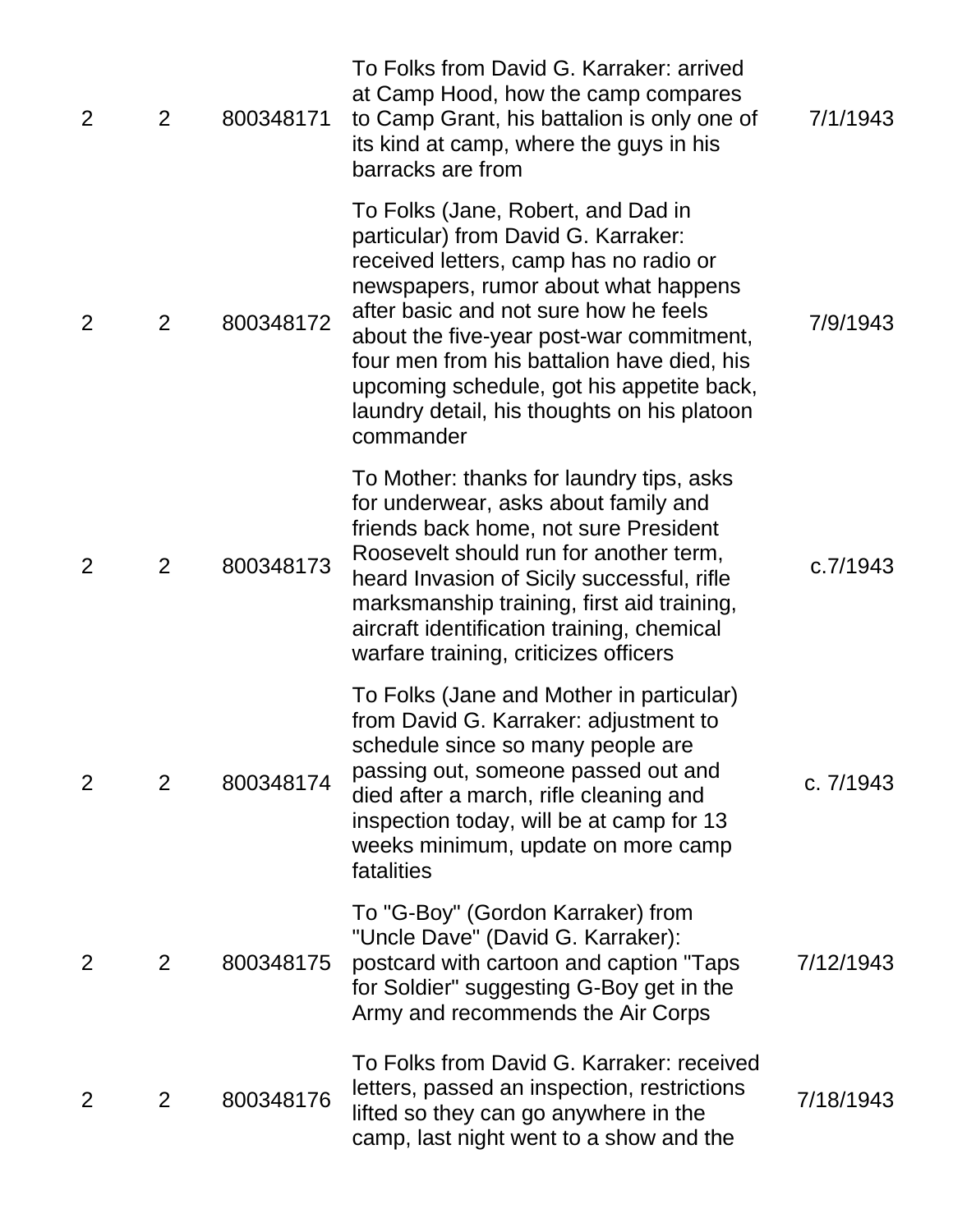|   |                |           | service club, food is getting better and he<br>is getting used to the water, comment on<br>1944 election                                                                                                                                                                                                                                                                                                         |           |
|---|----------------|-----------|------------------------------------------------------------------------------------------------------------------------------------------------------------------------------------------------------------------------------------------------------------------------------------------------------------------------------------------------------------------------------------------------------------------|-----------|
| 2 | $\overline{2}$ | 800348177 | To Folks from David G. Karraker: received<br>their letters, Army is boring, men have<br>been knocked out by the heat, working on<br>rifle marksmanship and preparing to go on<br>the range next week, tear gas drills,<br>yesterday had to walk across field with<br>exploding gas bombs, interviewed for<br>West Point but left when he heard you<br>have to commit eight years in the Army,<br>went to a dance | 7/21/1943 |
| 2 | 2              | 800348178 | To Dee from David G. Karraker: received<br>her letter, passed his inspection, had a<br>regimental parade on Saturday, got a<br>tetanus shot, saw a show Saturday night,<br>going to rifle range tomorrow                                                                                                                                                                                                         | 7/25/1943 |
| 2 | $\overline{2}$ | 800348179 | To Jane from David G. Karraker: received<br>her letter and appreciated all the gossip,<br>long and hard days at the rifle range,<br>practiced in the mud and rain this morning<br>and then moved inside for dry firing,<br>received all the items that were sent, boys<br>wish they were back in North Africa, whole<br>outfit is tired                                                                          | 7/29/1943 |
| 2 | 3              | 800348180 | To Folks from David G. Karraker: able to<br>clean a rifle in his sleep, learning about<br>tactics, dug fox holes, how many men<br>passed out from heat, might try to go to<br>Austin with Champlin, appreciates the<br>letters, thinks Brudge should try the Air<br>Corps                                                                                                                                        | 8/3/1943  |
| 2 | 3              | 800348181 | To Mother from David G. Karraker: details<br>about his first pay, details on the number<br>of men at Camp Hood, description of what<br>he did the week prior, saw a show at the<br>Service Club on Saturday night, items he<br>wants for his birthday                                                                                                                                                            | 8/8/1943  |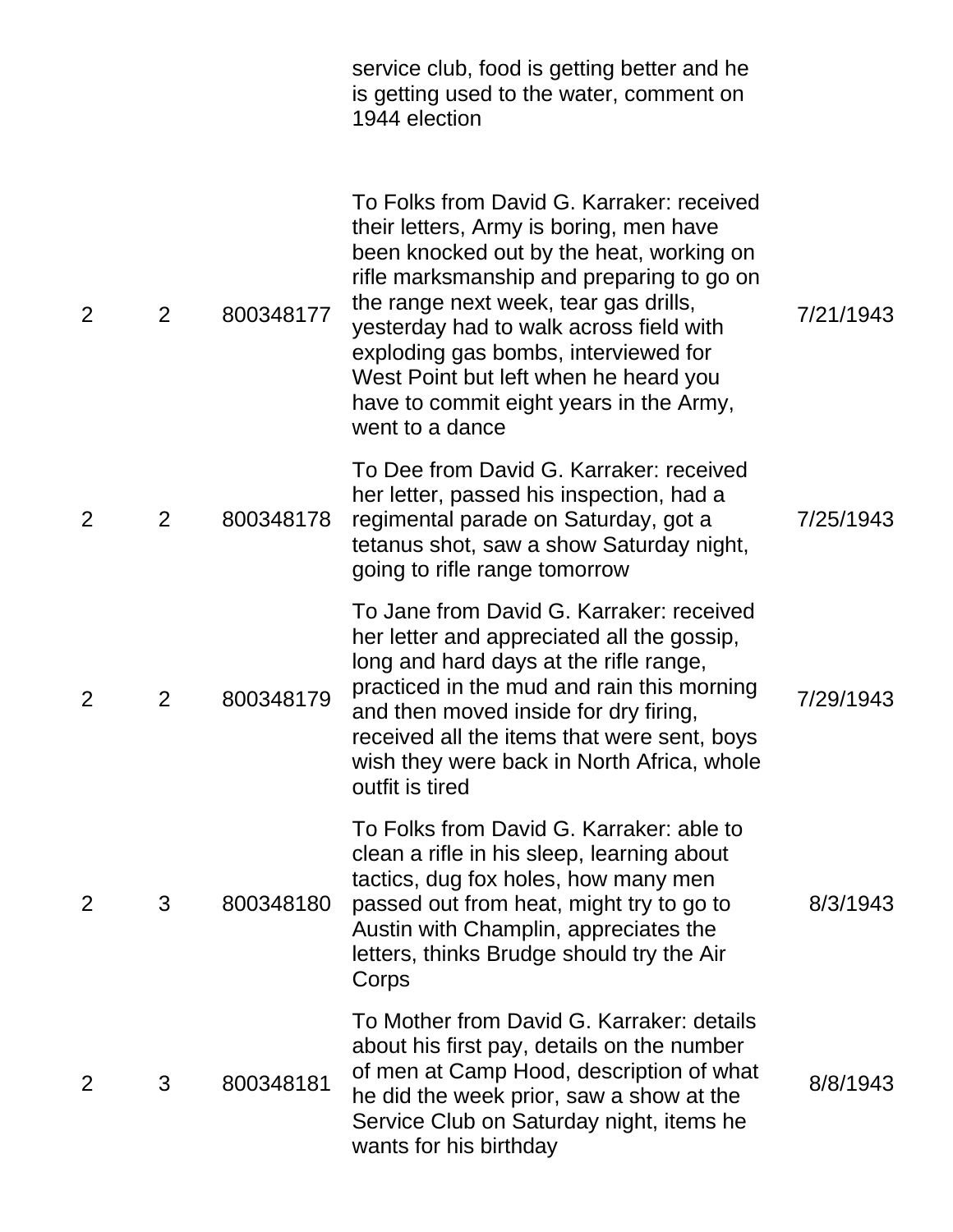| 2 | 3 | 800348182 | To the Home Folks from David G.<br>Karraker: thanks for the letters and candy<br>they sent, ten-mile hike this morning,<br>already worn out his shoes, update on the<br>weather, wondering how the feud with the<br>Wilson clan started, getting moved to new<br>barracks, rumors that they are getting<br>shipped out but expects seven more<br>weeks of infantry training, passes were<br>cancelled so he isn't going to Austin this<br>weekend | 8/12/1943 |
|---|---|-----------|---------------------------------------------------------------------------------------------------------------------------------------------------------------------------------------------------------------------------------------------------------------------------------------------------------------------------------------------------------------------------------------------------------------------------------------------------|-----------|
| 2 | 3 | 800348183 | To Folks from David G. Karraker:<br>description of new drill ground, got to see<br>a show Sunday night, opinions on officers,<br>getting laundry service now, got a new<br>rifle, received his last tetanus shot,<br>instruction on camouflaging, compares Air<br>Corps with soldiers, Jack Teagarden is<br>coming but he might not be able to go                                                                                                 | 8/18/1943 |
| 2 | 3 | 800348184 | To Folks (Dee and Jane in particular) from<br>David G. Karraker: visited Waco last<br>weekend, went to a show Sunday night,<br>learned about the Army Specialized<br>Training Program and is planning to apply<br>for electrical engineering, given the<br>opportunity he would do Officer Candidate<br>School, has KP duty tomorrow                                                                                                              | 8/30/1943 |
| 2 | 4 | 800348185 | To Folks from David G. Karraker:<br>classified by the STAR board and<br>accepted into electrical engineering, more<br>tests to confirm his placement, will ship<br>out by middle of 11th week, probably<br>won't get a furlough before Christmas,<br>getting paid next week, still hasn't gotten<br>his expense check, machine gun practice,<br>bayonet training                                                                                  | 9/6/1943  |
| 2 | 4 | 800348186 | To Mother from David G. Karraker:<br>training has been easy this week, got paid<br>and passed his inspection but didn't get a<br>pass to go to Waco, next Sunday they go<br>to the infiltration course and the following                                                                                                                                                                                                                          | 9/12/1943 |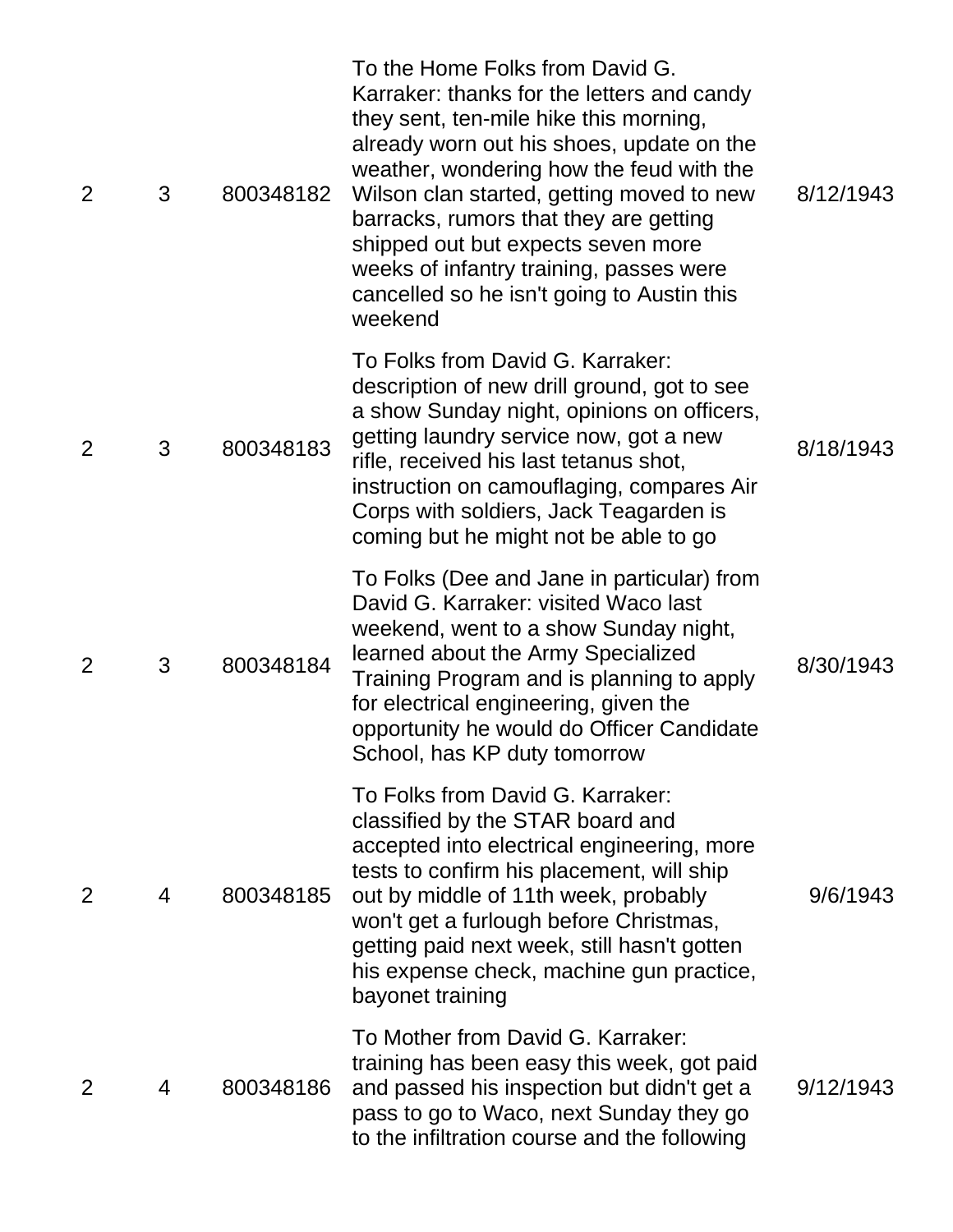|                |   |           | Sunday they go on a bivouac, spent<br>yesterday at the Service Club, three<br>weeks left of basic training                                                                                                                                                                                               |             |
|----------------|---|-----------|----------------------------------------------------------------------------------------------------------------------------------------------------------------------------------------------------------------------------------------------------------------------------------------------------------|-------------|
| $\overline{2}$ | 4 | 800348187 | To Folks from David G. Karraker: battle<br>conditioning course, ten more days of<br>basic, won't get a furlough, received<br>everyone's letters                                                                                                                                                          | c.9/1943    |
| $\overline{2}$ | 4 | 800348188 | To Folks from David G. Karraker: received<br>letters, happiest day will be turning in the<br>rifle, description of battle rations, four-day<br>bivouac next week                                                                                                                                         | 9/24/1943   |
| 2              | 5 | 800348189 | To Folks from David G. Karraker: train<br>ride to LeHigh University, paid before<br>leaving Camp Hood and bought a bond<br>he will send to them, KP the night before<br>leaving, description of LeHigh University,<br>will stay in a fraternity house once they<br>are settled but staying in a dorm now | 10/6/1943   |
| $\overline{2}$ | 5 | 800348190 | To Folks from David G. Karraker: first<br>week of school, asking them to send his<br>Chemistry handbook, his thoughts on the<br><b>USO</b>                                                                                                                                                               | 10/18/1943  |
| $\overline{2}$ | 5 | 800348191 | To Folks from David G. Karraker: test<br>results, thinks Don is right about no room<br>for advancement and how Officer<br>Candidate School is practically closed,<br>ranks of the men in his section, update on<br>weather, went to the USO on Saturday                                                  | 10/27/1943  |
| 2              | 5 | 800348192 | To Mother from David G. Karraker:<br>received letters, visited New York City,<br>update on his grades, description of<br>Bethlehem and its relationship with the<br>steel industry                                                                                                                       | [11/5/1943] |
| $\overline{2}$ | 5 | 800348193 | To Folks from David G. Karraker:<br>comments on his father's political views,<br>grades improving, heard from his friend<br>from Camp Hood that went to the Air                                                                                                                                          | 11/15/1943  |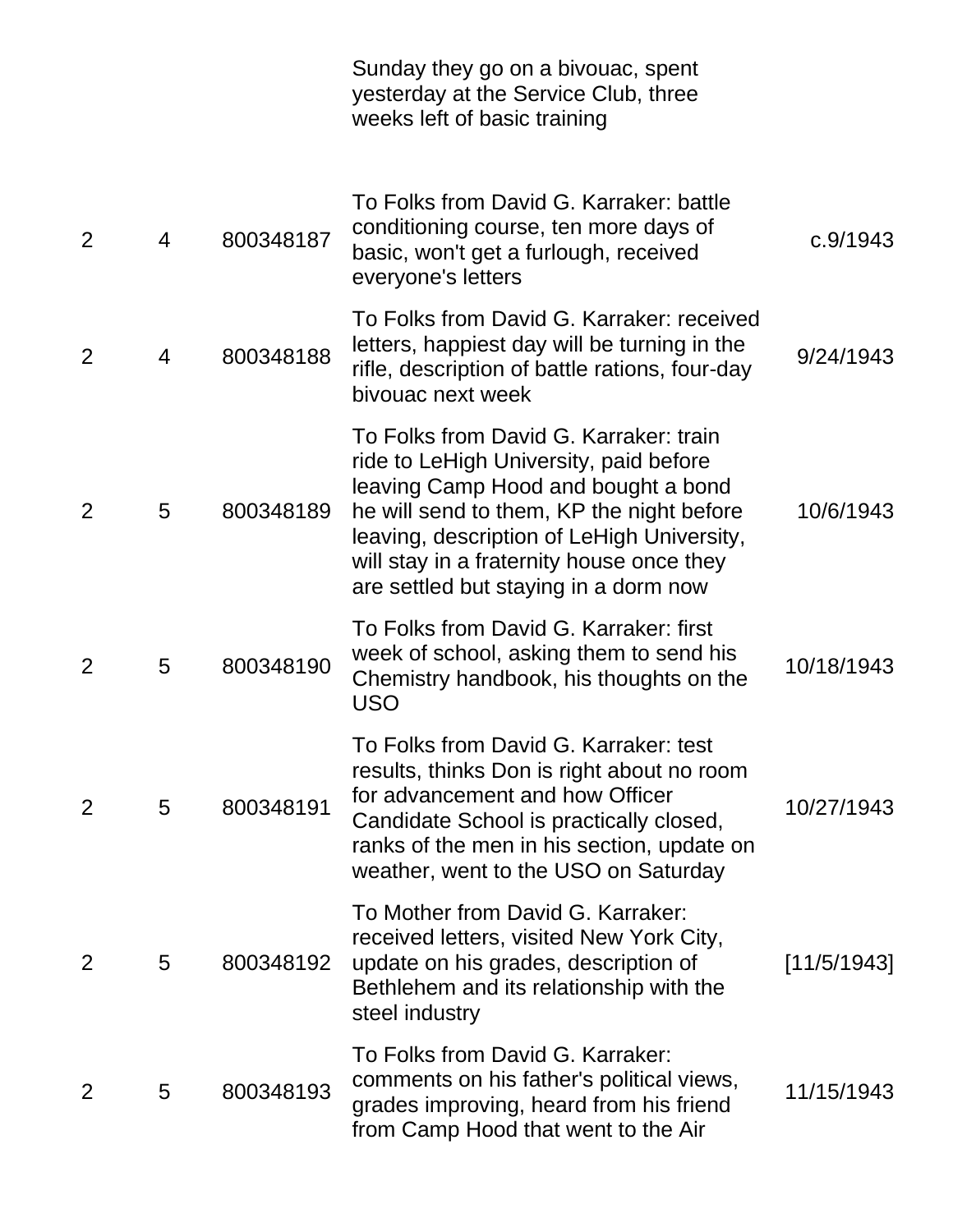|                |   |           | Corps, asks for clothing, comment on<br>LeHigh's athletics, requests a letter from<br>Jane                                                                                                                                                                                                                                                                          |            |
|----------------|---|-----------|---------------------------------------------------------------------------------------------------------------------------------------------------------------------------------------------------------------------------------------------------------------------------------------------------------------------------------------------------------------------|------------|
| 2              | 5 | 800348194 | To Jane from David G. Karraker:<br>comment on the grades of some of the<br>men in his section, details Officer of the<br>Day duty                                                                                                                                                                                                                                   | 11/17/1943 |
| 2              | 5 | 800348195 | To Folks from David G. Karraker: only<br>gets one day off for Christmas so he is<br>going to New York, should get a furlough<br>between terms so he can visit then, will be<br>drill sergeant for his section during a<br>military drill, plans to stay away from the<br><b>USO</b> for awhile                                                                      | 11/24/1943 |
| $\overline{2}$ | 6 | 800348196 | To Folks from David G. Karraker: received<br>clothes, should get a furlough the<br>following week, heard from Don but can't<br>tell where he was shipped off to, telling<br>them not to worry about Brudge at J. B.<br>and his opinion on the camp, Charge of<br>Quarters duty, update on his grades,<br>advice to them for Brudge's first few<br>weeks in the Army | 12/3/1943  |
| $\overline{2}$ | 6 | 800348197 | To Folks from David G. Karraker: busy<br>with tests and unable to write, welding<br>class                                                                                                                                                                                                                                                                           | 12/10/1943 |
| $\overline{2}$ | 6 | 800348198 | To Jane from David G. Karraker: LeHigh<br>school paper wrote an editorial on Army<br><b>Specialized Training Program students</b><br>cheating on exams and his response to<br>the situation                                                                                                                                                                         | 12/13/1943 |
| $\overline{2}$ | 6 | 800348199 | To Folks from David G. Karraker: update<br>on his upcoming furlough, plans to go to<br>Harrisburg, items he wants for Christmas,<br>saw a show and then went bowling, might<br>go to see another show today, has<br>government tests tomorrow                                                                                                                       | 12/20/1943 |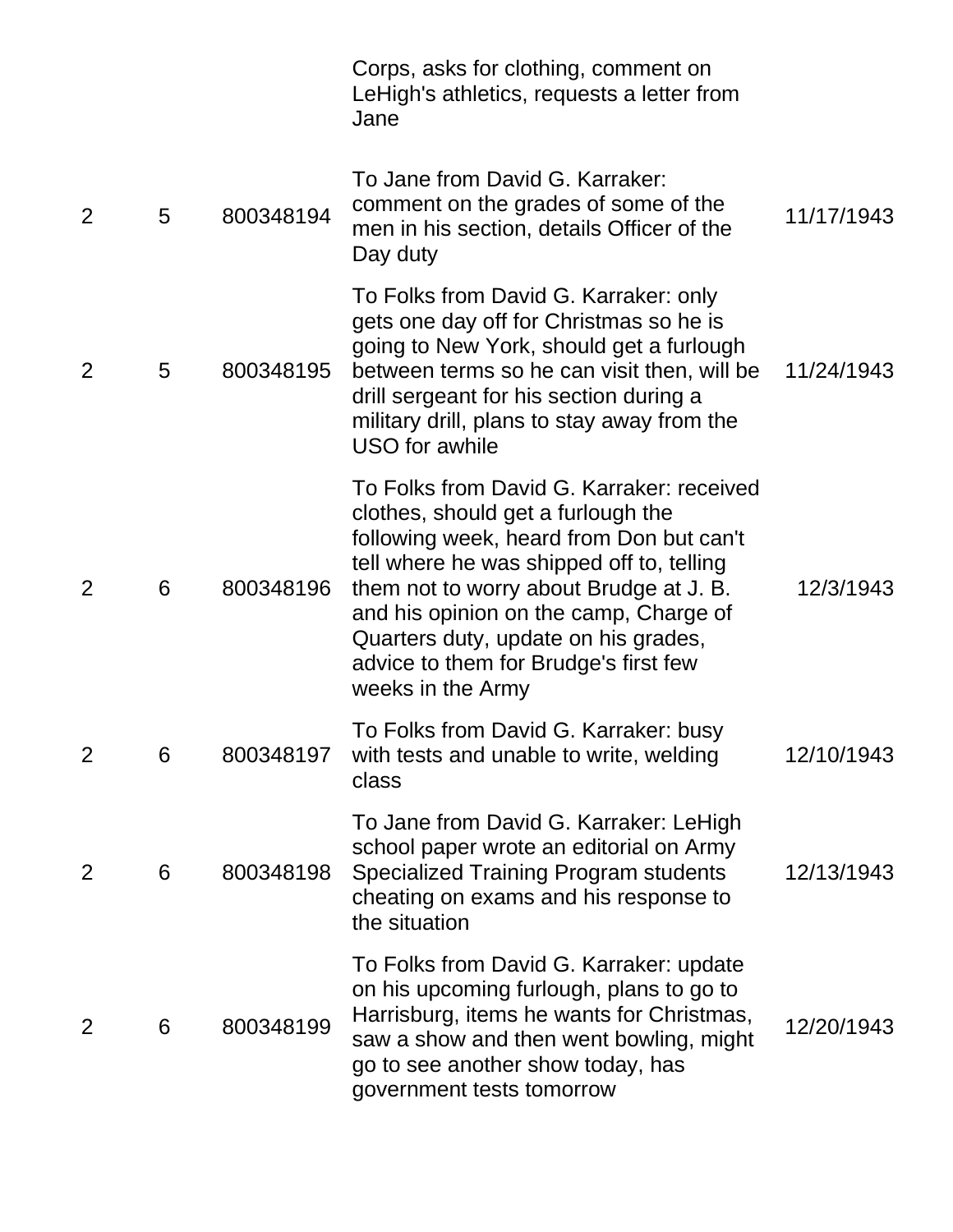| $\overline{2}$ | 6              | 800348200 | To Folks from David G. Karraker: how he<br>spent Christmas, one week left in the<br>term, had a regimental party and all the<br>companies gave programs, received the<br>big box they sent, hasn't heard from<br>Brudge since he left for the Army                                                                       | 12/27/1943 |
|----------------|----------------|-----------|--------------------------------------------------------------------------------------------------------------------------------------------------------------------------------------------------------------------------------------------------------------------------------------------------------------------------|------------|
| $\overline{2}$ | $\overline{7}$ | 800348201 | To Folks from David G. Karraker: list of<br>courses for the term, went to a dance at<br>Cedarcrest, got the shirts and asks if they<br>can send the records, list of his grades<br>from last term                                                                                                                        | 1/17/1944  |
| 2              | $\overline{7}$ | 800348202 | To Folks from David G. Karraker: how he<br>is feeling about still being at LeHigh<br>University, update on classes from this<br>term, went home with a roommate last<br>weekend to Valley Forge                                                                                                                          | 1/24/1944  |
| 2              | $\overline{7}$ | 800348203 | To Mom from David G. Karraker: received<br>the records, having a dance next<br>Saturday, was failing all of his classes but<br>now is passing all but one, all of his<br>roommates are transferring to the Air<br>Corps, expecting to stay for about three<br>months past his next furlough                              | 2/7/1944   |
|                |                | 800348204 | To Folks from David G. Karraker: received<br>a Blue Star honor, there was a panic<br>when they called guys for shipment on<br>Monday, but it wasn't him                                                                                                                                                                  | 2/11/1944  |
| 2              | $\overline{7}$ | 800348205 | To Mrs. R. W. Karraker from David G.<br>Karraker: loose envelope                                                                                                                                                                                                                                                         | 2/24/1944  |
| 2              | 7              | 800348206 | To Folks from David G. Karraker: visited<br>New York City, grades, his friends have<br>failed out and thinks that about six more<br>will get kicked out soon, thinks that the<br>Army Specialized Training Program is<br>getting more Semitic, met someone on<br>the train who was on furlough before<br>going to France | 3/7/1944   |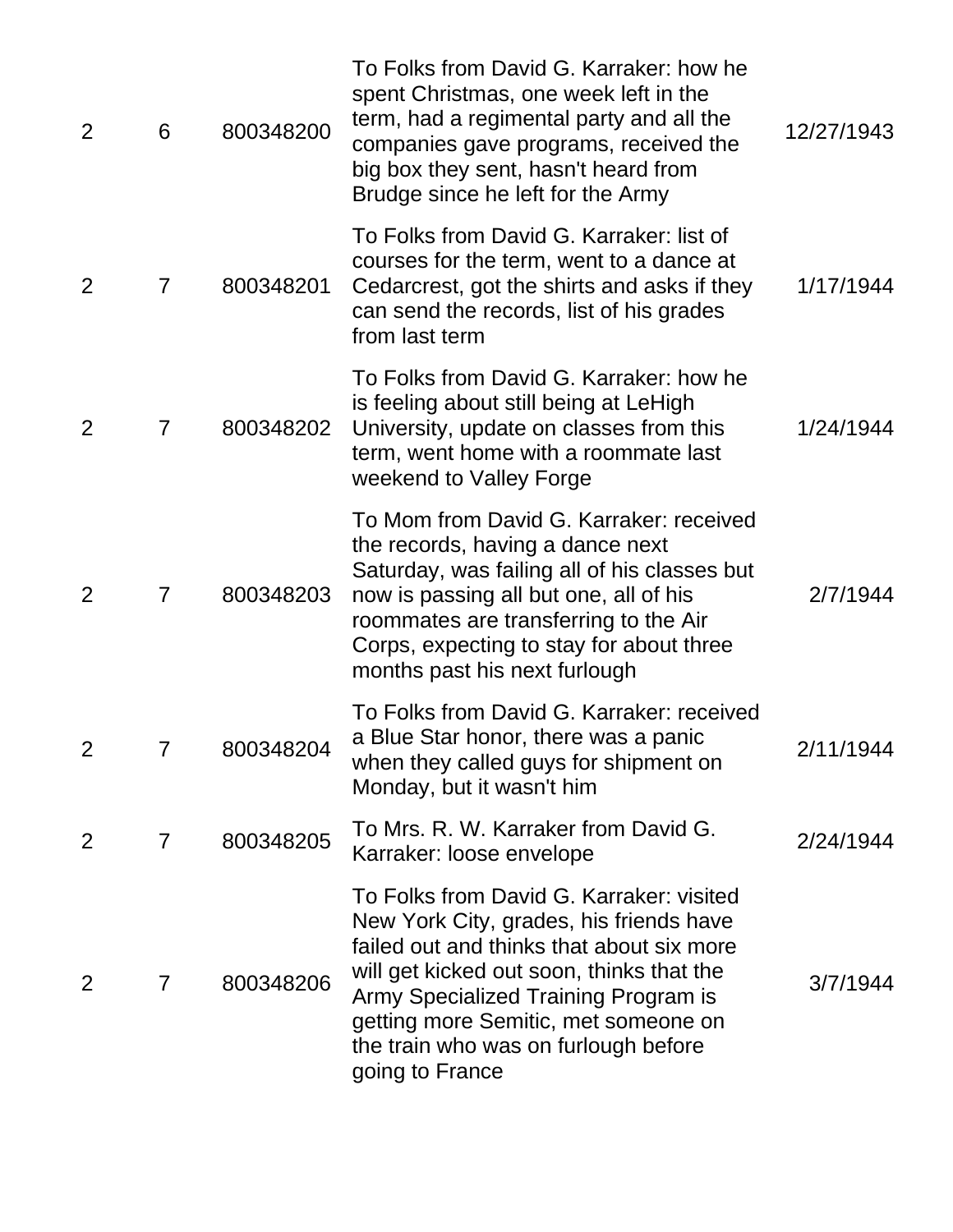| $\overline{2}$ | $\overline{7}$ | 800348207 | To Folks from David G. Karraker: kicked<br>out of the Army Specialized Training<br>Program, dodging details, washing walls<br>of the barracks, going to the dance on<br>Saturday, not sure when they are shipping<br>out but thinks they will stay until the end of<br>term, possibilities of where he could be<br>sent                                                                                    | 3/16/1944 |
|----------------|----------------|-----------|------------------------------------------------------------------------------------------------------------------------------------------------------------------------------------------------------------------------------------------------------------------------------------------------------------------------------------------------------------------------------------------------------------|-----------|
| $\overline{2}$ | $\overline{7}$ | 800348208 | To Folks from David G. Karraker: still<br>waiting to ship out, John A. Bowles is<br>discouraged about not getting in the<br>casual company, went to Charles Volk<br>wife's house, got a new issue of clothes<br>because the laundry burned, will wire<br>home for money if there is delay in his<br>pay, will probably ship early next week                                                                | 3/24/1944 |
| $\overline{2}$ | $\overline{7}$ | 800348209 | To Folks from David G. Karraker: postcard<br>stating transferred to Ft. Monmouth for the<br><b>Signal Corps</b>                                                                                                                                                                                                                                                                                            | 3/30/1944 |
| 2              | 8              | 800348210 | To Folks from David G. Karraker: arrived<br>at Camp Crowder after leaving Fort<br>Monmouth, in temporary battalion while<br>they get classifications, has barracks<br>orderly detail tomorrow, saw Henry<br>Williams at Camp Edison, description of<br>Camp Crowder's location and the camp,<br>saw on a poster they are part of the 2nd<br>Army, will be able to come home if he<br>gets a three-day pass | 4/5/1944  |
| 2              | 8              | 800348211 | To Folks from David G. Karraker: thanks<br>for money, classified as a Wire Chief,<br>made expert on Thompson submachine<br>gun, anti-aircraft range tomorrow,<br>impression of the Signal Corps, comments<br>on the draft, may get a furlough after Wire<br>Chief school                                                                                                                                   | 4/13/1944 |
| 2              | 8              | 800348212 | To Folks from David G. Karraker: thought<br>they would have been shipped to school<br>by now but will probably be there for<br>another couple of weeks, finished                                                                                                                                                                                                                                           | 4/19/1944 |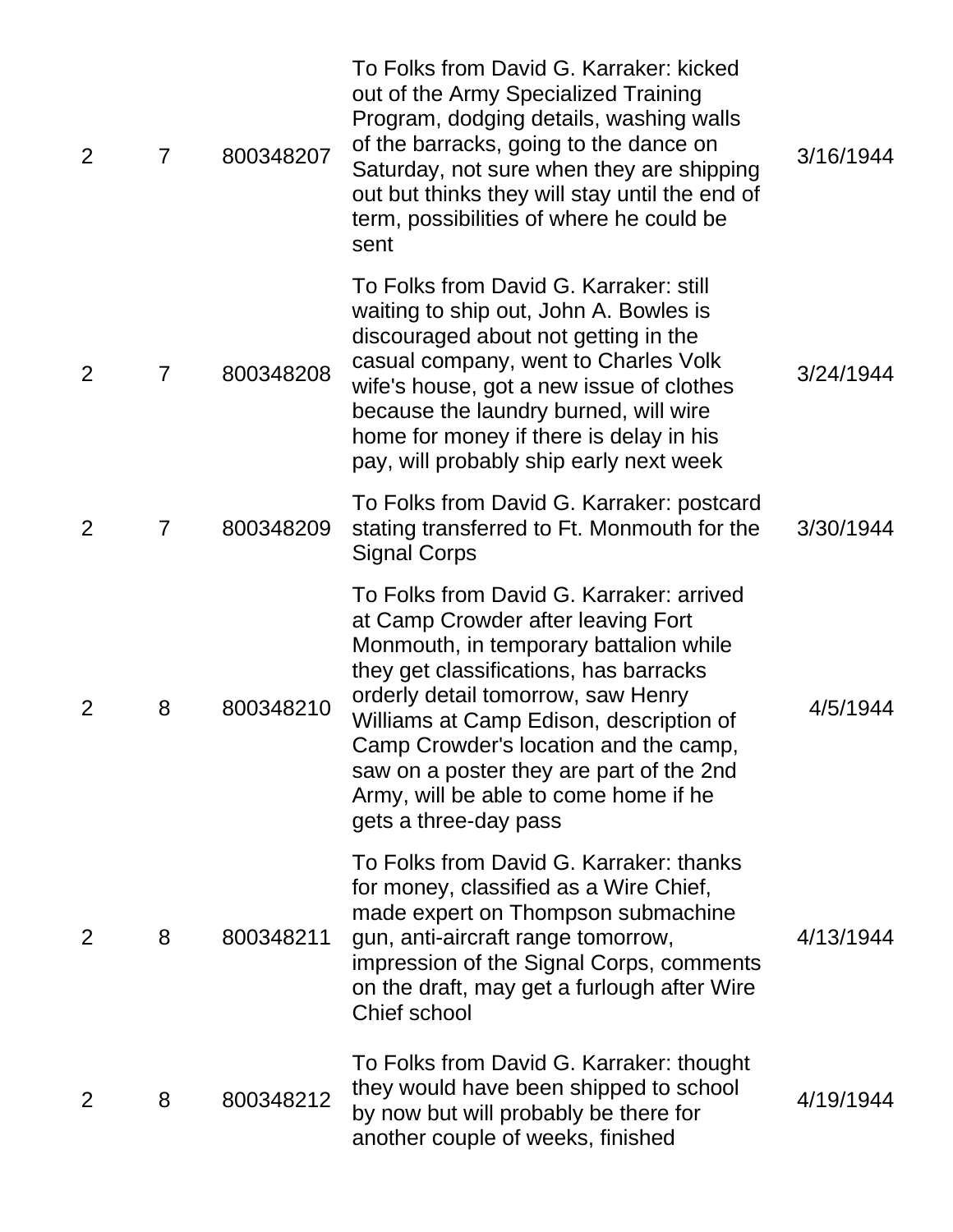|                |   |           | processing today and didn't qualify firing<br>the carbine, didn't qualify with the rifle,<br>updates on weather, passed the overseas<br>physical                                                                                                                                                                                                                                     |           |
|----------------|---|-----------|--------------------------------------------------------------------------------------------------------------------------------------------------------------------------------------------------------------------------------------------------------------------------------------------------------------------------------------------------------------------------------------|-----------|
| $\overline{2}$ | 8 | 800348213 | To Folks from David G. Karraker: took<br>tests yesterday and supposed to start<br>school today, first course called Common<br>Battery Circuits, afternoon drills, turned<br>down for a three-day pass and won't get a<br>pass or furlough until after school around<br>August 22                                                                                                     | 4/26/1944 |
| $\overline{2}$ | 8 | 800348214 | To Jane from David G. Karraker: Charge<br>of Quarters tonight, catching up on letters                                                                                                                                                                                                                                                                                                | 4/26/1944 |
| 2              | 9 | 800348215 | To Folks from David G. Karraker: finished<br>his first course and starting his second,<br>his circuits looks like a mess of spaghetti,<br>how much money his friends owed after<br>getting paid, John A. Bowles knows<br>someone on flood duty and while he<br>doesn't want to do that he likes the idea of<br>being near home, Signal Corps Poem with<br>note that it is propaganda | 5/4/1944  |
| 2              | 9 | 800348216 | To Mom from David G. Karraker: enclosed<br>silhouette, visited Carthage, MO, going to<br>see a movie                                                                                                                                                                                                                                                                                 | 5/7/1944  |
| $\overline{2}$ | 9 | 800348217 | To The R. W. Karrakers from David G.<br>Karraker: Signal Corps trying to act like<br>soldiers, day of dirty fighting, update on<br>school, thought about applying to Officer<br>Candidate School but doesn't really want<br>to go, would like Technician Grade 5 for<br>the increase in pay                                                                                          | 5/26/1944 |
| 2              | 9 | 800348218 | To Folks from David G. Karraker: night at<br>the Service Club and not going to Joplin,<br>IL, description of his inspection, got<br>through with their switchboard, his opinion<br>on the news from Italy and the war,<br>discussion about the Signal Corps, talk of<br>shipping them to the infantry                                                                                | 5/28/1944 |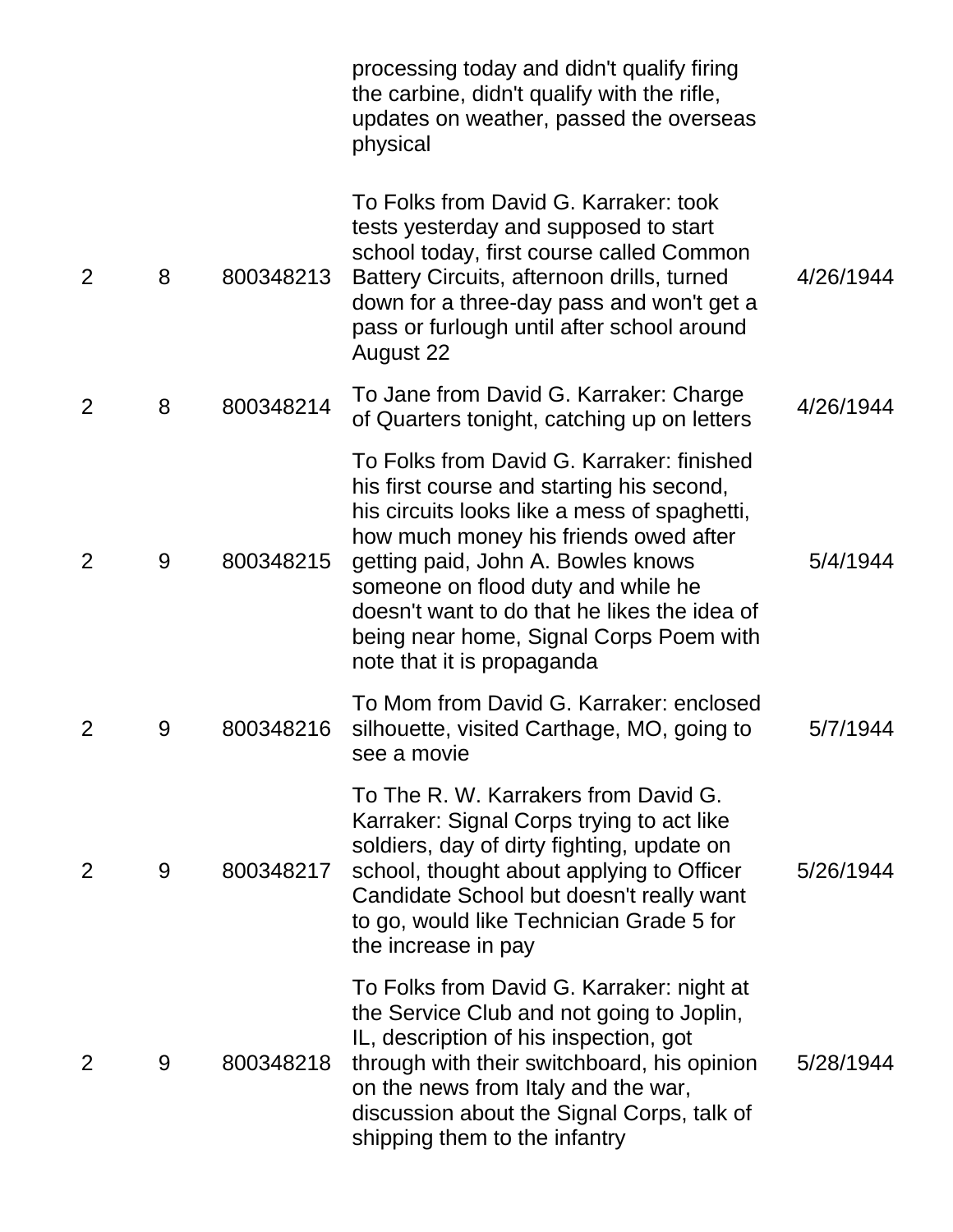| $\overline{2}$ | 10 | 800348219 | To Folks (but means Dear Mother) from<br>David G. Karraker: writing while listening<br>to "Uncle Frank's" post invasion speech<br>and an argument on the Infantry Drill<br>Regulations (IDR), new Commanding<br>Officer started today, finished another<br>course, everyone complaining about KP,<br>will probably ship out on Saturday                                          | 6/10/1944 |
|----------------|----|-----------|----------------------------------------------------------------------------------------------------------------------------------------------------------------------------------------------------------------------------------------------------------------------------------------------------------------------------------------------------------------------------------|-----------|
| 2              | 10 | 800348220 | To Folks from David G. Karraker:<br>transferred to a new company and his<br>opinion of the unit, he and Vic are still<br>together but John A. Bowles went<br>somewhere different, his current course is<br>overcrowded, received a letter from<br>Gordie, update on weather, story of<br>German prisoners watching him during his<br>subsistence detail while still in Company L | 6/15/1944 |
| 2              | 10 | 800348221 | To Folks from David G. Karraker:<br>celebrated one year in the Army with Vic<br>at a USO dance, imagines he will be<br>shipped out soon, description of the Post<br>Exchange near his barracks, thinks he will<br>be home in a month, asks for money                                                                                                                             | 6/18/1944 |
| 2              | 10 | 800348222 | To Folks from David G. Karraker: he and<br>Vic met John A. Bowles at the Service<br>Club, Vic shipped back to Company L,<br>almost done with his last course and<br>expecting a furlough by next week, thinks<br>he will be shipped out of Company E<br>soon, hasn't done any hard work since his<br>transfer                                                                    | 6/29/1944 |
| 2              | 10 | 800348223 | To Folks from David G. Karraker: finished<br>school, reasons his furlough was denied,<br>his new assignment, thinks he will be<br>released next week and should be able to<br>make it home, thinks the outfit is a "gold<br>brick outfit"                                                                                                                                        | 7/6/1944  |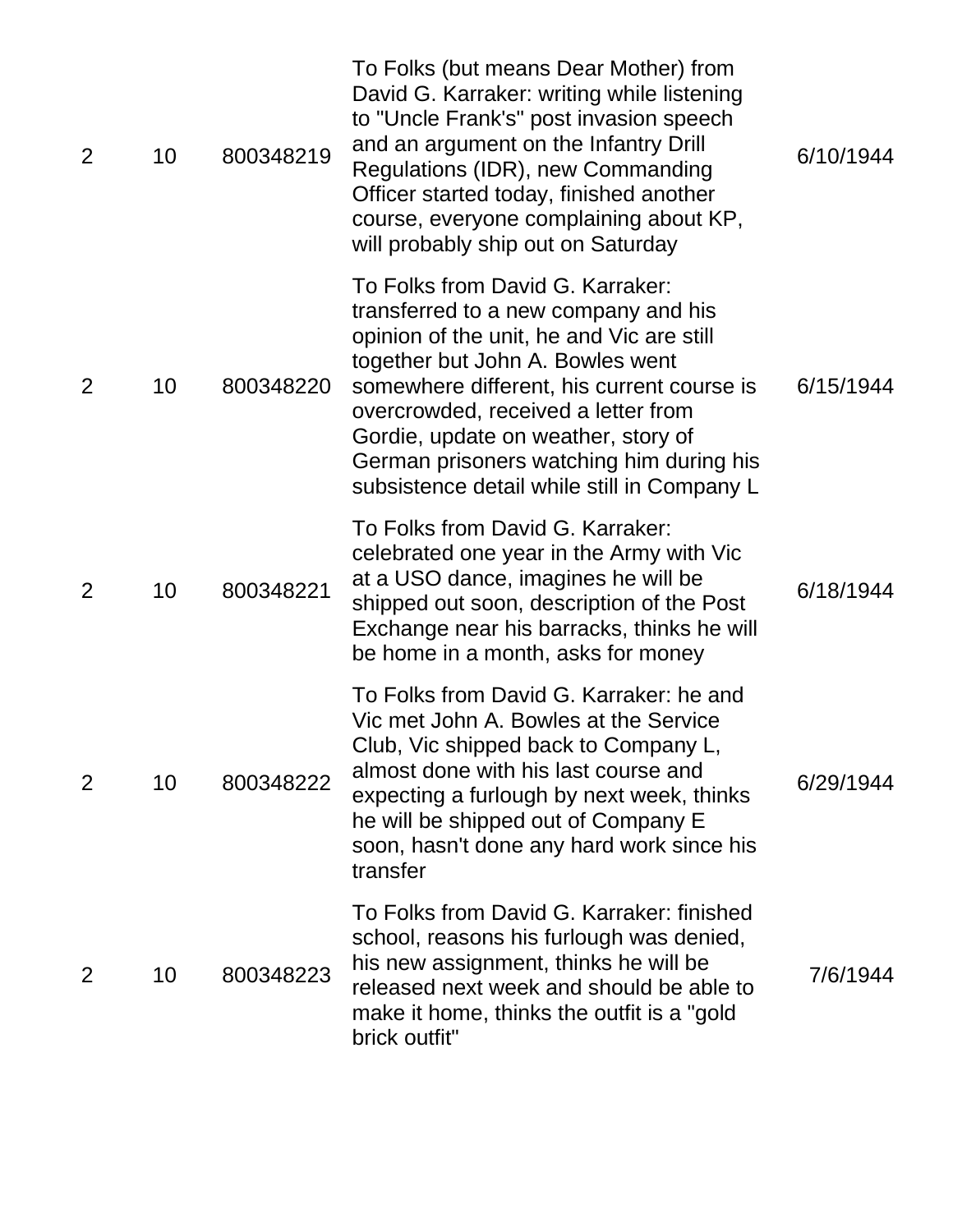| 2              | 11 | 800348224 | To Folks from David G. Karraker: about<br>arriving safely at Camp Crowder, MO,<br>being assigned KP duty, attending a USO<br>dance in Joplin, IL, sharing a room with<br>Vic, Vince, Staff Sergeant Hank Scott,<br><b>Technical Sergeant Howard Waldron,</b><br><b>Technical Sergeant Larry Maynard, asks</b><br>for a loan of five dollars since he will not<br>be paid until the 10th, complains that he<br>has no assignment and is currently<br>spending the day "horsing around" with<br>dynamite which gave him a headache        | 8/1/1944  |
|----------------|----|-----------|-----------------------------------------------------------------------------------------------------------------------------------------------------------------------------------------------------------------------------------------------------------------------------------------------------------------------------------------------------------------------------------------------------------------------------------------------------------------------------------------------------------------------------------------|-----------|
| $\overline{2}$ | 11 | 800348225 | To Mother from David G. Karraker: thanks<br>his mother for sending him five dollars,<br>says he enjoyed his Saturday night visit to<br>Neosho, MO, working six hours a day at<br>CPX while trying to avoid any kind of<br>labor, says John A. Bowles returned from<br>furlough complaining that civilians all<br>expected the war to end in two weeks,<br>asks his mother to send him his rain coat                                                                                                                                     | 8/9/1944  |
| $\overline{2}$ | 11 | 800348226 | To Folks from David G. Karraker: paid on<br>the 10th and received \$6.50 in check-<br>rations while on furlough, has included \$5<br>to repay his previous loan, on Sunday the<br>battalion went through gas training but he<br>was on KP duty, still working at CPX, on<br>Monday will begin team tug, expects to<br>finish training two weeks after completing<br>team training, will take night classes this<br>week on hand grenades and rifle<br>grenades and will practice throwing and<br>firing grenades the following Saturday | 8/16/1944 |
| $\overline{2}$ | 11 | 800348227 | To Folks from David G. Karraker: thanks<br>the family for sending money, complains<br>that officers training him in rifle grenades<br>and hand grenades lack knowledge, threw<br>grenade at a Second Lieutenant who ran<br>scared, went to Joplin, MO for his birthday<br>with Vince and Vic, assigned Barracks<br>Orderly, guard duty, made "coach" for rifle<br>grenade training, trained with live hand                                                                                                                              | 8/20/1944 |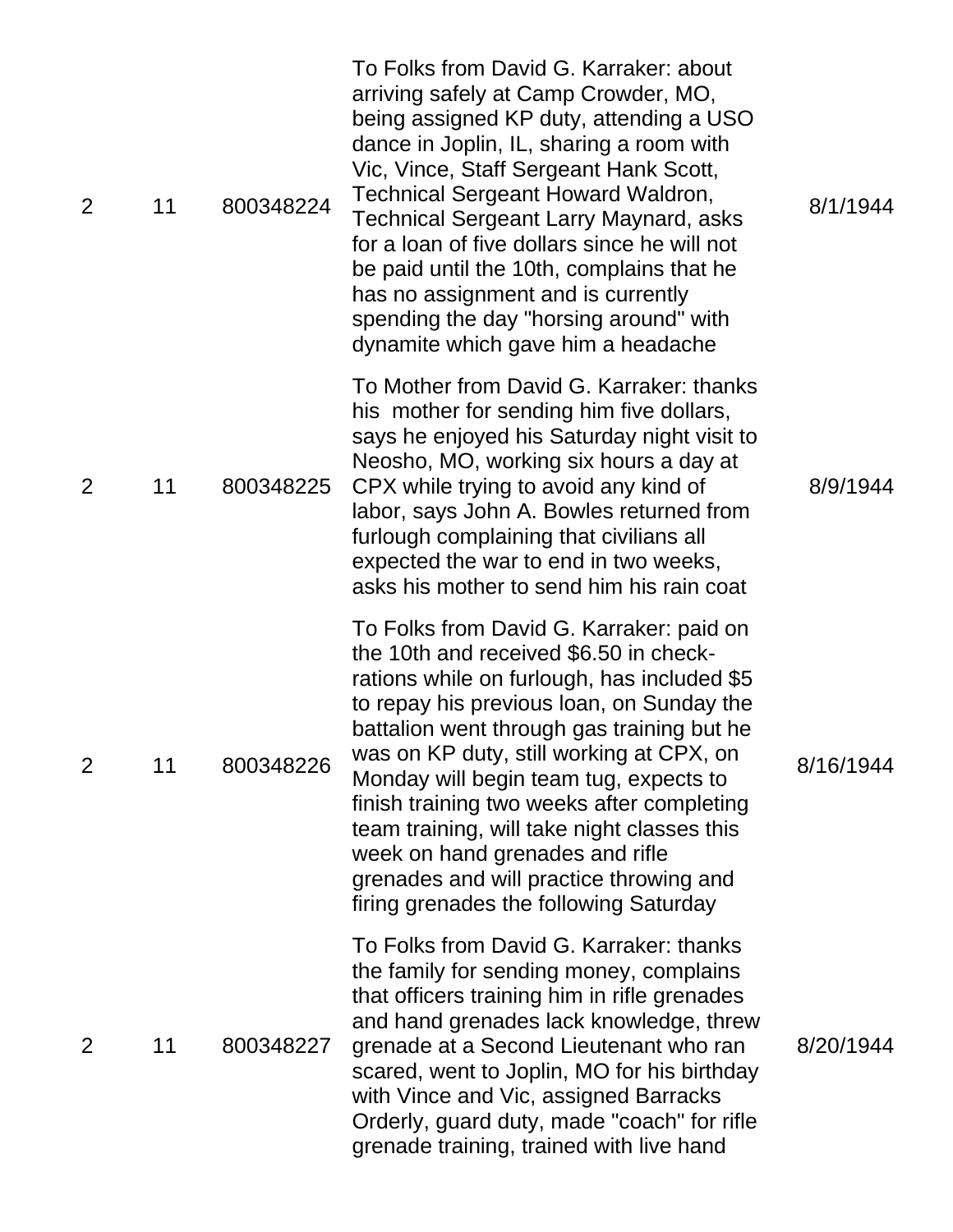|                |                   |           | grenades, gas chamber training<br>tomorrow, discusses upcoming election<br>and hopes war will end with "cooperative"<br>peace" rather than "forced peace"                                                                                                                                                                                                                                                                                                                                                                                                      |             |
|----------------|-------------------|-----------|----------------------------------------------------------------------------------------------------------------------------------------------------------------------------------------------------------------------------------------------------------------------------------------------------------------------------------------------------------------------------------------------------------------------------------------------------------------------------------------------------------------------------------------------------------------|-------------|
| 2              | 11                | 800348228 | To Folks from David G. Karraker: thanks<br>the family for sending him money and<br>cookies, as team chief giving two lectures<br>a week on various subjects, his team<br>installed a switchboard                                                                                                                                                                                                                                                                                                                                                               | 8/30/1944   |
| $\overline{2}$ | $12 \overline{ }$ | 800348229 | To Folks from David G. Karraker:<br>complains his team lieutenant is<br>incompetent, enjoyed recent trip to<br>Pittsburg, KS where he attended a dance,<br>received vaccines for typhoid and tetanus                                                                                                                                                                                                                                                                                                                                                           | 9/11/1944   |
| $\overline{2}$ | 12                | 800348230 | To Folks from David G. Karraker: one<br>more week of team training, promoted to<br>Technician Fifth Grade with increase in<br>base pay to \$66 per month, trained with<br>Springfield rifle, received vaccine for<br>smallpox, thanks family for sending<br>money that he used to clean his uniform<br>and have service stripes sewed on<br>shoulder                                                                                                                                                                                                           | 9/21/1944   |
| $\overline{2}$ | 12                | 800348231 | To Folks from David G. Karraker: finished<br>team tug training, visited Joplin, MO with<br>John A. Bowles, begins Non-<br>Commissioned Officer school next week,<br>complains about "90 day wonders," some<br>of the men in the company wanted to<br>complain to UTC command but were<br>denied by the Commanding Officer,<br>accidentally signed for his pay as previous<br>rank of Private First Class and did not<br>receive correct pay, asks for advice on the<br>upcoming election writing that he does not<br>want Roosevelt to win another term, plans | [10/4/1944] |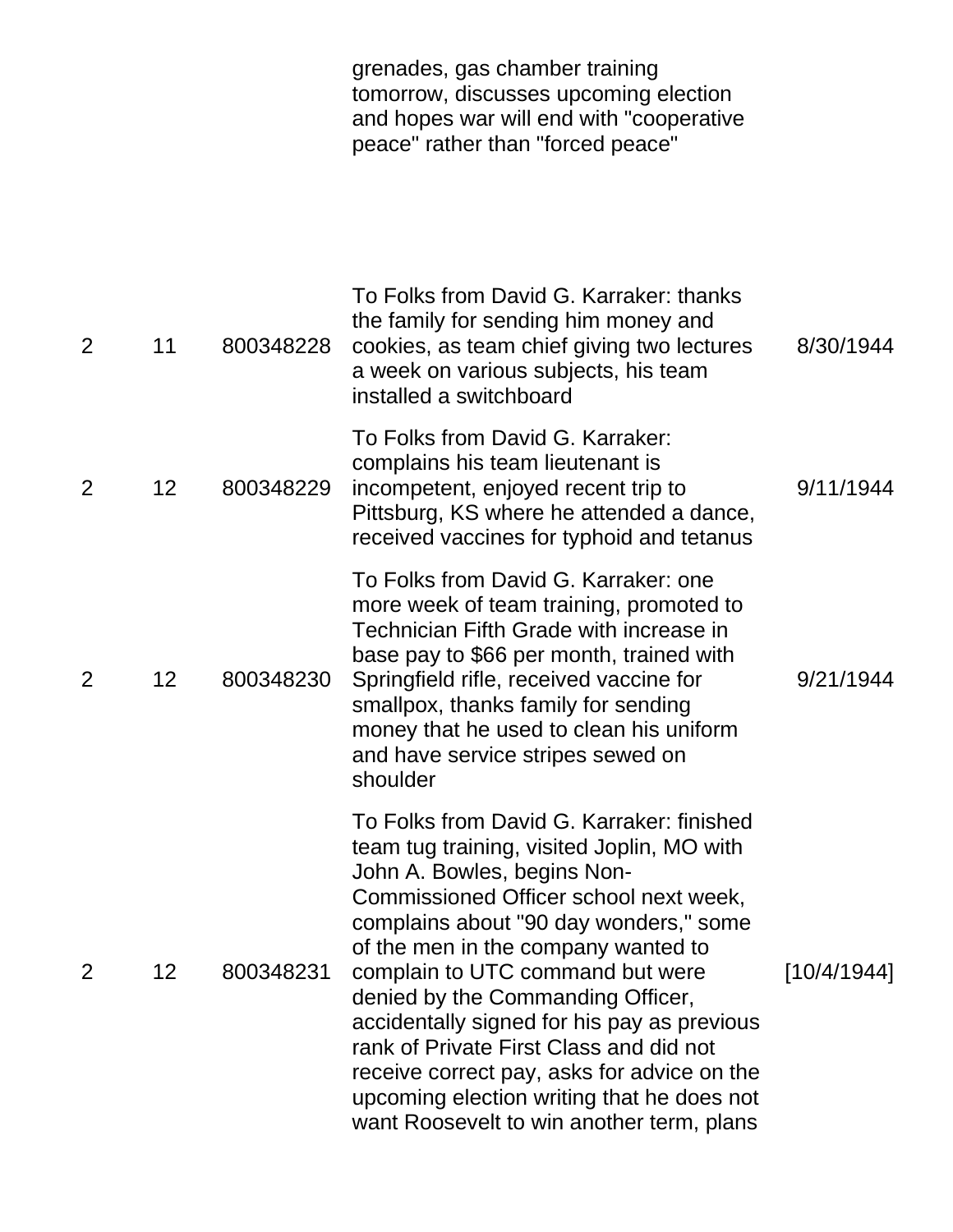| $\overline{2}$ | 12 | 800348232 | To Folks from David G. Karraker: writes<br>that he is off for the weekend from Non-<br>Commissioned Officer school, reports<br>tomorrow for week of tug training, will try<br>to visit after completing Non-<br><b>Commissioned Officer school</b>                                                                                                                                                                                                                                                 | [10/14/194]<br>41 |
|----------------|----|-----------|----------------------------------------------------------------------------------------------------------------------------------------------------------------------------------------------------------------------------------------------------------------------------------------------------------------------------------------------------------------------------------------------------------------------------------------------------------------------------------------------------|-------------------|
| $\overline{2}$ | 13 | 800348233 | To Folks from David G. Karraker: received<br>\$44 in pay, more money than he knows<br>what to do with, details purchases, many<br>of the men in camp received orders to<br>report overseas, begins driver school this<br>week learning to drive 2.5 and 1.5 ton<br>trucks, heard Eddy had been demoted<br>from Sergeant, Charles Volk made<br>Technician Fifth Grade, voted for Dewey<br>for president                                                                                             | 11/1/1944         |
| 2              | 13 | 800348234 | To Folks from David G. Karraker: learned<br>very little in driving school besides<br>washing cars, complains about officers,<br>complains about military bureaucracy,<br>Charge of Quarters last weekend,<br>hitchhiked to Pittsburg, KS Saturday night<br>and returned two hours late for duty next<br>day, company had party in Joplin, MO on<br>Monday, some men did not return yet<br>from the trip, wishes his Commanding<br>Officer would stay on leave, laments that<br>Mary Jo has married | 11/8/1944         |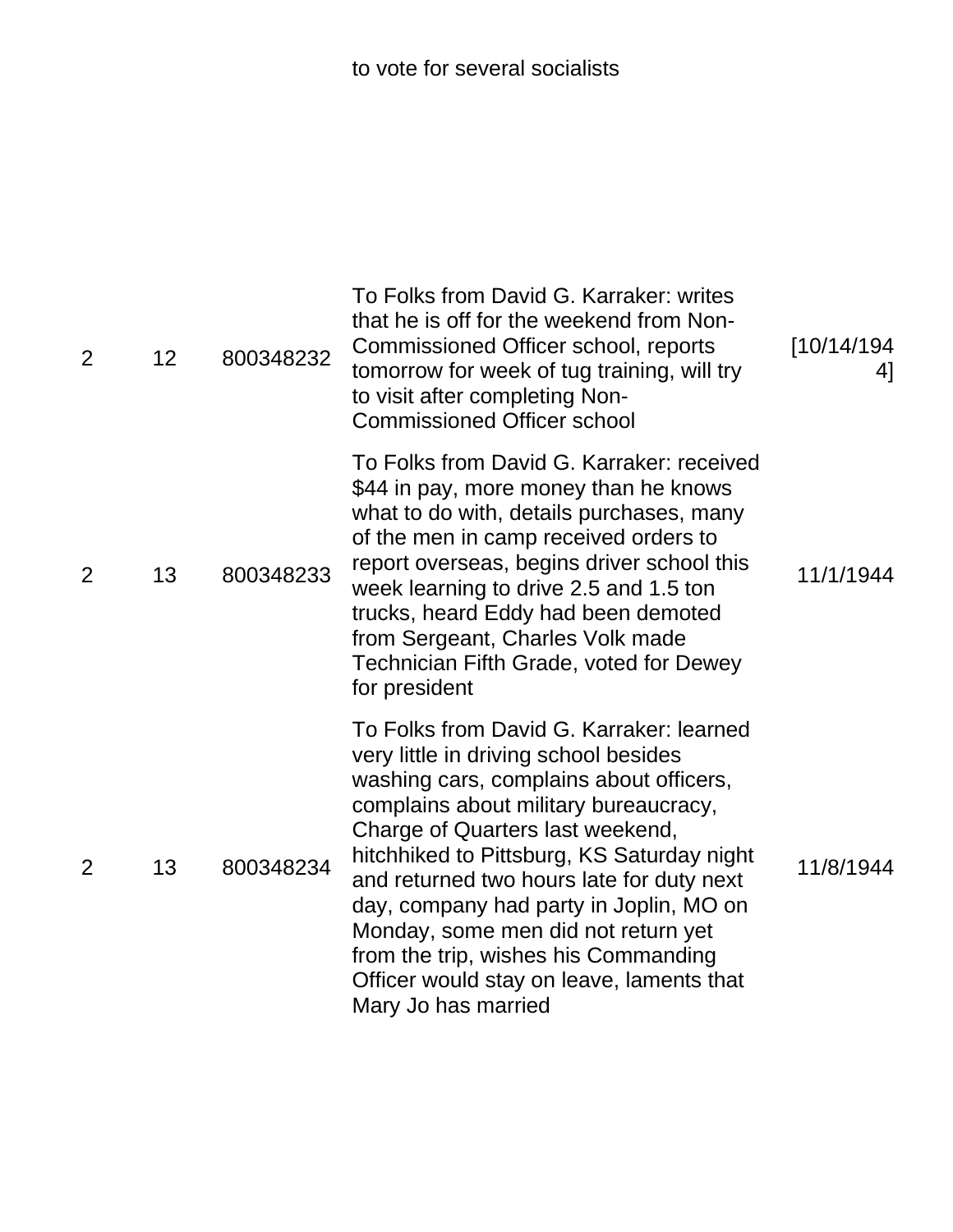| $\overline{2}$ | 13 | 800348235 | To Folks from David G. Karraker: refereed<br>a basketball game, sorry to hear David<br>was wounded but Aunt Winnie must be<br>relieved, supposes entire family except<br>Aunt Frances dislike President Roosevelt,<br>visited Pittsburg, KS, someone at camp<br>was given six months in stockade for<br>three robberies totaling \$14.50, team will<br>install another switchboard if they can find<br>enough cable                                                        | 11/17/1944 |
|----------------|----|-----------|----------------------------------------------------------------------------------------------------------------------------------------------------------------------------------------------------------------------------------------------------------------------------------------------------------------------------------------------------------------------------------------------------------------------------------------------------------------------------|------------|
| $\overline{2}$ | 13 | 800348236 | To Folks from David G. Karraker: denied<br>two-day pass, drilled in the rain, bought a<br>\$10 war bond, visited Pittsburg, KS on<br>Saturday and saw film, doubts he will<br>receive another stripe because he told<br>Commanding Officer and team officer<br>they were stupid, jokingly offers to send<br>home his Thompson submachine gun to<br>help with the family's local feud                                                                                       | 11/28/1944 |
| $\overline{2}$ | 14 | 800348237 | To Folks from David G. Karraker: told he<br>is being transferred for "an undesirable<br>attitude," will not be able to visit until<br>January, requests tie and socks, bought a<br>\$7.50 war bond in order to receive a<br>furlough, denied furlough, met a soldier<br>returned from overseas who served in<br>Merrill's Marauders in Burma and had<br>stories about China-Burma-India theatre,<br>team's latest project using borrowed,<br>stolen or hand-made equipment | 12/5/1944  |
| $\overline{2}$ | 14 | 800348238 | To Folks from David G. Karraker: spent<br>last week playing basketball, weather cold<br>and snowy, hiked ten miles in freezing<br>rain, duties reduced to a minimum, spent<br>most of his time playing basketball and<br>reading, saw a film, suspects that the<br>company may receive orders to ship out<br>soon, laments poor training of company's<br>officers                                                                                                          | 12/12/1944 |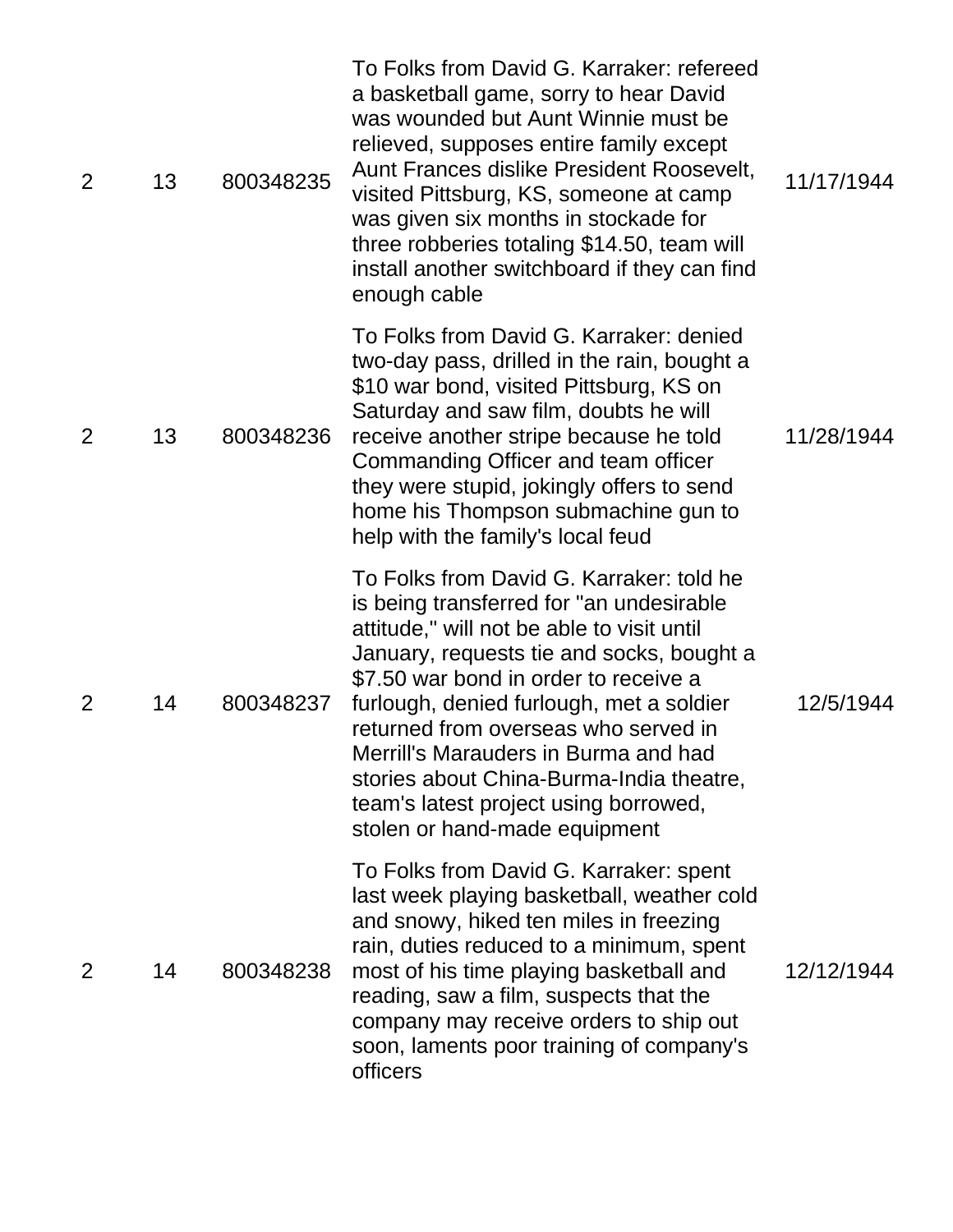| 2 | 15 | 800348239 | To Folks from David G. Karraker: visited<br>Pittsburg, KS, leaving for Company A on<br>Wednesday, lot of free time, some men in<br>his company have shipped out, the<br>barrack is cold because he broke two<br>windows next to his bunk. Includes a copy<br>of his denied request for a furlough pass                                                                                                                                                    | 1/2/1945  |
|---|----|-----------|-----------------------------------------------------------------------------------------------------------------------------------------------------------------------------------------------------------------------------------------------------------------------------------------------------------------------------------------------------------------------------------------------------------------------------------------------------------|-----------|
| 2 | 15 | 800348240 | To Folks from David G. Karraker: arrived<br>at Company A, had a clothing check,<br>overseas physical and contemptuous<br>interview, transferred to Company B,<br>unsure of when he will receive orders to<br>ship out, the men of Company A filed a<br>complaint with the Inspector General and<br>were disciplined by the Major, the men of<br>Company A filed another complaint with<br>the Inspector General, will attend driver's<br>school next week | 1/9/1945  |
| 2 | 15 | 800348241 | To Folks from David G. Karraker: returned<br>to Camp Crowder this morning, Charles<br>Volk in the hospital with a cold, will train<br>with Thompson submachine gun<br>tomorrow                                                                                                                                                                                                                                                                            | 1/26/1945 |
| 2 | 15 | 800348242 | To Folks from David G. Karraker: received<br>mother's letter, received Brudge's letter,<br>returned Wednesday night, Friday and<br>Saturday fired Thompson submachine<br>gun and anti-aircraft gun, Saturday night<br>had fireman duty, had KP duty, will fire<br>Springfield rifle tomorrow, Charles Volk is<br>in the hospital and did not sign payroll so<br>will not get paid until 10th                                                              | 1/30/1945 |
| 2 | 16 | 800348243 | To Folks from David G. Karraker: enjoyed<br>most recent letter, weather has been cold,<br>KP duty, ash and trash duty, parking and<br>washing trucks in Motor Pool,<br>disappointed in military, did not ship out to<br>Camp Beale as rumored, new transfers<br>into company, more ash and trash duty,<br>injured himself jumping off moving truck                                                                                                        | 2/6/1945  |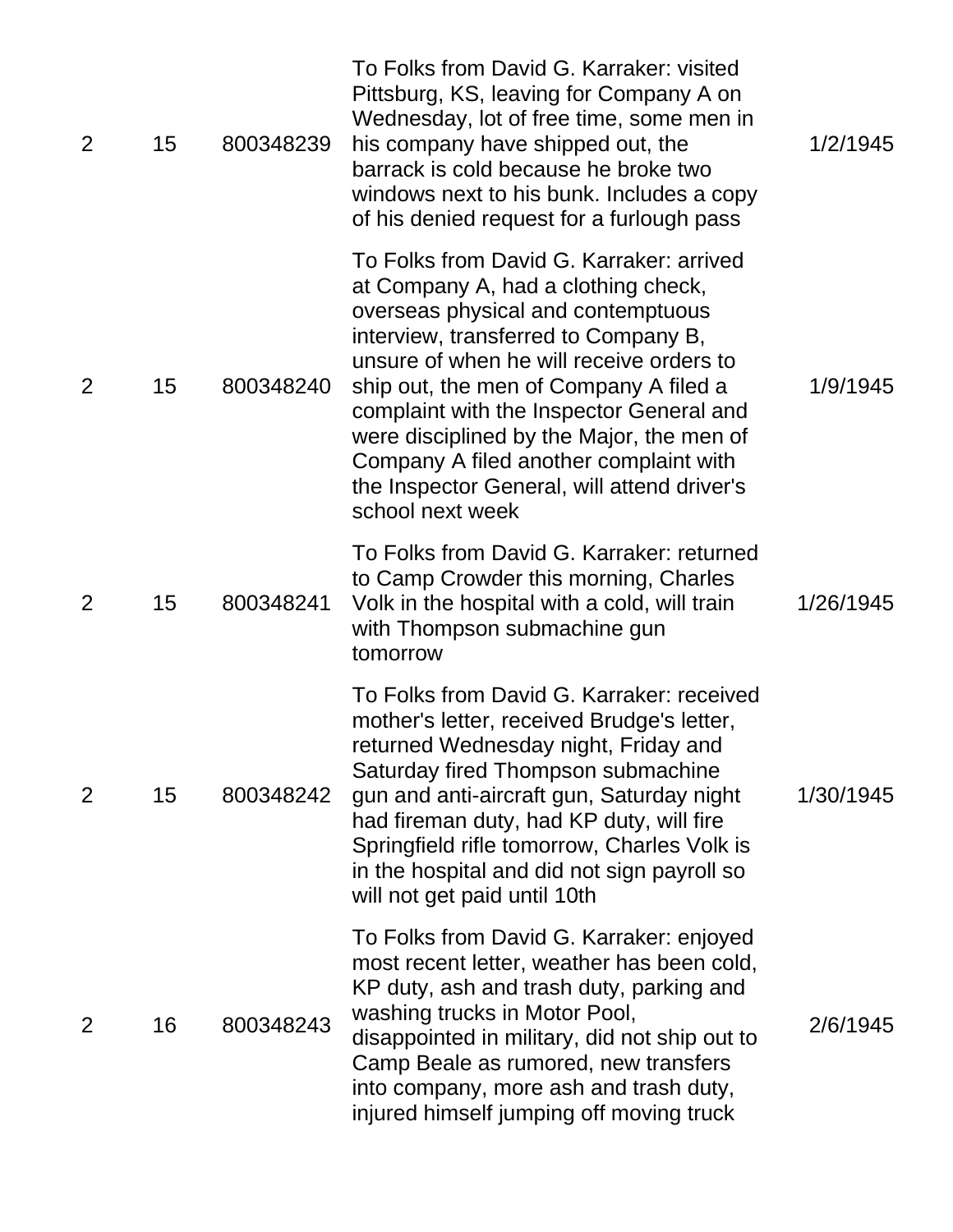| $\overline{2}$ | 16 | 800348244 | To Folks from David G. Karraker: sorry for<br>not writing sooner, KP duty, visited Joplin,<br>MO two nights, Charles Volk received<br>orders to ship out, received family's<br>package, KP duty, visited Pittsburg, KS                                                                                                                                                                                                                                                                       | 2/18/1945 |
|----------------|----|-----------|----------------------------------------------------------------------------------------------------------------------------------------------------------------------------------------------------------------------------------------------------------------------------------------------------------------------------------------------------------------------------------------------------------------------------------------------------------------------------------------------|-----------|
| 2              | 16 | 800348245 | To Folks from David G. Karraker: received<br>mother's letter, KP duty, made<br>appointment with a Major to ask for orders<br>to ship out, John A. Bowles and Victor on<br>furlough so not much to do except read<br>and go see movies, had a date with a<br>USO girl on Wednesday, fumigating<br>barracks tomorrow, Charles Volk will not<br>ship overseas due to previous injuries,                                                                                                         | 2/23/1945 |
| 2              | 16 | 800348246 | To Folks from David G. Karraker: studying<br>Chinese, not sure why transferred on<br>short notice, transfer order rumored to be<br>related to Intelligence Service, did not get<br>paid last month                                                                                                                                                                                                                                                                                           | 2/28/1945 |
| $\overline{2}$ | 17 | 800348247 | To Folks from David G. Karraker: received<br>\$10 from father, continuing classes,<br>staying in room of Yale student, studying<br>language to become interpreter in Military<br>Intelligence Service, does not believe<br>transfer was due to meeting scheduled<br>with Major Patton, staying at Berkeley<br>College at Yale University, received<br>several letters from friends and family<br>including USO girl he dated, expects to<br>receive orders to ship out to China in<br>August | 3/6/1945  |
| 2              | 17 | 800348248 | To Folks from David G. Karraker: got paid<br>today and will repay \$10 loan from father,<br>cut from Berkeley College basketball team                                                                                                                                                                                                                                                                                                                                                        | 3/8/1945  |
| 2              | 17 | 800348249 | To Folks from David G. Karraker: school<br>is demanding, visited Boston and<br>attended a dance, visited Bud and fiancée<br>in Watertown, MA on Sunday, John A.<br>Bowles and Vic shipped out                                                                                                                                                                                                                                                                                                | 3/15/1945 |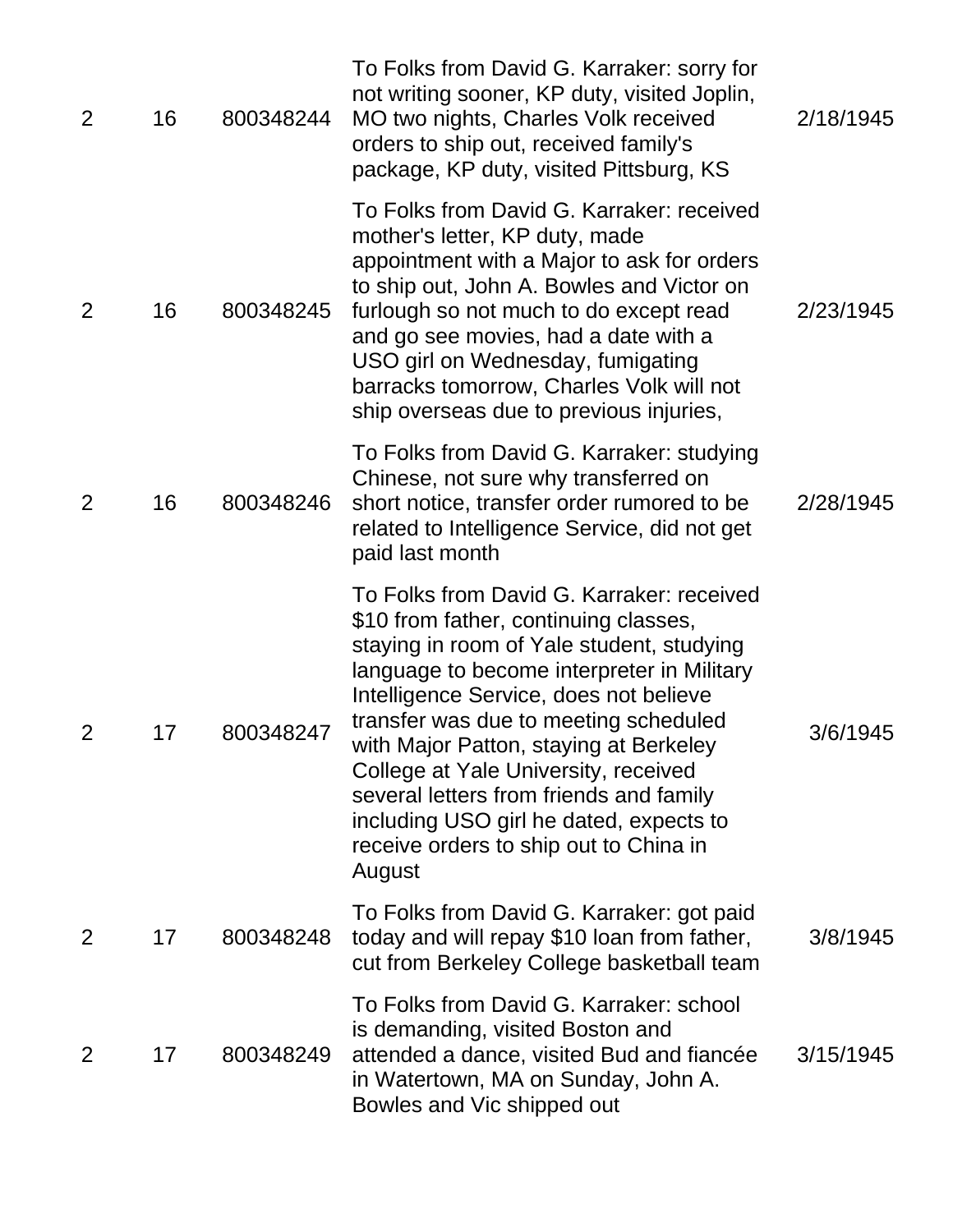| 2              | 17 | 800348250 | To Folks from David G. Karraker: Chinese<br>language classes are getting more<br>difficult, went to a dance last Saturday,<br>learning to sing baritone in a barbershop<br>quartet, had dinner at a Chinese<br>restaurant with two female Chinese<br>interpreters, had tea at Master's house for<br>section to meet Colonel                                                                                                                                                                                                                                     | 3/22/1945 |
|----------------|----|-----------|-----------------------------------------------------------------------------------------------------------------------------------------------------------------------------------------------------------------------------------------------------------------------------------------------------------------------------------------------------------------------------------------------------------------------------------------------------------------------------------------------------------------------------------------------------------------|-----------|
| $\overline{2}$ | 17 | 800348251 | To Folks from David G. Karraker: received<br>mother's letter and letter from Bill Casper<br>from overseas, sounds like war is going<br>well in Germany, enjoyed some good<br>food, classes are very intense, company<br>had a party on Saturday with dancing                                                                                                                                                                                                                                                                                                    | 3/29/1945 |
| $\overline{2}$ | 18 | 800348252 | To Folks from David G. Karraker: has<br>plenty of money and clean clothes, does<br>not expect war to end soon, believes that<br>pockets of resistance will drag out war in<br>Southern Germany, man in company who<br>lived in Germany says that German Army<br>has enough supplies in Southern<br>Germany to last five years, Army<br>estimates two million men for occupation<br>force, planning to visit Charles Volk in<br>Bethlehem, PA, men who graduated from<br>course sent to Fort Devens, thinks Junior<br>will earn some "gold bars on his shoulder" | 4/6/1945  |
| 2              | 18 | 800348253 | To Folks from David G. Karraker: visited<br>Charles Volk in Catasauqua, PA, received<br>letter from Adolph from France who is<br>"disgusted" with the war, received letter<br>from Technical Sergeant Perry of the<br>3189th stating that PoWs and French<br>civilians were working for the military, war<br>in Europe appears near end, expects<br>Pacific theatre to continue, made the<br><b>Honor Roll</b>                                                                                                                                                  | 4/12/1945 |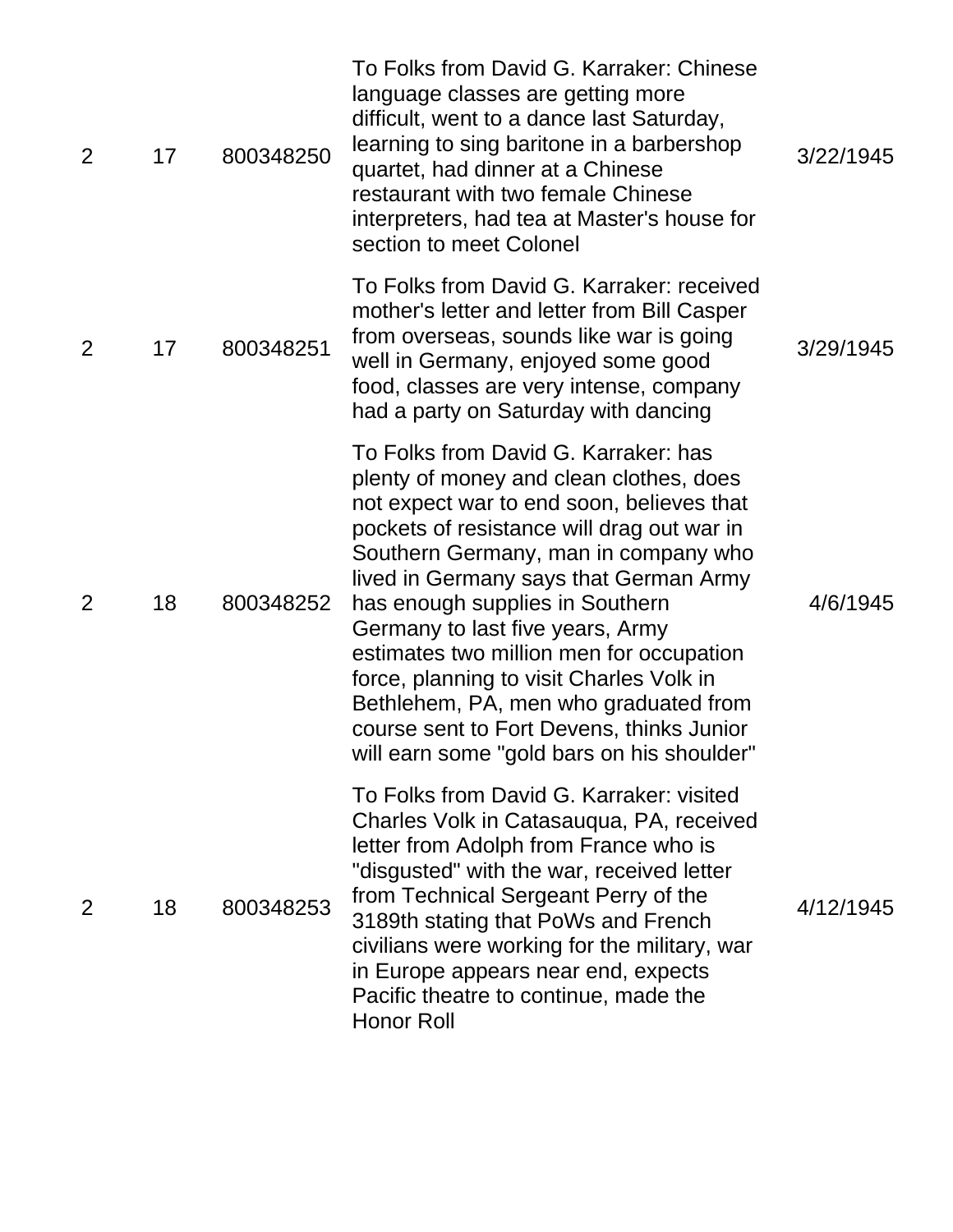| $\overline{2}$ | 18 | 800348254 | To Folks from David G. Karraker: enjoyed<br>recent letters, not very busy, visited Savin<br>Rock amusement park in New Haven, CT,<br>went to dinner with two female Chinese<br>interpreters, had five-mile hike, death of<br>Roosevelt, death of Ernie Pyle in<br>Okinawa, believes Pyle responsible for<br>change in civilian attitude toward Infantry<br>as well as increases in pay and awards,<br>expects to spend two years overseas after<br>Yale | 4/18/1945 |
|----------------|----|-----------|---------------------------------------------------------------------------------------------------------------------------------------------------------------------------------------------------------------------------------------------------------------------------------------------------------------------------------------------------------------------------------------------------------------------------------------------------------|-----------|
| $\overline{2}$ | 18 | 800348255 | To Folks from David G. Karraker: life at<br>Yale the same, Chinese vocabulary up to<br>several hundred words, learning to write<br>next month, received stitches from an<br>injury in boxing class, received letter from<br>Charles Volk saying he likes Camp Beale,<br>will not be able to visit during his time off<br>next week, plans to visit several places in<br>Massachusetts and maybe Maine or<br>Rhode Island                                | 4/26/1945 |
| 2              | 19 | 800348256 | To Folks from David G. Karraker: visiting<br>Boston this weekend to see Bud, Edward<br>and Jim O., visited Hartford, CT last<br>weekend, lip has healed from boxing<br>injury                                                                                                                                                                                                                                                                           | 5/2/1945  |
| $\overline{2}$ | 19 | 800348257 | To Folks from David G. Karraker: all is<br>well, visited Boston and stayed with Bud,<br>attended a few classes at Harvard with<br>Bud, returned Saturday, stopped in<br>Providence, RI, received several letters,<br>happy about VE Day, wonders what<br>happened to Hitler, predicts that the<br>American Weekly will have articles related<br>to Hitler's fate                                                                                        | 5/9/1945  |
| 2              | 19 | 800348258 | To Folks from David G. Karraker: received<br>letter and newspaper clippings, made<br>Honor Roll again, visited Bridgeport, CT<br>last weekend and visited USO, continuing<br>classes, congratulations to Jane for<br>graduating, unsure about getting a                                                                                                                                                                                                 | 5/16/1945 |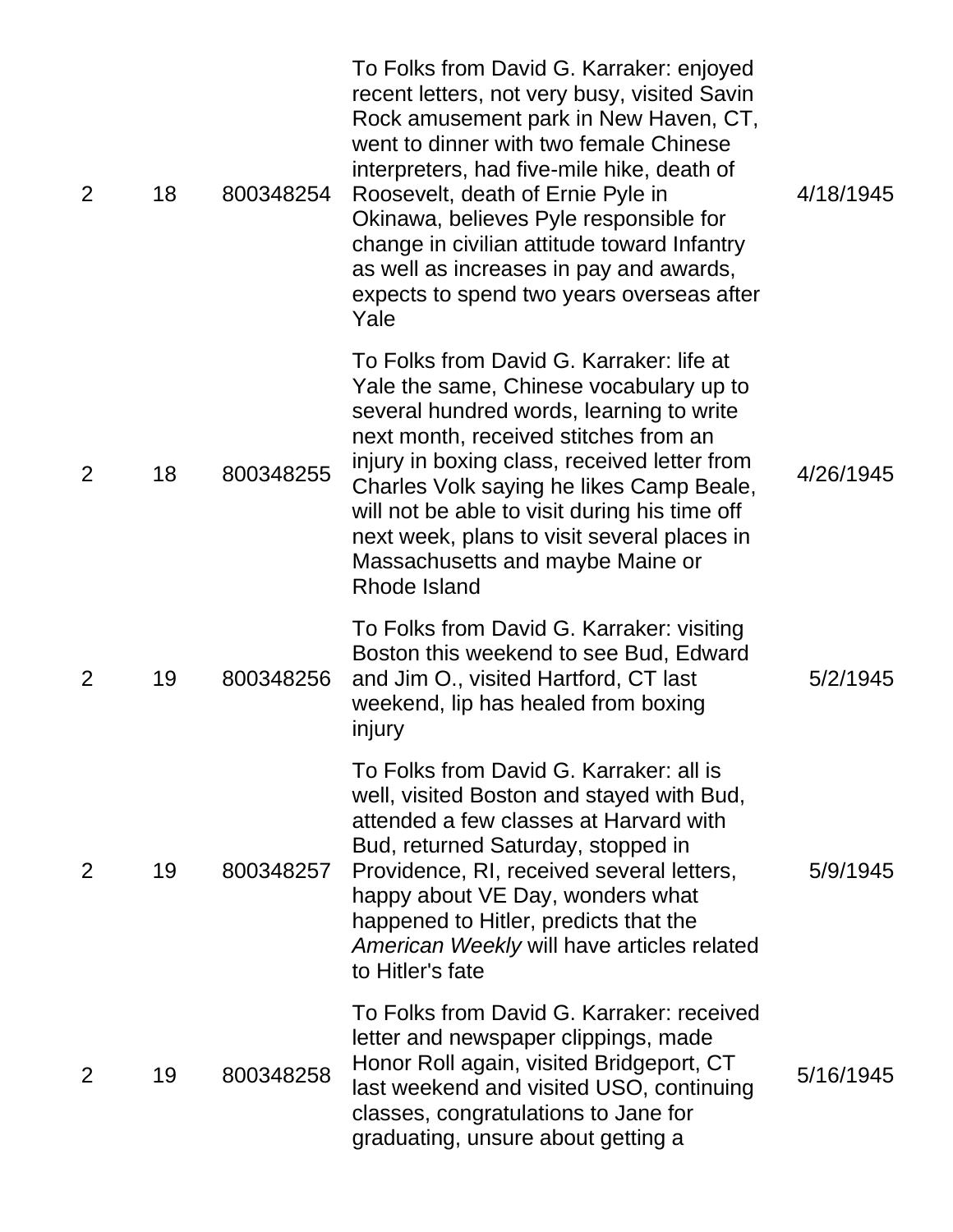furlough

| $\overline{2}$ | 19 | 800348259 | To Jane: belatedly remembered her<br>graduation, gives humorous advice                                                                                                                                                                                                                                                                       | 5/23/1945 |
|----------------|----|-----------|----------------------------------------------------------------------------------------------------------------------------------------------------------------------------------------------------------------------------------------------------------------------------------------------------------------------------------------------|-----------|
| 2              | 19 | 800348260 | To Folks from David G. Karraker: received<br>letters, will try to vote for Democrats in<br>upcoming judicial election, visited New<br>York City with John Swanson on Sunday<br>and saw a baseball game, attended a<br>USO dance, Dad's ulcer sounds bad,<br>visited dental hygienist                                                         | 5/25/1945 |
| 2              | 19 | 800348261 | To Folks from David G. Karraker: CQ<br>duty, received letter from Dee, moved<br>from Berkeley College to Wright Hall,<br>graduating class gave a program in<br>Chinese, forgot what he was supposed to<br>send home, attended a party in the dining<br>hall last weekend                                                                     | 5/31/1945 |
| $\overline{2}$ | 20 | 800348262 | To Folks from David G. Karraker: enjoyed<br>Robert's letter, jokes that the family's<br>penmanship has led to increased<br>typewriter sales, New Haven daily<br>newspaper had a story about the Military<br>Intelligence Service school at Yale, visited<br>Hartford, CT last weekend, visited<br>Meriden, CT and Waterbury, CT on<br>Sunday | 6/7/1945  |
| $\overline{2}$ | 20 | 800348263 | To Folks from David G. Karraker: spent<br>the weekend in Hartford, CT and attended<br>a USO dance, has Saturday afternoon<br>detail as punishment for leaving lights on,<br>glad to hear about mother, plan to visit<br>New York City or Hartford, CT this<br>weekend                                                                        | 6/14/1945 |
| 2              | 20 | 800348264 | To Folks from David G. Karraker: sorry for<br>late letter, helping to write graduation<br>play, expects to get furlough within 10<br>days of July 1st, ask father for money,                                                                                                                                                                 | 6/21/1945 |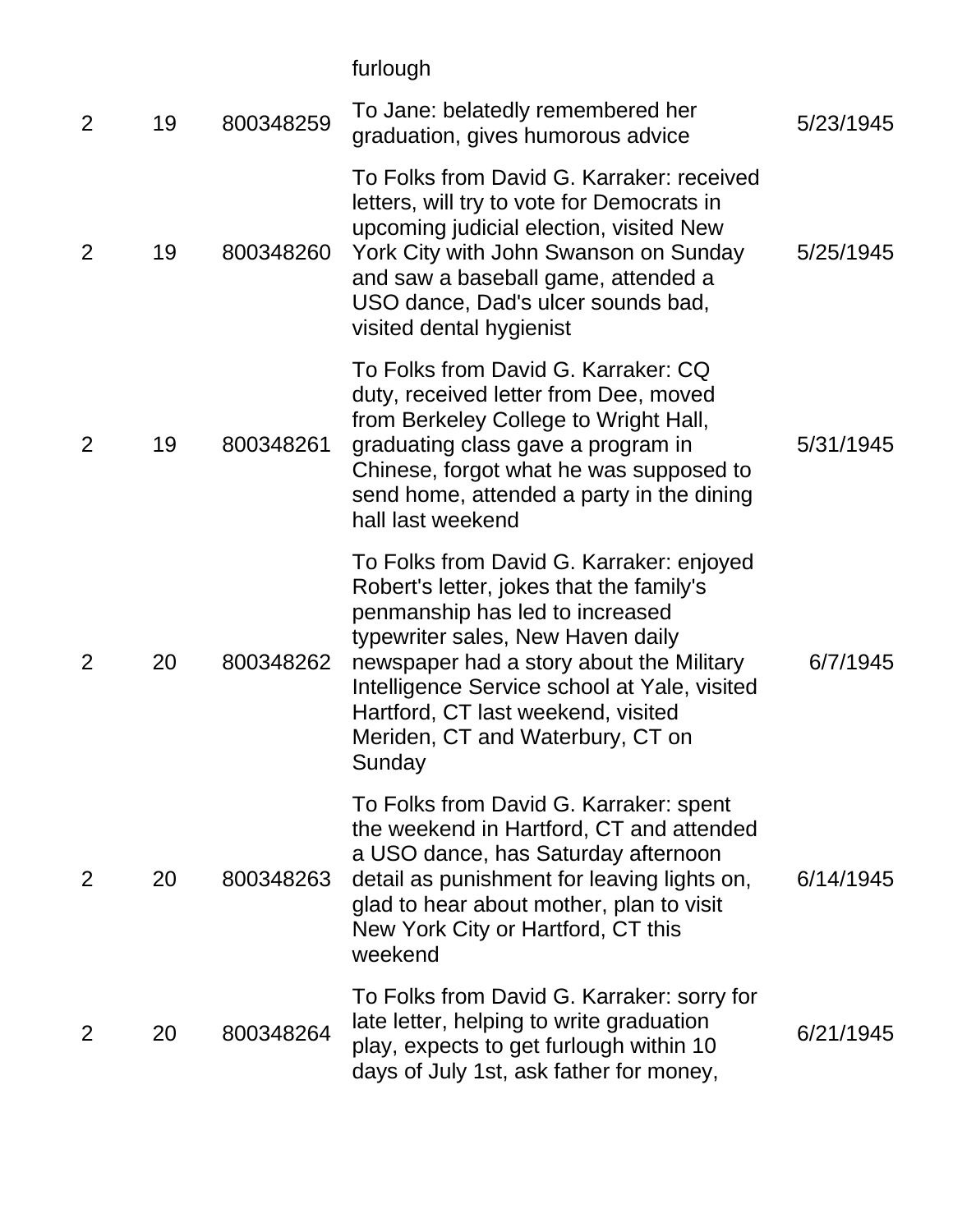| $\overline{2}$ | 20 | 800348265 | To Folks from David G. Karraker:<br>transferred to Fort Devens, MA, attended<br>a party for graduates of Yale Chinese<br>School, attended a banquet for instructors<br>on Thursday, practiced for graduation<br>exercises, graduated Saturday morning<br>and left for Fort Devers in the afternoon,<br>visited Boston for the weekend and saw a<br>baseball game, fired rifle and earned<br>Sharpshooter rating, transferred to Camp<br>Beale, will visit home soon                               | 7/4/1945  |
|----------------|----|-----------|---------------------------------------------------------------------------------------------------------------------------------------------------------------------------------------------------------------------------------------------------------------------------------------------------------------------------------------------------------------------------------------------------------------------------------------------------------------------------------------------------|-----------|
| $\overline{2}$ | 20 | 800348266 | To Folks from David G. Karraker: ate at<br>restaurant on postcard, will visit home<br>soon                                                                                                                                                                                                                                                                                                                                                                                                        | 7/7/1945  |
| 2              | 21 | 800348267 | To Folks from David G. Karraker: dislikes<br>California, will stay at Camp Beale until<br>receives orders to ship overseas, arrived<br>Monday to Camp Beale, had physical<br>examination Tuesday and received<br>equipment including combat boots, finds<br>combat boots uncomfortable, many of the<br>company dislike the Commanding Officer,<br>refers to the Commanding Officer as a<br>racial slur, has guard duty tomorrow,<br>hopes to leave camp for the weekend if<br>he can avoid detail | 8/2/1945  |
| $\overline{2}$ | 21 | 800348268 | To Folks from David G. Karraker: KP duty,<br>shoveled gravel, cleaned barracks,<br>surprised he received a weekend pass,<br>received Gordie's letter, played bridge,<br>visited San Francisco, CA and<br>Sacramento, CA, war appears to be over<br>but does not expect his orders to change                                                                                                                                                                                                       | 8/12/1945 |
| $\overline{2}$ | 21 | 800348269 | To Folks from David G. Karraker: all is<br>well, do not need money                                                                                                                                                                                                                                                                                                                                                                                                                                | 8/22/1945 |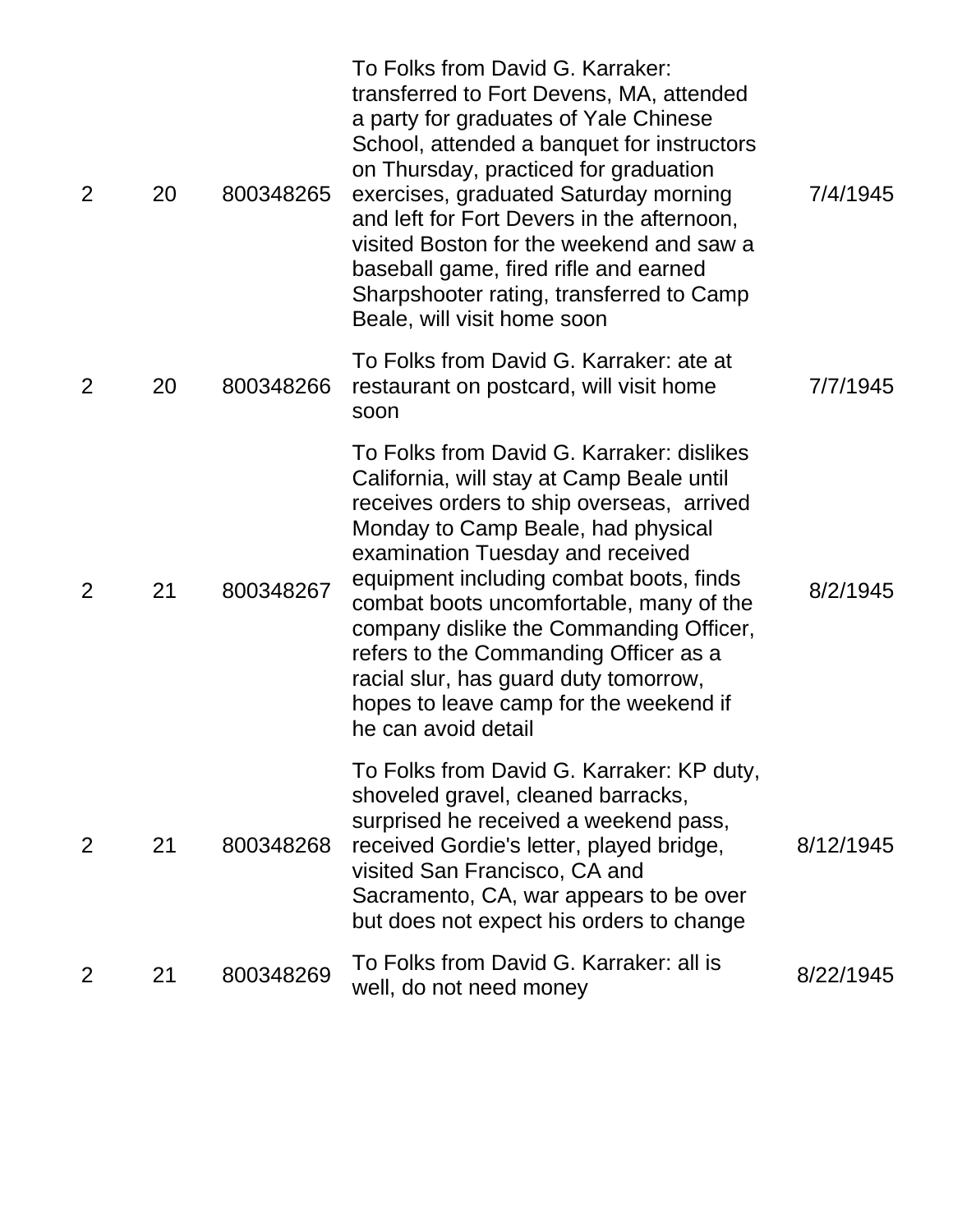| 2              | 21 | 800348270 | To Folks from David G. Karraker: been on<br>ship for 25 or 26 days, expects to land at<br>end of week, had been shipped to Camp<br>Myles Standish, then boarded ship in<br>Boston, ship is a Navy transport manned<br>by the Coast Guard, had lifeguard duty for<br>first 16-17 days of journey, passed by the<br>Azores, Gibraltar, and coast of North<br>Africa, saw several wrecked ships along<br>coast west of Alexandria using the ship's<br>telescope, ship stopped at Port Said,<br>traveled through Suez Canal, put on detail<br>chipping paint off deck, says Navy is even<br>"more stupid" than the Army, had detail<br>storing canned goods in the hold, has a<br>lot of free time reading, playing cards and<br>watching movies, currently off the coast of<br>Ceylon | 9/27/1945  |
|----------------|----|-----------|------------------------------------------------------------------------------------------------------------------------------------------------------------------------------------------------------------------------------------------------------------------------------------------------------------------------------------------------------------------------------------------------------------------------------------------------------------------------------------------------------------------------------------------------------------------------------------------------------------------------------------------------------------------------------------------------------------------------------------------------------------------------------------|------------|
| 2              | 21 | 800348271 | To Folks from David G. Karraker: sea<br>travel was 27 days long, news from home,<br>ship crew did not like the enlisted men,<br>currently 40 miles from Calcutta, expects<br>to be stationed in India, Burma or Siam<br>instead of China                                                                                                                                                                                                                                                                                                                                                                                                                                                                                                                                           | 9/30/1945  |
| $\overline{2}$ | 22 | 800348272 | To Folks from David G. Karraker: currently<br>in India, received several shots, rumored<br>that he may ship out to Karachi, Assam,<br>China, Calcutta or the United States,<br>received several letters from home,<br>playing bridge                                                                                                                                                                                                                                                                                                                                                                                                                                                                                                                                               | 10/2/1945  |
| $\overline{2}$ | 22 | 800348273 | To Folks from David G. Karraker: currently<br>in Kanchrapara, India, Red Cross sells<br>hamburgers for five annas, worked all<br>night stapling papers, no orders to ship<br>out to China yet, may get to see Berger<br>and John A. Bowles, received letters from<br>home                                                                                                                                                                                                                                                                                                                                                                                                                                                                                                          | 10/18/1945 |
| 2              | 22 | 800348274 | To Folks from David G. Karraker: rained<br>most of week, received no mail since<br>Sunday when he received a letter from<br>the USO girl from Saint Louis, MO, the                                                                                                                                                                                                                                                                                                                                                                                                                                                                                                                                                                                                                 | 10/24/1945 |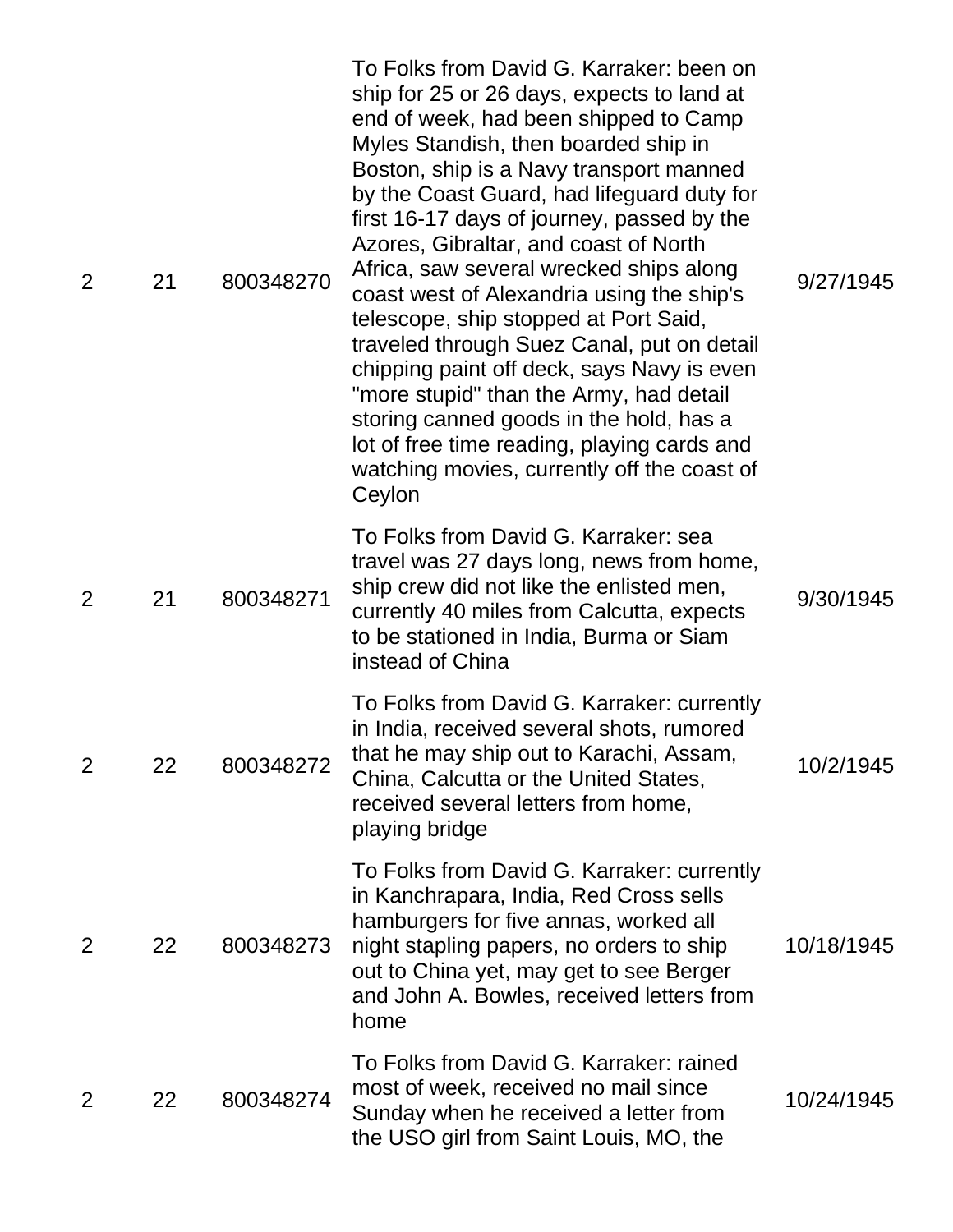|                |    |           | camp has many men who served in<br>China, need a haircut, expect to travel to<br>Calcutta in a week                                                                                                                                                                                                                                                                                                                                      |            |
|----------------|----|-----------|------------------------------------------------------------------------------------------------------------------------------------------------------------------------------------------------------------------------------------------------------------------------------------------------------------------------------------------------------------------------------------------------------------------------------------------|------------|
| 2              | 22 | 800348275 | To Mrs. R.W. Karraker: cartoon reading<br>"Thanksgiving Greetings from the India-<br><b>Burma Theatre"</b>                                                                                                                                                                                                                                                                                                                               | 10/29/1945 |
| 2              | 22 | 800348276 | To Folks from David G. Karraker: still at<br>same camp, food is lousy, spending time<br>reading                                                                                                                                                                                                                                                                                                                                          | 10/30/1945 |
| 2              | 23 | 800348277 | To Folks from David G. Karraker: mailed<br>home gifts, received letters, Eddy does<br>not like Tokyo and questions who won the<br>war, visited town, met an American<br>salesman, played softball, lost rations<br>betting on football                                                                                                                                                                                                   | 11/11/1945 |
| 2              | 23 | 800348278 | To Folks from David G. Karraker: Flew<br>from Calcutta, India to Kunming, China, to<br>Canton, China, living in clubhouse at<br>Shanghai Racecourse, working in China<br>Theatre Headquarters G-1 Section, met<br>John A. Bowles at Red Cross, John A.<br>Bowles in 3198th Signal Service Battalion,<br>Thanksgiving dinner                                                                                                              | 11/29/1945 |
| $\overline{2}$ | 23 | 800348279 | To Folks from David G. Karraker: wrote<br>wrong address in 11/29/1945 letter,<br>correct address is Army Post Office 879                                                                                                                                                                                                                                                                                                                 | 12/1/1945  |
| 2              | 23 | 800348280 | To Folks from David G. Karraker: upon<br>arrival in Shanghai living in clubhouse at<br>Shanghai Racecourse, 100 men in single<br>room, now living at Foreign YMCA near<br>Shanghai Racecourse, Red Cross in<br>same building, working in Development<br><b>Building China Theatre Headquarters</b><br>logging radio transmissions for G-1<br>Section, trying to join China Search<br>Mission, John A. Bowles transferred to<br>Chungking | 12/10/1945 |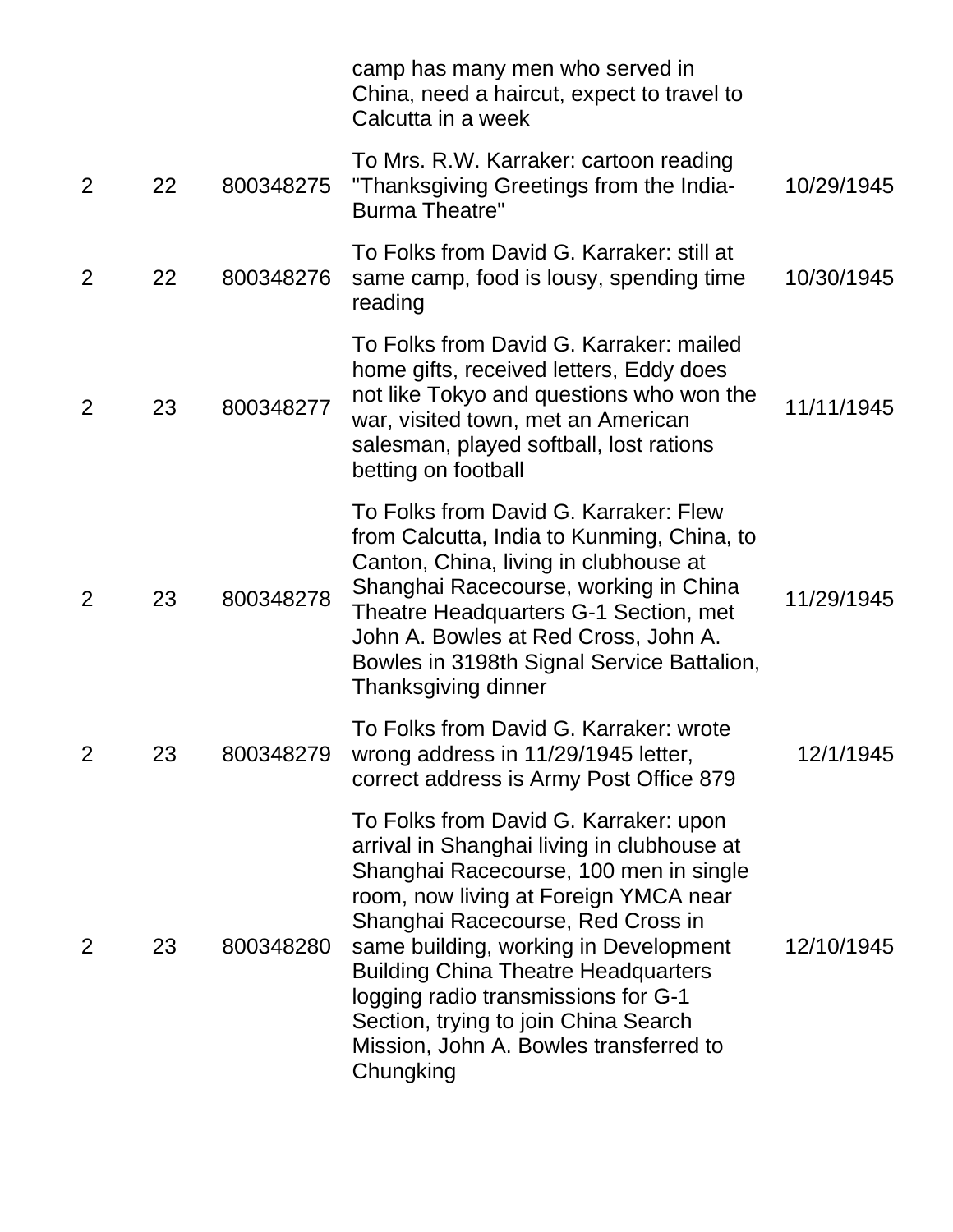| 2              | 23 | 800348281 | To Folks from David G. Karraker: Charge<br>of Quarters duty, Christmas celebration,<br>dance, dinner with Chinese teacher to<br>discuss Chinese politics and Communism,<br>sometimes supports Communists,<br>upcoming dances, shortage of men and<br>officers    | 12/24/1945 |
|----------------|----|-----------|------------------------------------------------------------------------------------------------------------------------------------------------------------------------------------------------------------------------------------------------------------------|------------|
| 2              | 23 | 800348282 | To Family: form letter regarding Christmas<br>celebration, upcoming costume ball and<br>casino night, handwritten letter on verso<br>regarding Christmas dinner in Peking and<br>speaking Chinese with locals                                                    | 12/30/1945 |
| $\overline{2}$ | 23 | 800348283 | To Folks from David G. Karraker: traveled<br>to Peking on 12/27/1945, stayed at Hostel<br>#3 formerly Central Hotel in Peking,<br>Christmas dinner, sightseeing in Peking,<br>returned to Shanghai, desires to stay<br>longer to explore China                   | 12/31/1945 |
| $\overline{2}$ | 24 | 800348284 | To Folks from David G. Karraker:<br>transferred to Formosa (Taiwan),<br>suspects he will help in repatriation of<br>Japanese Army working as typist                                                                                                              | 1/6/1946   |
| $\overline{2}$ | 24 | 800348285 | To Folks from David G. Karraker: in<br>Formosa (Taiwan), repatriating Japanese<br>Army, working as inspector for<br>contraband, working with Chinese 70th<br>Army, staying in Japanese hotel                                                                     | 1/13/1946  |
| $\overline{2}$ | 24 | 800348286 | To Folks from David G. Karraker: mission<br>in Formosa (Taiwan) is to repatriate<br>Japanese, protect American property, and<br>advise Chinese Army, Chinese Theatre<br>troop numbers, criticizes Army operations<br>and officers, calls United States an empire | 1/30/1946  |
| 2              | 24 | 800348287 | To Folks from David G. Karraker: received<br>Christmas package, received package<br>from USO girl from St. Louis, have<br>repatriated 20,000 Japanese Army troops,<br>watching movies, received letters                                                          | 2/8/1946   |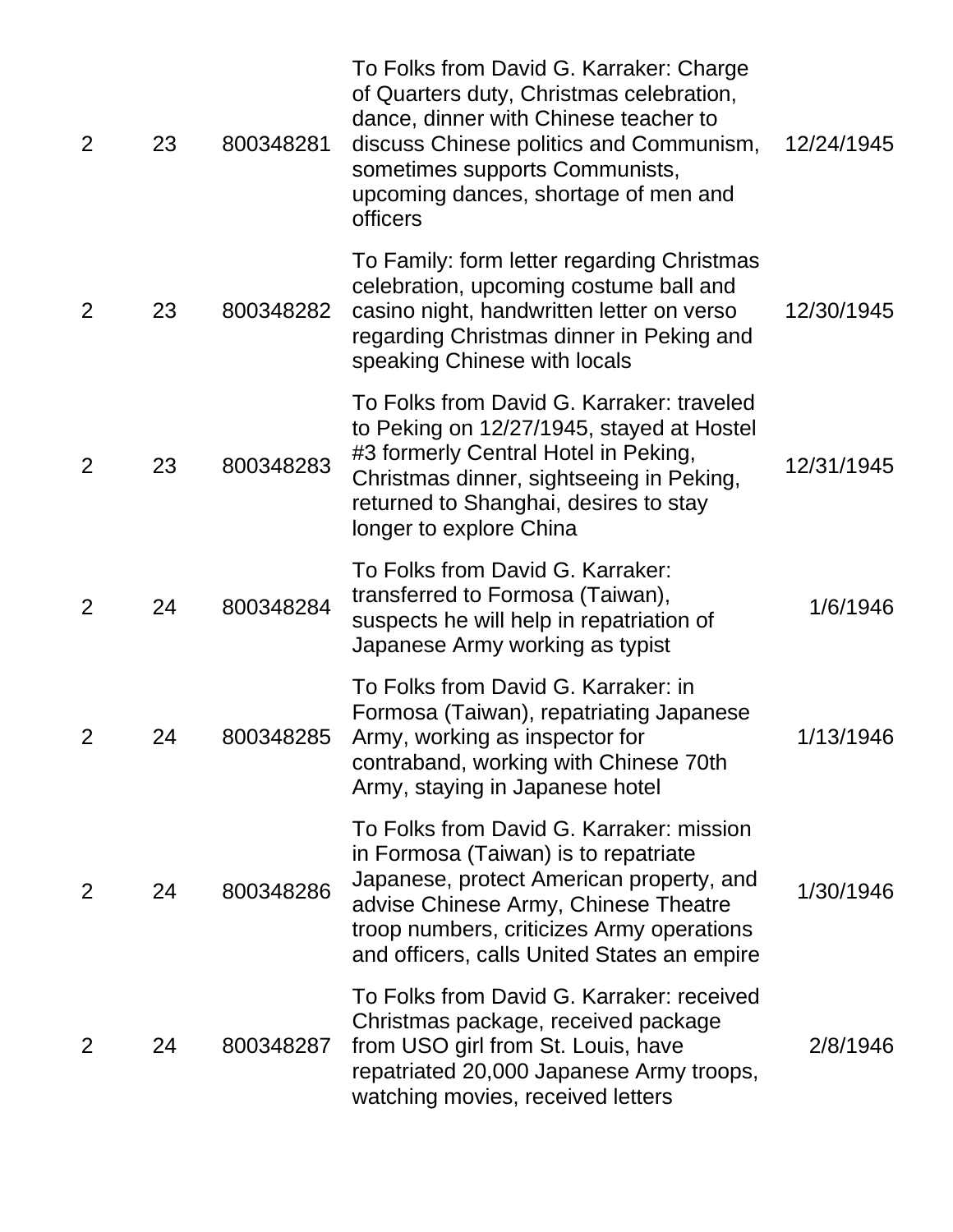| $\overline{2}$ | 24 | 800348288 | To Folks from David G. Karraker: tension<br>between American and Chinese armies,<br>suspects the Chinese will unofficially<br>execute Japanese corporal, criticizes<br>officers, criticizes Chinese Army, tensions<br>between Taiwanese and Chinese,<br>corruption in Chinese Army, poorly<br>equipped and poorly treated soldiers in<br>Chinese Army, Chinese Army terrorizes<br>civilians, Communists popular in North<br>China, rumors of revolt against Chinese<br><b>Nationalists</b> | 2/15/1946 |
|----------------|----|-----------|--------------------------------------------------------------------------------------------------------------------------------------------------------------------------------------------------------------------------------------------------------------------------------------------------------------------------------------------------------------------------------------------------------------------------------------------------------------------------------------------|-----------|
| $\overline{2}$ | 24 | 800348289 | To Folks from David G. Karraker: 60,000<br>Japanese repatriated, 200,000 more<br>Japanese still to be repatriated, using<br>Liberty ships for repatriation, received<br>letters, dislikes Army, criticizes officers                                                                                                                                                                                                                                                                        | 2/24/1946 |
| $\overline{2}$ | 25 | 800348290 | To Folks from David G. Karraker:<br>communicating with Japanese and<br>Chinese soldiers, describes Chinese and<br>Japanese as being similar in behavior and<br>emotions to Westerners which debunks<br>the "inscrutable Oriental" stereotype,<br>describes Chinese customs, says many<br>officers have Japanese mistresses, lack<br>of mail planes                                                                                                                                         | 3/6/1946  |
| $\overline{2}$ | 25 | 800348291 | To Folks from David G. Karraker: family<br>life, possible presidential candidates for<br>1948 election, reading Charles Dickens                                                                                                                                                                                                                                                                                                                                                            | 3/13/1946 |
| 2              | 25 | 800348292 | To Folks from David G. Karraker:<br>afternoon leave, Personal Exchange<br>almost out of cigarettes, Taiwanese Yen<br>devaluation, orders to transfer out of<br>Formosa (Taiwan) first week of April,<br>possibly seeking job at Texaco in<br>Shanghai, rumored that John A. Bowles<br>and Vic will return to U.S. by April                                                                                                                                                                 | 3/15/1946 |